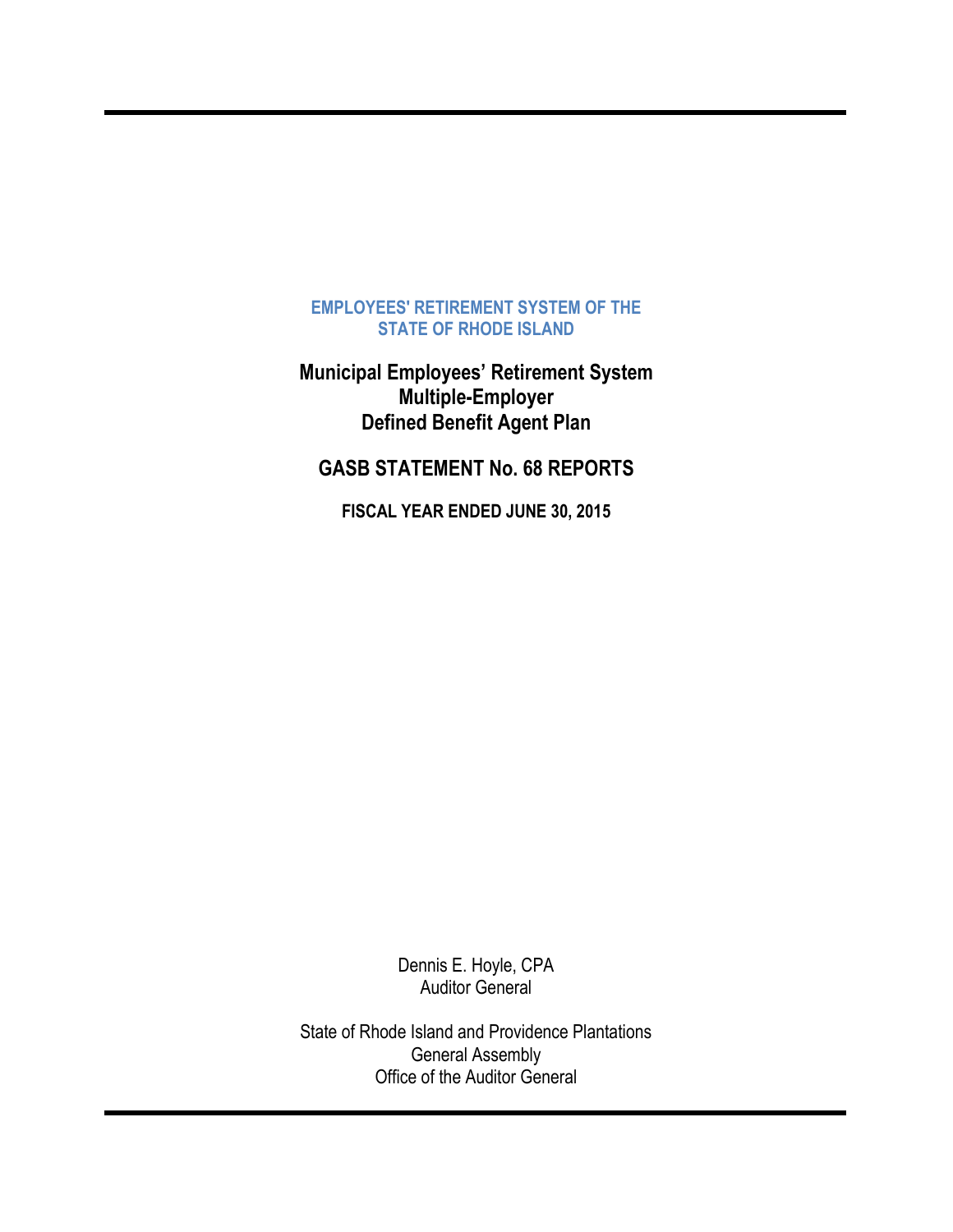

Office of the Auditor General

State of Rhode Island and Providence Plantations - General Assembly **Dennis E. Hoyle, CPA - Auditor General**

> 33 Broad Street • Suite 201• Providence, RI • 02903-4177 tel: 401.222.2435 · fax: 401.222.2111 **oag.ri.gov**

October 11, 2016

### JOINT COMMITTEE ON LEGISLATIVE SERVICES:

SPEAKER Nicholas A. Mattiello, Chairman

Senator M. Teresa Paiva Weed Senator Dennis L. Algiere Representative John J. DeSimone Representative Brian C. Newberry

We have completed our audit of the Schedules of Changes in Fiduciary Net Position by Employer - Municipal Employees' Retirement System (MERS) plan for the fiscal year ended June 30, 2015. The Schedules are required for employers participating in the MERS multiple-employer defined benefit agent plan to meet their financial reporting responsibilities under generally accepted accounting principles – specifically the requirements of Governmental Accounting Standards Board Statement No. 68 – *Accounting and Financial Reporting for Pensions.* 

We have also included our report on the MERS plan census data as of June 30, 2014 which was used as the basis for the actuarial valuation of the plan at that date rolled forward to June 30, 2015 – the plan measurement date for fiscal 2016 financial reporting by participating employers in the MERS plan.

Our report is contained herein as outlined in the Table of Contents.

Sincerely, Dennis E. Hoyle, CPA Auditor General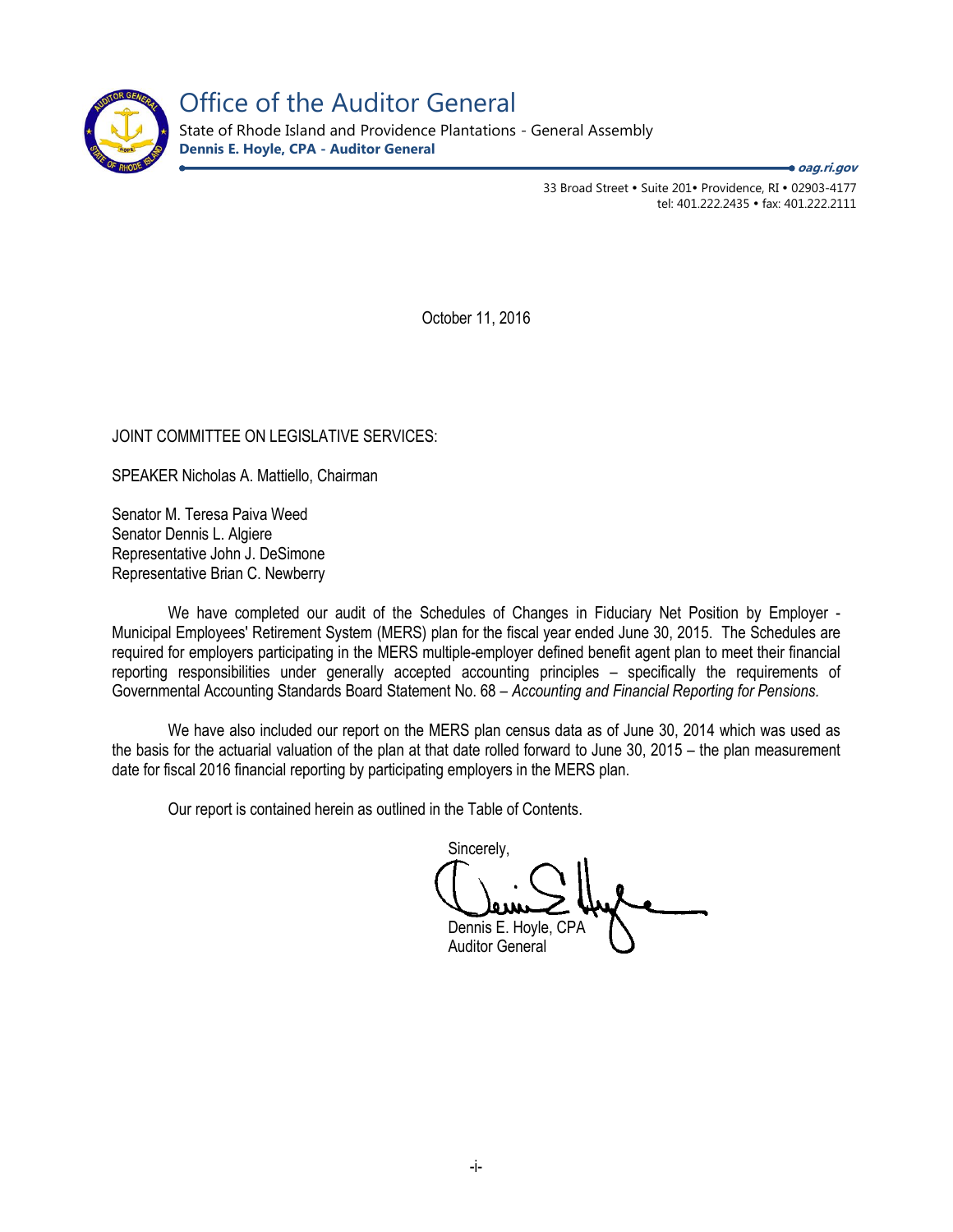# *Municipal Employees' Retirement System*

# **Multiple-Employer Defined Benefit Agent Plan**

# *GASB STATEMENT No. 68 REPORTS*

## *FISCAL YEAR ENDED JUNE 30, 2015*

### **TABLE OF CONTENTS**

### **PAGE**

|      | <b>INTRODUCTION</b>                                                 |    |
|------|---------------------------------------------------------------------|----|
| II.  | INDEPENDENT ACCOUNTANT'S REPORT ON PLAN CENSUS DATA                 | 2  |
| III. | INDEPENDENT AUDITOR'S REPORT                                        |    |
| IV.  | SCHEDULES OF CHANGES IN FIDUCIARY NET POSITION BY EMPLOYER          | 6  |
|      | NOTES TO SCHEDULES OF CHANGES IN FIDUCIARY NET POSITION BY EMPLOYER | 23 |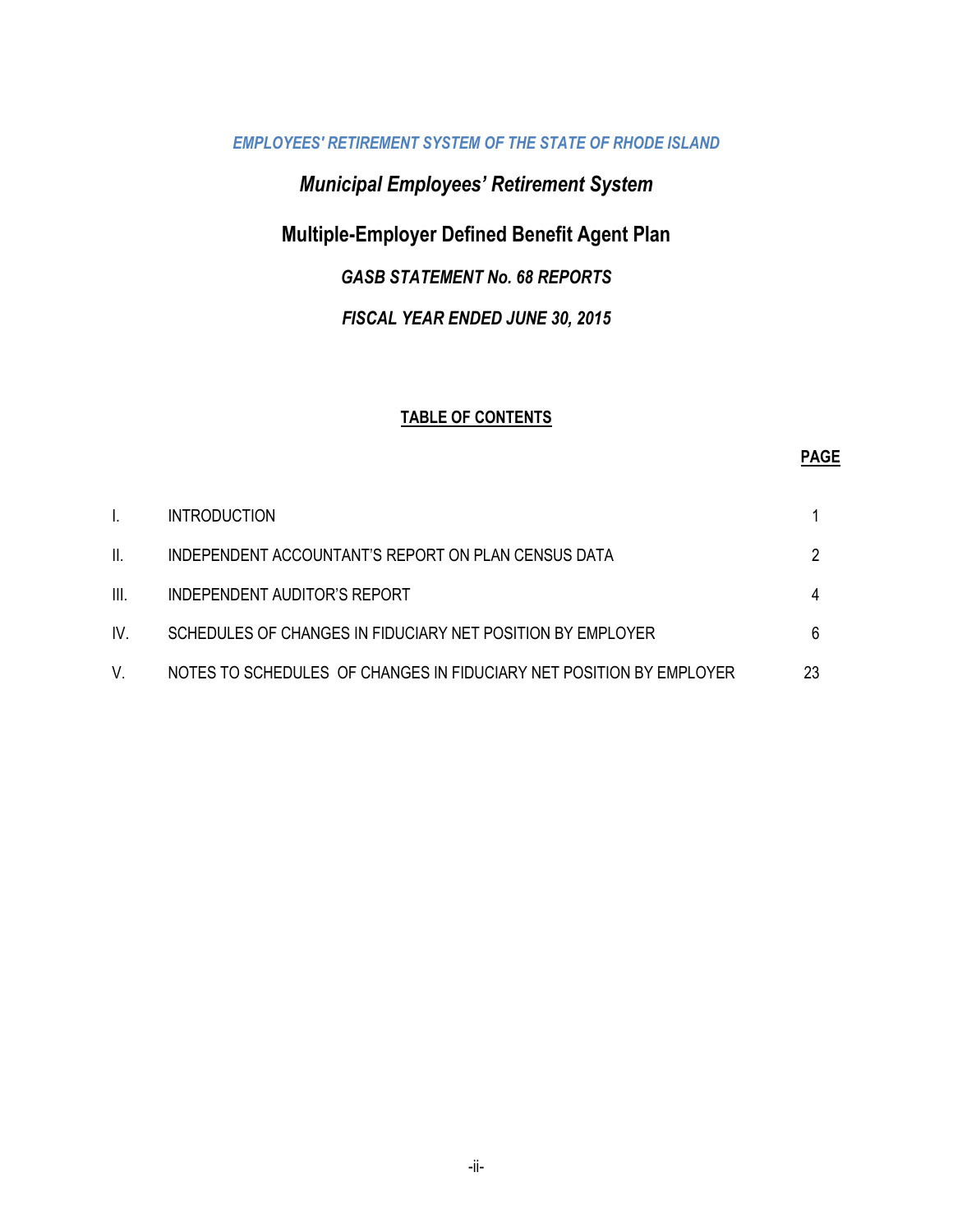# *Municipal Employees' Retirement System*

**Multiple-Employer Defined Benefit Agent Plan** 

### *GASB STATEMENT No. 68 REPORTS*

### **INTRODUCTION**

The Municipal Employees' Retirement System (MERS) Plan covers certain employees of municipalities, fire districts, housing authorities, water and sewer districts, and municipal police and fire units that have elected to participate. MERS is an agent plan and accordingly separate actuarial valuations are performed for each employer unit.

We have previously audited the financial statements of the Employees' Retirement System of the State of Rhode Island for the year ended June 30, 2015 which includes the MERS plan financial statements. ERSRI has prepared and we have audited the Schedules of Changes in Fiduciary Net Position by Employer (the Schedules) for the fiscal year ended June 30, 2015. The amounts included in the Schedules are used by the actuary to determine the net pension liability or asset for each MERS participating employer at the June 30, 2015 measurement date.

The net pension liability and other measures for each MERS employer unit have been developed consistent with the requirements of GASB 68 – *Accounting and Financial Reporting for Pensions*. Such amounts are intended for accounting and financial reporting by governments which prepare their financial statements in accordance with generally accepted accounting principles as promulgated by the Governmental Accounting Standards Board. These amounts may and will likely differ from amounts reported in actuarial valuations used to measure actuarially determined contribution amounts consistent with the plan's adopted funding policies.

We have also issued our report on the reliability of the MERS census data at June 30, 2014 used by the actuary to measure the total pension liability for each MERS participating employer. The June 30, 2014 actuarial data, rolled forward to June 30, 2015, was used as the basis for determining the total pension liability at the measurement date (June 30, 2015). **Our report on the census data is intended to be used by each participating employer and their auditors in meeting the employer's fiscal 2016 financial reporting requirements.**

The System's actuary has provided separately issued actuarial valuation reports to each MERS participating employer which contains the beginning net pension liability (asset), ending net pension liability (asset), pension expense and related deferred inflows and outflows. The employer specific actuarial reports also detail actuarial methods and assumptions used by the actuary in measuring the net pension liability (asset) in accordance with the requirements of GASB Statement No. 68.

This audit report and the actuarial valuation reports provided by the actuary will allow employers participating in the MERS agent plan to meet their financial reporting responsibilities pursuant to GASB Statement No. 68.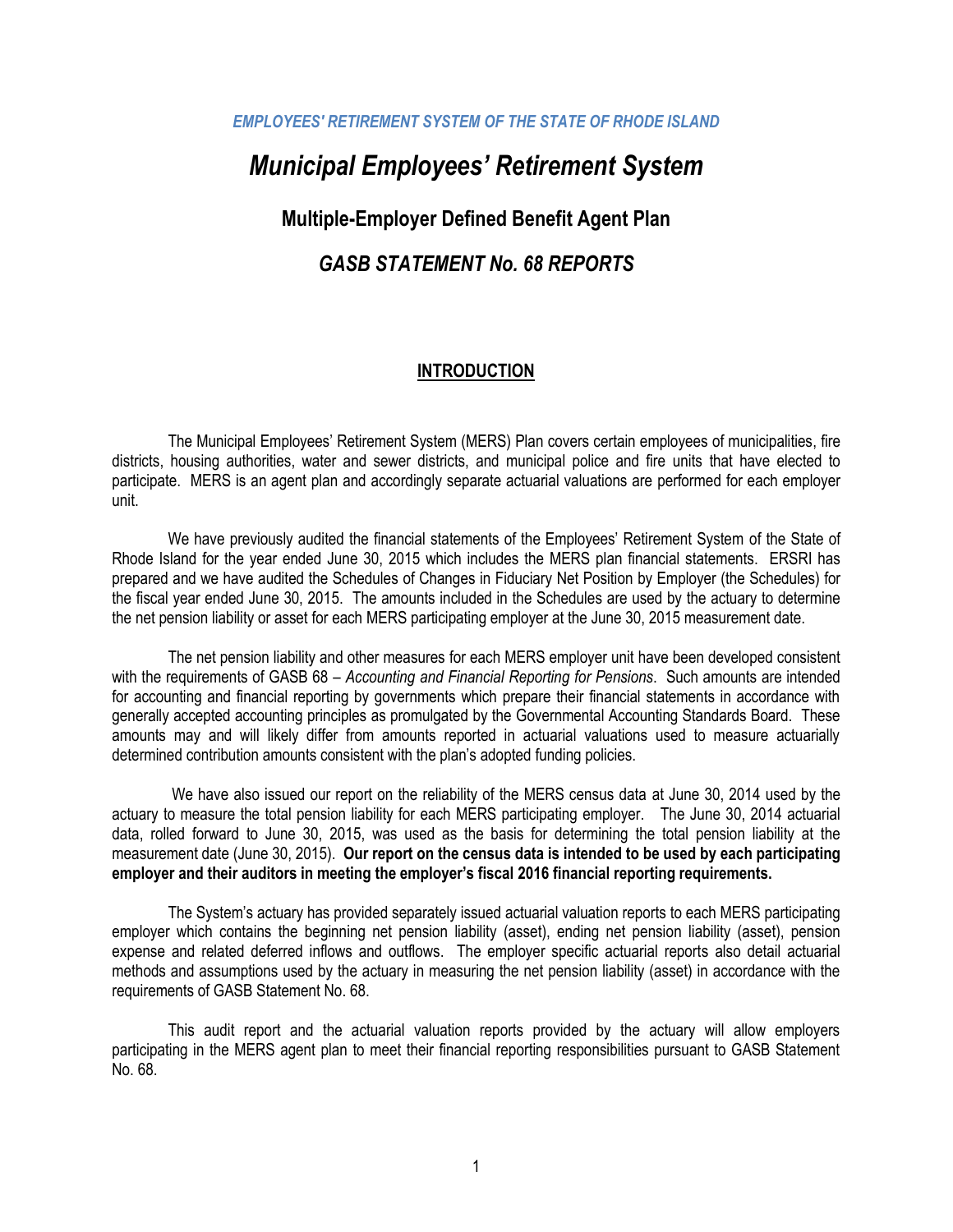

Office of the Auditor General State of Rhode Island and Providence Plantations - General Assembly

**Dennis E. Hoyle, CPA - Auditor General**

33 Broad Street • Suite 201• Providence, RI • 02903-4177 tel: 401.222.2435 fax: 401.222.2111 **oag.ri.gov**

### **INDEPENDENT ACCOUNTANT'S REPORT**

JOINT COMMITTEE ON LEGISLATIVE SERVICES, GENERAL ASSEMBLY STATE OF RHODE ISLAND AND PROVIDENCE PLANTATIONS:

RETIREMENT BOARD OF THE EMPLOYEES' RETIREMENT SYSTEM OF THE STATE OF RHODE ISLAND:

We have examined the Employees' Retirement System of Rhode Island (the System) management assertions related to the census data it maintained for the Municipal Employees' Retirement System (MERS) which was used by the System's actuary to prepare the actuarial valuations as of June 30, 2014 for the employers participating in MERS. The data in the 2014 valuations were rolled-forward to June 30, 2015 and used to prepare the GASB Statement No. 68 Accounting Valuation Reports as of June 30, 2015 for the employers participating in MERS. Management's assertions are:

- 1. The key census data elements as of June 30, 2014 provided by the System to its actuary are complete and accurate based on the accumulation of census data reported by the participating employers for the period July 1, 2013 through June 30, 2014. Key census data elements include: employer code, member name, gender, date of birth, date of hire, years of service, eligible compensation, date of termination, employment status (active, inactive or retired) and employee class (such as general employee, police, fire) and annual benefit payments for retirees as outlined in Title 45 of the General Laws of the State of Rhode Island.
- 2. The census data provided to the actuary as of June 30, 2014 properly reflects benefit provisions in effect through the measurement date of June 30, 2015 as outlined in Rhode Island General Law Title 45, inclusive of benefit changes resulting from the settlement of the pension litigation (and the subsequent enactment of those settlement provisions by the General Assembly) as approved by the Court on July 8, 2015.
- 3. The census data provided to the actuary as of June 30, 2014 properly excludes deceased members based on the System's validation of the existence of plan members by cross matching social security numbers of plan members with the Social Security death file maintained by a private vendor (Pension Benefit Information) on a monthly basis for the period July 1, 2013 through June 30, 2014.

The System's management is responsible for the aforementioned census data assertions. Our responsibility is to express an opinion on these assertions based on our examination.

Our examination was conducted in accordance with attestation standards established by the American Institute of Certified Public Accountants and, accordingly, included examining, on a test basis, evidence supporting management's assertions and performing such other procedures as we considered necessary in the circumstances. We believe that our examination provides a reasonable basis for our opinion.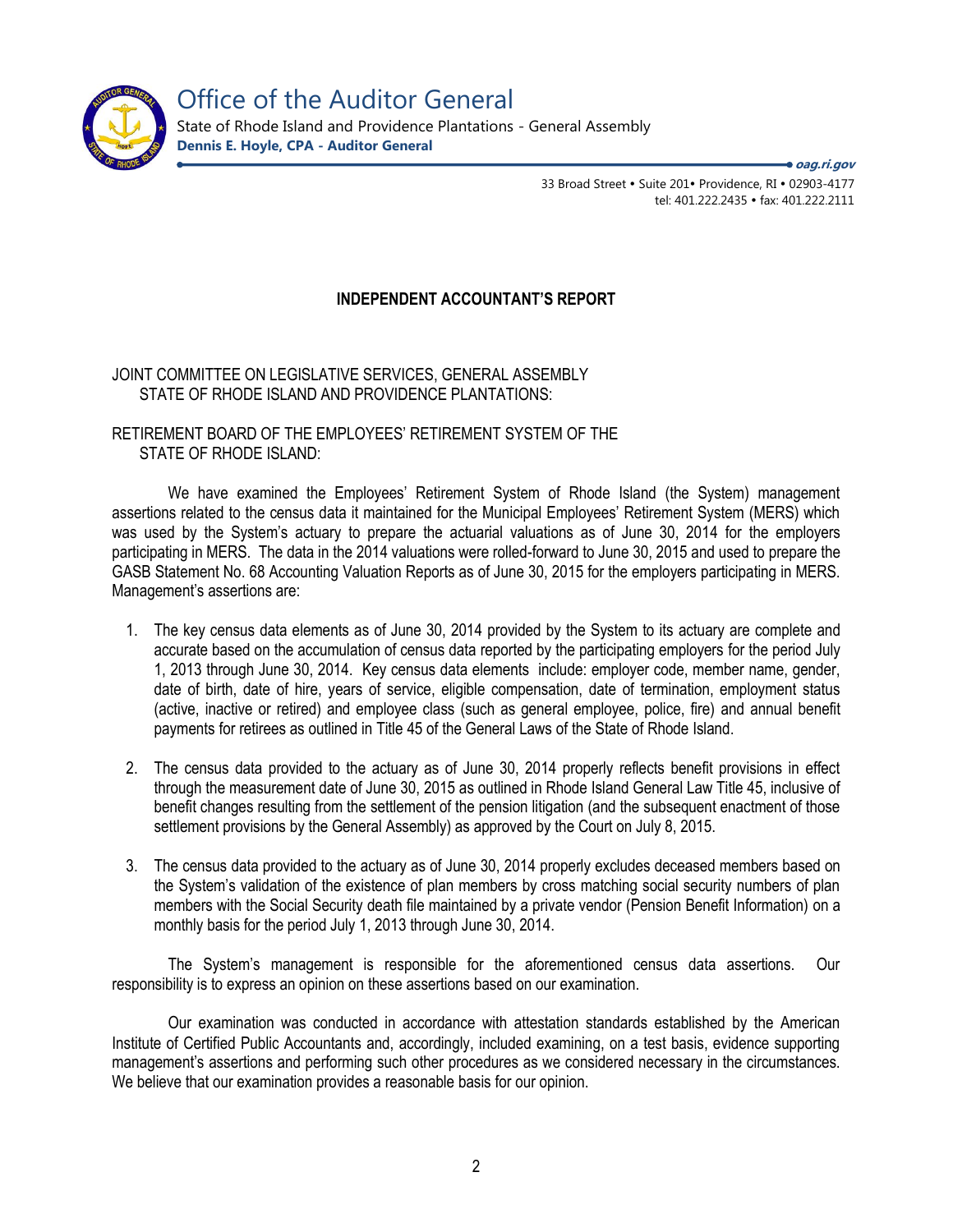Joint Committee on Legislative Services, General Assembly Retirement Board of the Employees' Retirement System of the State of Rhode Island

In our opinion, management's assertions referred to above are fairly stated, in all material respects, based on the law governing MERS (RIGL Title 45).

Our report is intended solely for the information and use of the Employees' Retirement System of the State of Rhode Island's management, the Retirement Board of the Employees' Retirement System of the State of Rhode Island, the Municipal Employees' Retirement System participating employers and their auditors and is not intended to be and should not be used by anyone other than these specified parties.

Dennis E. Hoyle,

Auditor General

October 6, 2016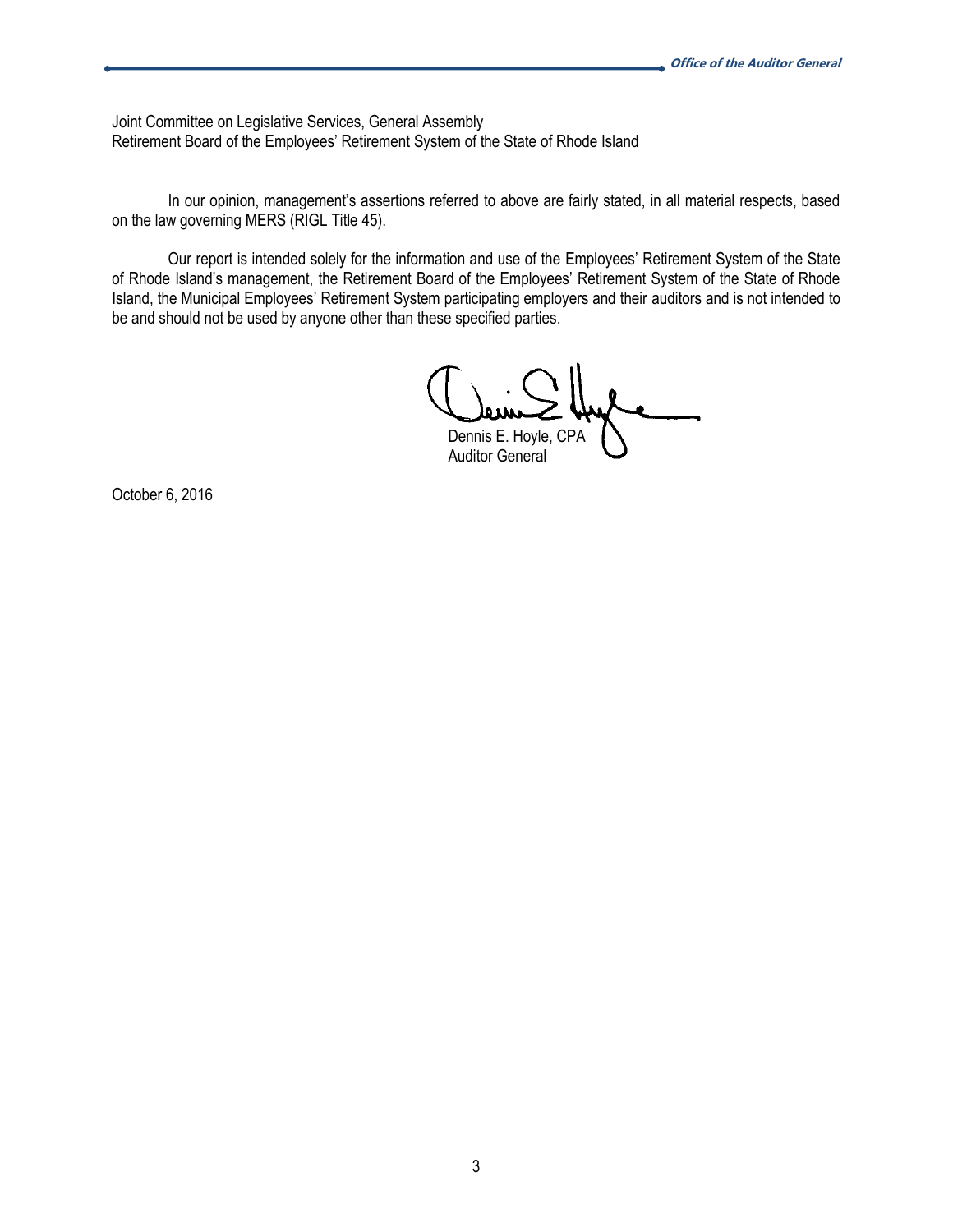

Office of the Auditor General State of Rhode Island and Providence Plantations - General Assembly **Dennis E. Hoyle, CPA - Auditor General**

> 33 Broad Street • Suite 201• Providence, RI • 02903-4177 tel: 401.222.2435 · fax: 401.222.2111 **oag.ri.gov**

### **INDEPENDENT AUDITOR'S REPORT**

### JOINT COMMITTEE ON LEGISLATIVE SERVICES, GENERAL ASSEMBLY STATE OF RHODE ISLAND AND PROVIDENCE PLANTATIONS:

### RETIREMENT BOARD OF THE EMPLOYEES' RETIREMENT SYSTEM OF THE STATE OF RHODE ISLAND:

We have audited the fiduciary net position as of June 30, 2015, and the changes in fiduciary net position for the year then ended, included in the accompanying Schedules of Changes in Fiduciary Net Position by Employer ("Schedule") of the Municipal Employees' Retirement System (MERS), and the related notes. We have also audited the fiduciary net position of each individual employer as of June 30, 2015, and the changes in fiduciary net position of each individual employer for the year then ended, included in the accompanying Schedule and the related notes.

#### *Management's Responsibility for the Schedule*

Management is responsible for the preparation and fair presentation of the Schedules in accordance with accounting principles generally accepted in the United States of America; this includes the design, implementation, and maintenance of internal control relevant to the preparation and fair presentation of the Schedules, that are free from material misstatement, whether due to fraud or error.

#### *Auditor's Responsibility*

Our responsibility is to express an opinion on the fiduciary net position and the changes in fiduciary net position included in the Schedules based on our audit. We conducted our audit in accordance with auditing standards generally accepted in the United States of America. Those standards require that we plan and perform the audit to obtain reasonable assurance about whether the fiduciary net position and the changes in fiduciary net position included in the Schedules are free from material misstatement.

An audit involves performing procedures to obtain audit evidence about the amounts and disclosures in the Schedules. The procedures selected depend on the auditor's judgment, including the assessment of the risks of material misstatement of the fiduciary net position and the changes in fiduciary net position included in the Schedules, whether due to fraud or error. In making those risk assessments, the auditor considers internal control relevant to the entity's preparation and fair presentation of the fiduciary net position and the changes in fiduciary net position included in the Schedules in order to design audit procedures that are appropriate in the circumstances, but not for the purpose of expressing an opinion on the effectiveness of the entity's internal control. Accordingly, we express no such opinion. An audit also includes evaluating the appropriateness of accounting policies used and the reasonableness of significant accounting estimates made by management, as well as evaluating the overall presentation of the fiduciary net position and the changes in fiduciary net position included in the Schedules.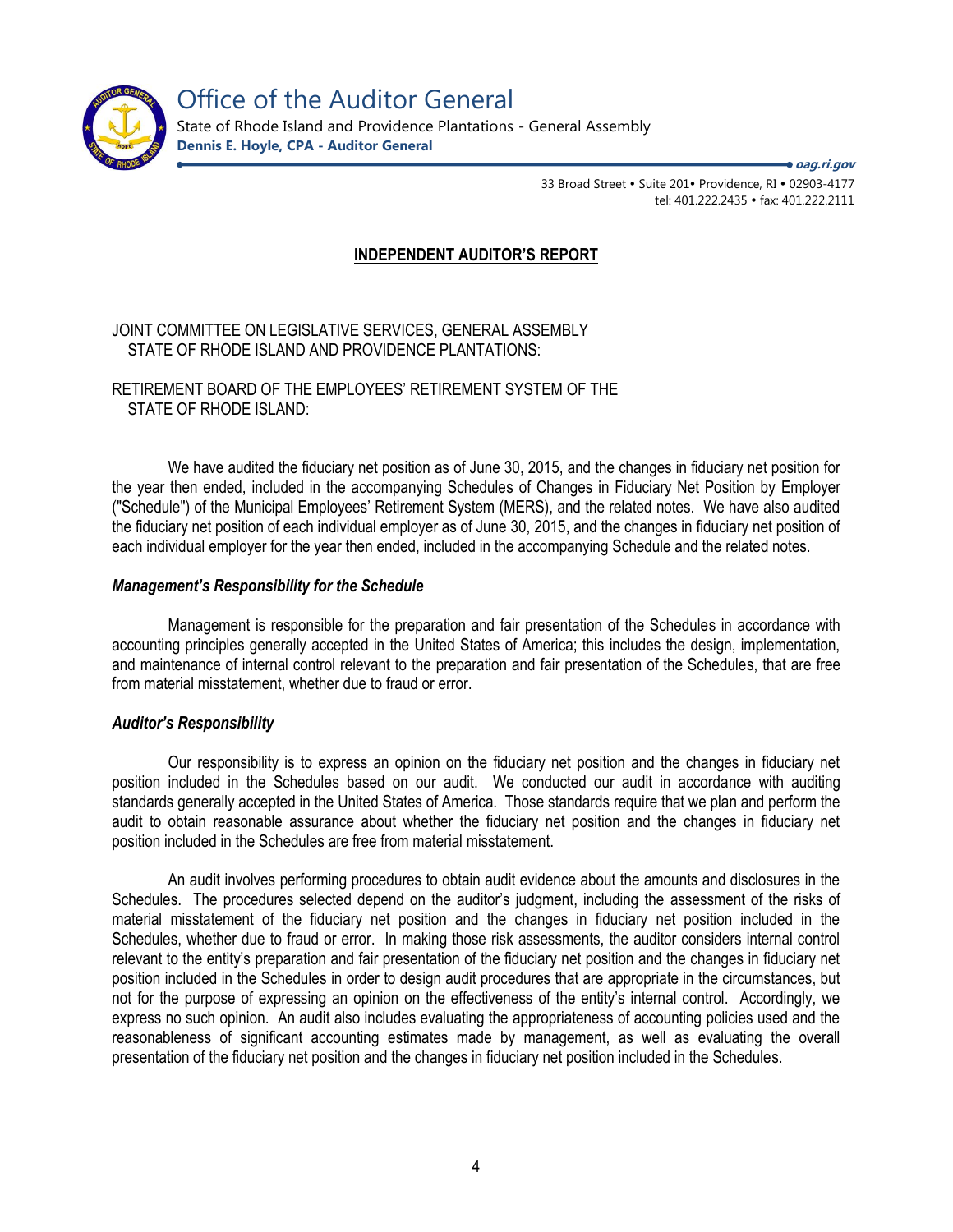Joint Committee on Legislative Services, General Assembly Retirement Board of the Employees' Retirement System of the State of Rhode Island

We believe that the audit evidence we have obtained is sufficient and appropriate to provide a basis for our audit opinion.

#### *Opinion*

In our opinion, the Schedules referred to above presents fairly, in all material respects, the fiduciary net position of the Municipal Employees' Retirement System as of June 30, 2015, and the changes in fiduciary net position for the year then ended, in accordance with accounting principles generally accepted in the United States of America. Also, in our opinion, the Schedules referred to above presents fairly, in all material respects, the fiduciary net position of each individual employer as of June 30, 2015 and the changes in fiduciary net position of each individual employer for the year then ended, in accordance with accounting principles generally accepted in the United States of America.

#### *Other Matter*

We have audited, in accordance with auditing standards generally accepted in the United States of America, the financial statements of the Municipal Employees' Retirement System as of and for the year ended June 30, 2015, and our report thereon, dated December 17, 2015, expressed an unmodified opinion on those financial statements.

#### *Restriction on Use*

Our report is intended solely for the information and use of the Employees' Retirement System of the State of Rhode Island's management, the Retirement Board of the Employees' Retirement System of the State of Rhode Island, the Municipal Employees' Retirement System participating employers and their auditors and is not intended to be and should not be used by anyone other than these specified parties.

Dennis E. Hoyle, CPA Auditor General

October 6, 2016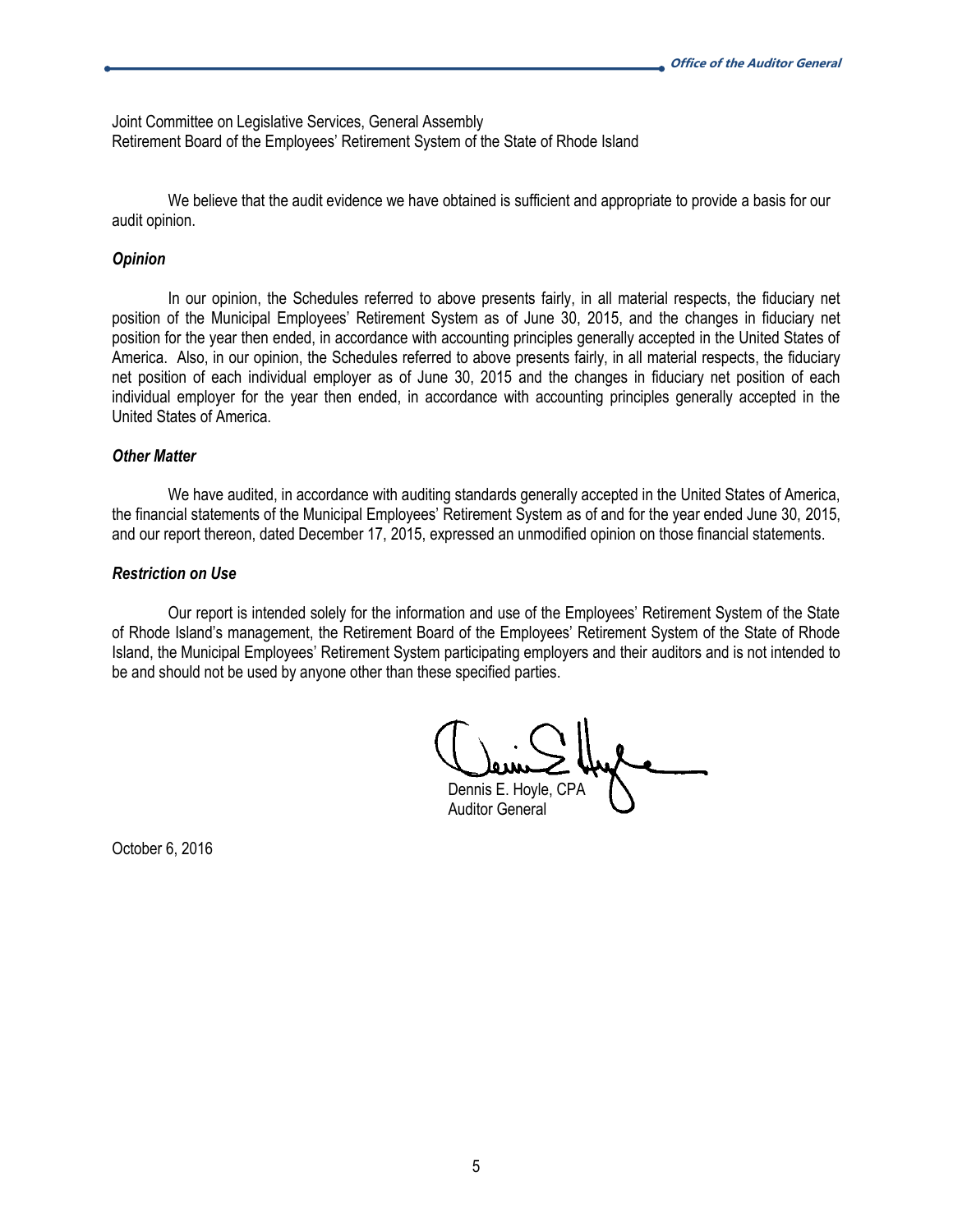| <b>Employer Unit Type</b>                                               | <b>Barrington (COLA)</b> | <b>Barrington</b> | <b>Barrington</b> | <b>Barrington</b> |    | <b>Bristol</b> | <b>Bristol</b>  | <b>Bristol</b> |
|-------------------------------------------------------------------------|--------------------------|-------------------|-------------------|-------------------|----|----------------|-----------------|----------------|
| <b>General Employees</b>                                                | $\bullet$                |                   |                   |                   |    | $\bullet$      |                 |                |
| Police                                                                  |                          | $\bullet$         |                   |                   |    |                | $\bullet$       |                |
| Fire                                                                    |                          |                   | $\bullet$         | $\bullet$         |    |                |                 | $\bullet$      |
| <b>Police and Fire</b>                                                  |                          |                   |                   |                   |    |                |                 |                |
| <b>Current Employer Unit Number(s)</b>                                  | 1002 1003 1007 1009      | 1004              | 1005              | 1008              |    | 1012 1019      | 1014            | 1015           |
| Legacy Employer Unit Number                                             | 3078                     | 4060              | 4061              | 4059              |    | 3002           | 4096            | 4094           |
| <b>Additions</b>                                                        |                          |                   |                   |                   |    |                |                 |                |
| Contributions                                                           |                          |                   |                   |                   |    |                |                 |                |
| Member contributions                                                    | 152,118<br>\$            | \$<br>127,810     | \$<br>10,840      | \$<br>101,015     | \$ | 103,047        | \$<br>182,779   | \$<br>10,320   |
| <b>Employer contributions</b>                                           | 638,675                  | 460,023           | 89,279            | 118,324           |    | 704,196        | 130,914         | 24,717         |
| Other (net)                                                             | 220                      |                   | 24                |                   |    | 9,534          |                 | 374            |
| Net investment income                                                   | 769,963                  | 193,693           | 155,918           | 53,029            |    | 389,878        | 141,307         | 7,122          |
| <b>Total Additions</b>                                                  | 1,560,976                | 781,527           | 256,061           | 272,368           |    | 1,206,655      | 455,001         | 42,533         |
| <b>Deductions</b>                                                       |                          |                   |                   |                   |    |                |                 |                |
| Retirement benefits and refunds                                         | 1,880,245                | 703,764           | 781,942           | 54,742            |    | 1,440,330      | 94,878          | 17,357         |
| Administrative expense                                                  | 29,440                   | 7,774             | 6,269             | 2,124             |    | 15,778         | 5,663           | 286            |
| <b>Total Deductions</b>                                                 | 1,909,685                | 711,538           | 788,211           | 56,866            |    | 1,456,108      | 100,541         | 17,643         |
| Net Increase                                                            | (348, 709)               | 69,989            | (532, 150)        | 215,502           |    | (249, 453)     | 354,460         | 24,890         |
| Net position held in trust<br>for pension benefits<br>Beginning of year | 33,203,800               | 8,195,051         | 7,185,320         | 2,047,301         |    | 16,885,963     | 5,675,244       | 279,011        |
| End of year                                                             | 32,855,091<br>S.         | 8,265,040<br>\$   | \$<br>6,653,170   | \$<br>2,262,803   | S. | 16,636,510     | \$<br>6,029,704 | \$<br>303,901  |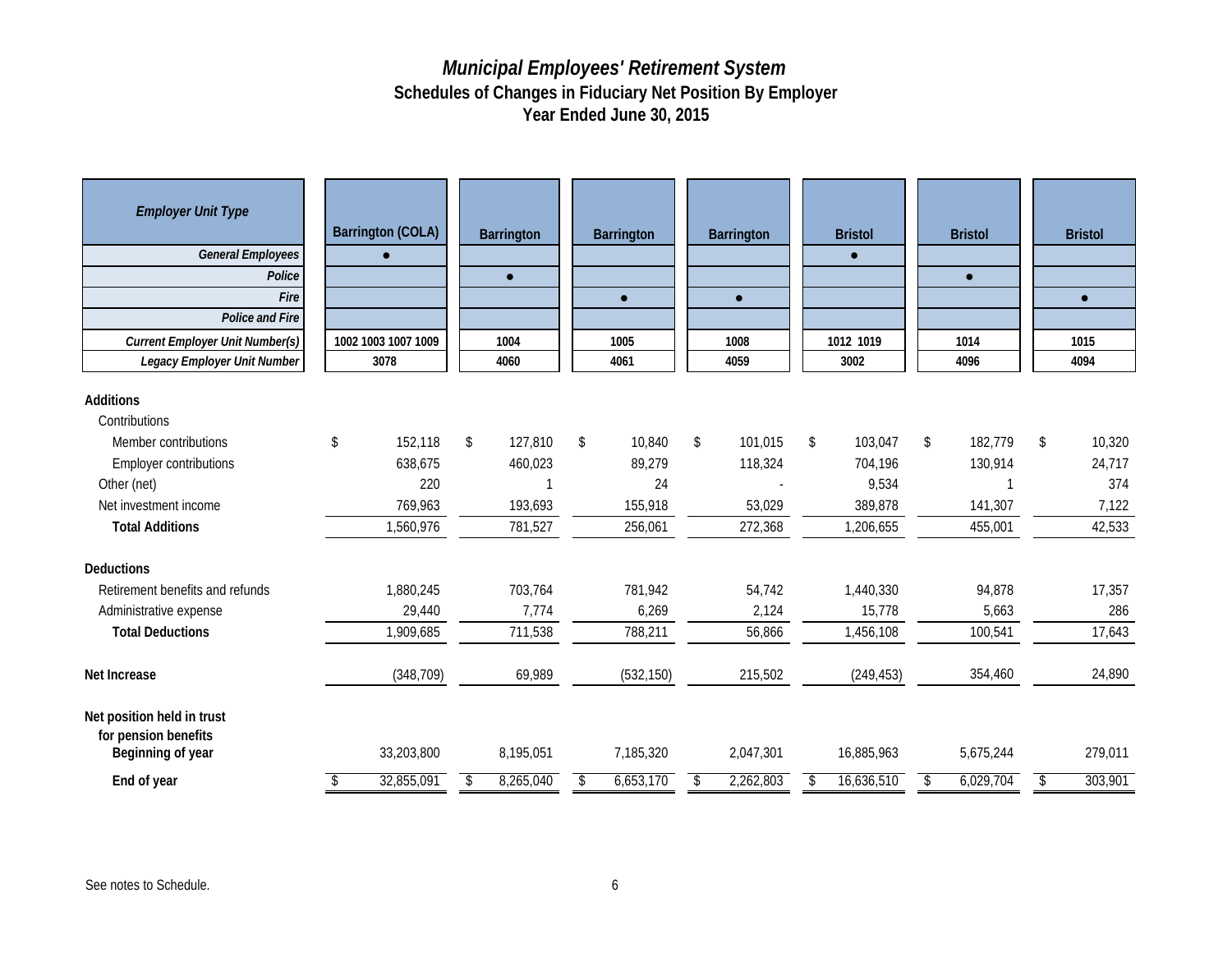| <b>Employer Unit Type</b><br><b>General Employees</b><br>Police<br>Fire<br><b>Police and Fire</b><br><b>Current Employer Unit Number(s)</b><br>Legacy Employer Unit Number | <b>Bristol Housing</b><br>$\bullet$<br>1016<br>3059 | <b>Bristol/Warren</b><br><b>Regional School</b><br>$\bullet$<br>1023<br>3100 | <b>Burrillville</b><br>$\bullet$<br>1032 1033<br>3003 | <b>Burrillville</b><br>$\bullet$<br>1034<br>4090 | <b>Burrillville</b><br>Housing<br>$\bullet$<br>1036<br>3065 | <b>Central Coventry</b><br><b>Fire District</b><br>$\bullet$<br>1045 1235 1525 1585<br>4102 |    | <b>Central Falls</b><br>$\bullet$<br>1052<br>3004 |
|----------------------------------------------------------------------------------------------------------------------------------------------------------------------------|-----------------------------------------------------|------------------------------------------------------------------------------|-------------------------------------------------------|--------------------------------------------------|-------------------------------------------------------------|---------------------------------------------------------------------------------------------|----|---------------------------------------------------|
|                                                                                                                                                                            |                                                     |                                                                              |                                                       |                                                  |                                                             |                                                                                             |    |                                                   |
| <b>Additions</b><br>Contributions                                                                                                                                          |                                                     |                                                                              |                                                       |                                                  |                                                             |                                                                                             |    |                                                   |
| Member contributions                                                                                                                                                       | \$<br>4,153                                         | \$<br>84,646                                                                 | \$<br>120,591                                         | \$<br>106,479                                    | \$<br>4,055                                                 | \$<br>174,575                                                                               | \$ | 18,326                                            |
| <b>Employer contributions</b>                                                                                                                                              |                                                     | 674,632                                                                      | 501,237                                               | 330,750                                          | 15,064                                                      | 385,835                                                                                     |    | 266,285                                           |
| Other (net)                                                                                                                                                                |                                                     | 3                                                                            | 48,442                                                |                                                  |                                                             | (14, 074)                                                                                   |    | (144)                                             |
| Net investment income                                                                                                                                                      | 48,111                                              | 376,660                                                                      | 631,724                                               | 215,730                                          | 21,846                                                      | 219,294                                                                                     |    | 114,533                                           |
| <b>Total Additions</b>                                                                                                                                                     | 52,264                                              | 1,135,941                                                                    | 1,301,994                                             | 652,960                                          | 40,965                                                      | 765,630                                                                                     |    | 399,000                                           |
| <b>Deductions</b>                                                                                                                                                          |                                                     |                                                                              |                                                       |                                                  |                                                             |                                                                                             |    |                                                   |
| Retirement benefits and refunds                                                                                                                                            | 78,436                                              | 1,305,070                                                                    | 1,350,801                                             | 489,084                                          | 57,190                                                      | 654,130                                                                                     |    | 503,299                                           |
| Administrative expense                                                                                                                                                     | 1,769                                               | 15,141                                                                       | 17,873                                                | 8,656                                            | 877                                                         | 8,793                                                                                       |    | 4,621                                             |
| <b>Total Deductions</b>                                                                                                                                                    | 80,205                                              | 1,320,211                                                                    | 1,368,674                                             | 497,740                                          | 58,067                                                      | 662,923                                                                                     |    | 507,920                                           |
| Net Increase                                                                                                                                                               | (27, 941)                                           | (184, 270)                                                                   | (66, 680)                                             | 155,220                                          | (17, 102)                                                   | 102,707                                                                                     |    | (108, 920)                                        |
| Net position held in trust<br>for pension benefits<br>Beginning of year                                                                                                    | 2,080,847                                           | 16,256,754                                                                   | 27,022,990                                            | 9,050,199                                        | 949,292                                                     | 9,254,807                                                                                   |    | 4,996,132                                         |
| End of year                                                                                                                                                                | 2,052,906                                           | \$<br>16,072,484                                                             | 26,956,310                                            | \$<br>9,205,419                                  | \$<br>932,190                                               | \$<br>9,357,514                                                                             | \$ | 4,887,212                                         |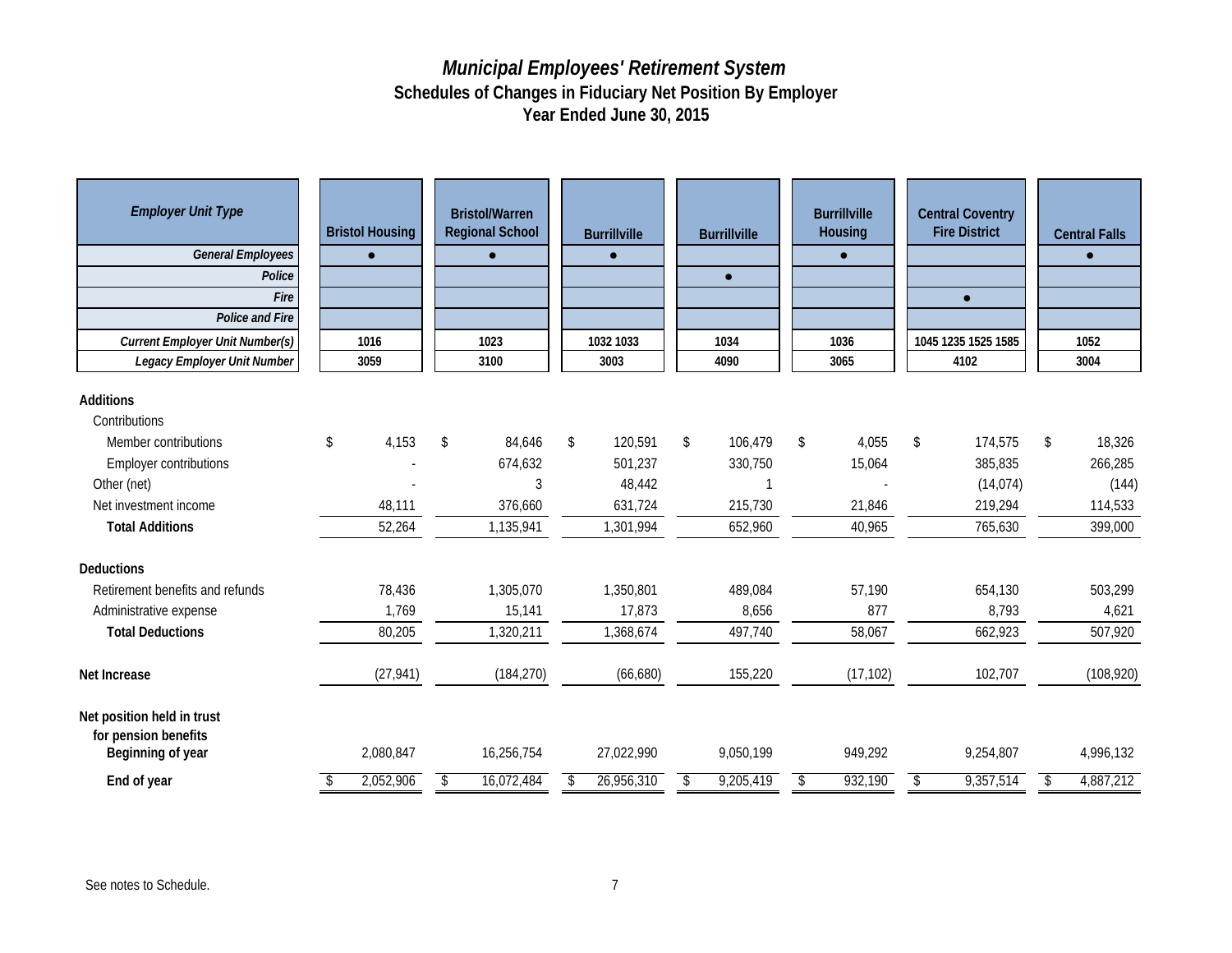| <b>Employer Unit Type</b><br><b>General Employees</b><br>Police<br>Fire<br><b>Police and Fire</b><br><b>Current Employer Unit Number(s)</b><br>Legacy Employer Unit Number | <b>Central Falls</b><br><b>School District</b><br>$\bullet$<br>1063<br>3099 | <b>Central Falls</b><br>Housing<br>$\bullet$<br>1056<br>3096 | <b>Chariho School</b><br><b>District</b><br>$\bullet$<br>1073<br>3040 | Charlestown<br>$\bullet$<br>1082<br>3005 | Charlestown<br>$\bullet$<br>1084<br>4086 | <b>Coventry Fire</b><br><b>District</b><br>$\bullet$<br>1095<br>4098 | Coventry<br>Housing<br>$\bullet$<br>1096<br>3079 |
|----------------------------------------------------------------------------------------------------------------------------------------------------------------------------|-----------------------------------------------------------------------------|--------------------------------------------------------------|-----------------------------------------------------------------------|------------------------------------------|------------------------------------------|----------------------------------------------------------------------|--------------------------------------------------|
| <b>Additions</b>                                                                                                                                                           |                                                                             |                                                              |                                                                       |                                          |                                          |                                                                      |                                                  |
| Contributions                                                                                                                                                              |                                                                             |                                                              |                                                                       |                                          |                                          |                                                                      |                                                  |
| Member contributions                                                                                                                                                       | 76,589<br>\$                                                                | \$<br>20,076                                                 | 107,812<br>\$                                                         | \$<br>43,108                             | \$<br>112,078                            | \$<br>80,413                                                         | 6,199<br>\$                                      |
| <b>Employer contributions</b>                                                                                                                                              | 330,474                                                                     | 98,943                                                       | 595,128                                                               | 218,126                                  | 341,485                                  | 220,732                                                              | 47,481                                           |
| Other (net)                                                                                                                                                                | 147                                                                         | 647                                                          | 3                                                                     |                                          | 920                                      |                                                                      |                                                  |
| Net investment income                                                                                                                                                      | 340,202                                                                     | 48,482                                                       | 401,793                                                               | 155,713                                  | 197,358                                  | 85,955                                                               | 25,566                                           |
| <b>Total Additions</b>                                                                                                                                                     | 747,412                                                                     | 168,148                                                      | 1,104,736                                                             | 416,948                                  | 651,841                                  | 387,101                                                              | 79,246                                           |
| Deductions                                                                                                                                                                 |                                                                             |                                                              |                                                                       |                                          |                                          |                                                                      |                                                  |
| Retirement benefits and refunds                                                                                                                                            | 746,494                                                                     | 196,393                                                      | 887,070                                                               | 227,375                                  | 490,580                                  | 222,487                                                              | 48,471                                           |
| Administrative expense                                                                                                                                                     | 13,650                                                                      | 1,945                                                        | 16,117                                                                | 6,244                                    | 7,916                                    | 3,447                                                                | 1,025                                            |
| <b>Total Deductions</b>                                                                                                                                                    | 760,144                                                                     | 198,338                                                      | 903,187                                                               | 233,619                                  | 498,496                                  | 225,934                                                              | 49,496                                           |
| Net Increase                                                                                                                                                               | (12, 732)                                                                   | (30, 190)                                                    | 201,549                                                               | 183,329                                  | 153,345                                  | 161,167                                                              | 29,750                                           |
| Net position held in trust<br>for pension benefits<br>Beginning of year                                                                                                    | 14,529,501                                                                  | 2,098,964                                                    | 16,943,359                                                            | 6,461,099                                | 8,268,107                                | 3,506,639                                                            | 1,061,188                                        |
| End of year                                                                                                                                                                | 14,516,769<br>S.                                                            | 2,068,774<br>\$                                              | 17,144,908<br>\$                                                      | 6,644,428<br>\$                          | 8,421,452<br>\$                          | 3,667,806<br>s.                                                      | 1,090,938<br>\$                                  |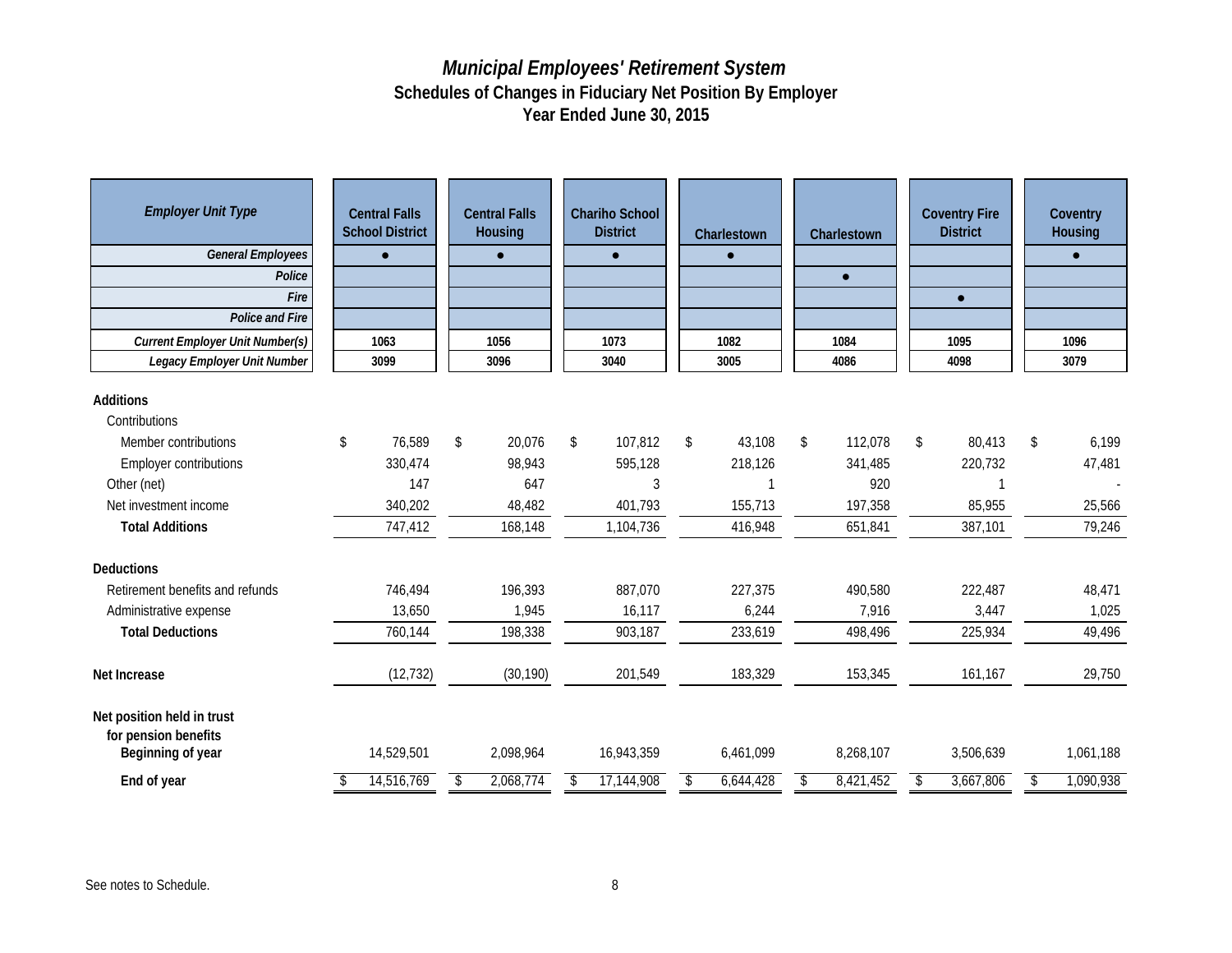| <b>Employer Unit Type</b><br><b>General Employees</b><br>Police<br>Fire<br><b>Police and Fire</b><br><b>Current Employer Unit Number(s)</b> | Coventry<br><b>Lighting District</b><br>$\bullet$<br>1098 | Cranston<br>$\bullet$<br>1112 1113 | Cranston<br>$\bullet$<br>1114 | Cranston<br>$\bullet$<br>1115 | Cranston<br><b>Housing</b><br>$\bullet$<br>1116 | Cumberland<br>$\bullet$<br>1122 1123 | <b>Cumberland Fire</b><br><b>District</b><br>$\bullet$<br>1125 |
|---------------------------------------------------------------------------------------------------------------------------------------------|-----------------------------------------------------------|------------------------------------|-------------------------------|-------------------------------|-------------------------------------------------|--------------------------------------|----------------------------------------------------------------|
| Legacy Employer Unit Number                                                                                                                 | 3045                                                      | 3007                               | 4104                          | 4105                          | 3051                                            | 3008                                 | 4106                                                           |
| <b>Additions</b>                                                                                                                            |                                                           |                                    |                               |                               |                                                 |                                      |                                                                |
| Contributions                                                                                                                               |                                                           |                                    |                               |                               |                                                 |                                      |                                                                |
| Member contributions                                                                                                                        | 694<br>\$                                                 | \$<br>488,592                      | 641,751<br>\$                 | \$<br>943,698                 | \$<br>22,816                                    | \$<br>89,142                         | \$<br>58,486                                                   |
| <b>Employer contributions</b>                                                                                                               |                                                           | 2,479,865                          | 857,531                       | 1,226,727                     | 87,730                                          | 1,278,367                            | 160,842                                                        |
| Other (net)                                                                                                                                 |                                                           | 176,374                            | 13,000                        | 830                           |                                                 | (43,003)                             | 1                                                              |
| Net investment income                                                                                                                       | 27,902                                                    | 3,119,891                          | 763,454                       | 1,266,662                     | 118,907                                         | 550,899                              | 88,119                                                         |
| <b>Total Additions</b>                                                                                                                      | 28,596                                                    | 6,264,722                          | 2,275,736                     | 3,437,917                     | 229,454                                         | 1,875,405                            | 307,448                                                        |
| Deductions                                                                                                                                  |                                                           |                                    |                               |                               |                                                 |                                      |                                                                |
| Retirement benefits and refunds                                                                                                             | 57,587                                                    | 8,291,699                          | 598,672                       | 482,813                       | 105,746                                         | 1,708,632                            | 241,786                                                        |
| Administrative expense                                                                                                                      | 1,121                                                     | 124,435                            | 30,599                        | 50,769                        | 4,770                                           | 22,128                               | 3,535                                                          |
| <b>Total Deductions</b>                                                                                                                     | 58,708                                                    | 8,416,134                          | 629,271                       | 533,582                       | 110,516                                         | 1,730,760                            | 245,321                                                        |
| Net Increase                                                                                                                                | (30, 112)                                                 | (2, 151, 412)                      | 1,646,465                     | 2,904,335                     | 118,938                                         | 144,645                              | 62,127                                                         |
| Net position held in trust<br>for pension benefits<br>Beginning of year                                                                     | 1,220,742                                                 | 135,280,321                        | 30,930,926                    | 51,145,398                    | 4,954,944                                       | 23,362,761                           | 3,698,014                                                      |
| End of year                                                                                                                                 | 1,190,630                                                 | 133,128,909<br>\$                  | 32,577,391<br>-\$             | 54,049,733<br>\$              | 5,073,882<br>-\$                                | 23,507,406<br>S.                     | 3,760,141<br>\$                                                |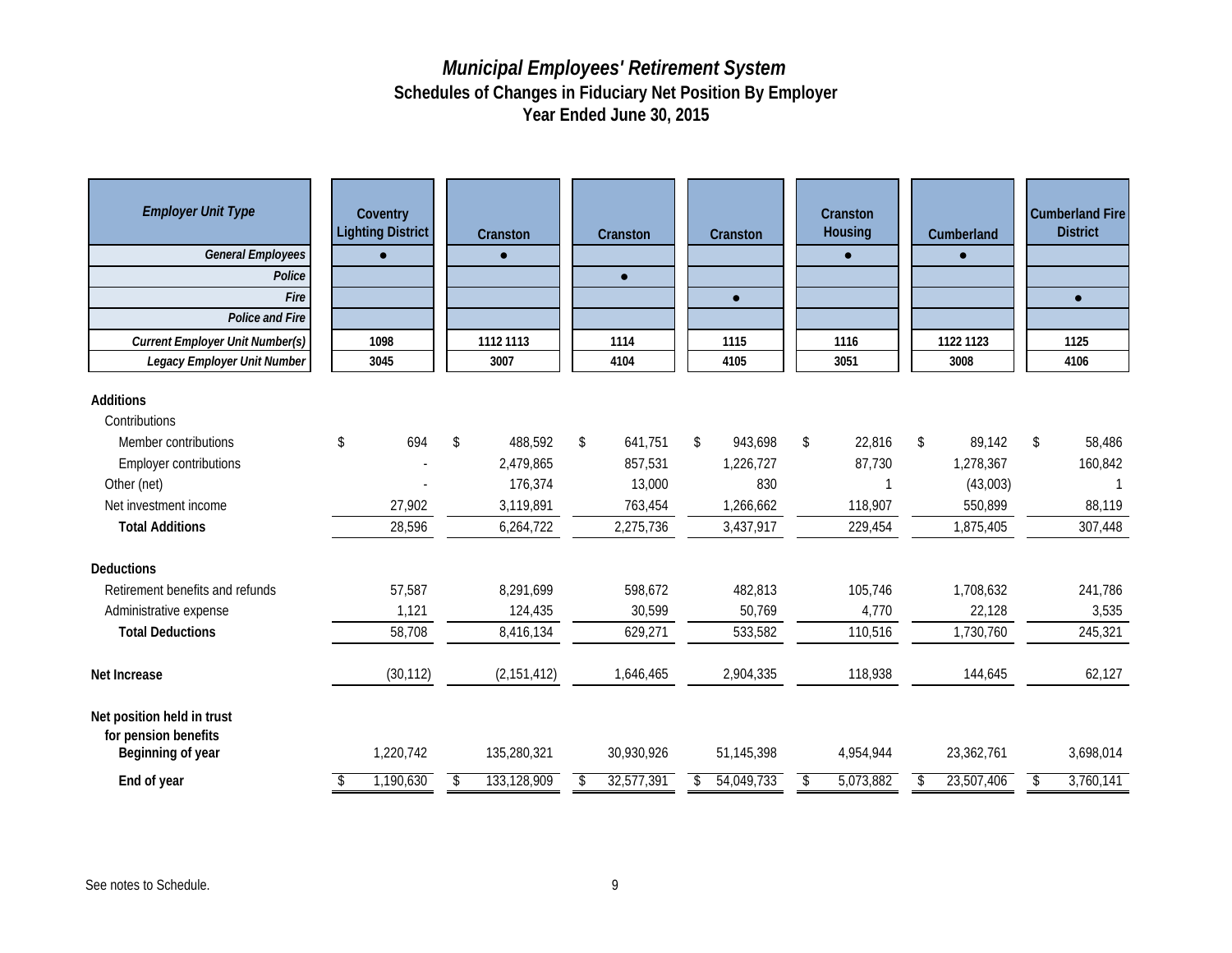| <b>Employer Unit Type</b><br><b>General Employees</b><br>Police<br>Fire<br>Police and Fire<br><b>Current Employer Unit Number(s)</b><br>Legacy Employer Unit Number |    | Cumberland<br><b>Housing</b><br>$\bullet$<br>1126<br>3056 | <b>Cumberland Hill</b><br><b>Fire District</b><br>$\bullet$<br>1135<br>4095 | Cumberland<br><b>Rescue</b><br>$\bullet$<br>1148<br>4091 | <b>East Greenwich</b><br>$\bullet$<br>1152 1153<br>3009 |    | <b>East Greenwich</b><br>$\bullet$<br>1154<br>4054 | <b>East Greenwich</b><br>$\bullet$<br>1155<br>4050 | <b>East Greenwich</b><br>Housing<br>$\bullet$<br>1156<br>3050 |
|---------------------------------------------------------------------------------------------------------------------------------------------------------------------|----|-----------------------------------------------------------|-----------------------------------------------------------------------------|----------------------------------------------------------|---------------------------------------------------------|----|----------------------------------------------------|----------------------------------------------------|---------------------------------------------------------------|
| <b>Additions</b>                                                                                                                                                    |    |                                                           |                                                                             |                                                          |                                                         |    |                                                    |                                                    |                                                               |
| Contributions                                                                                                                                                       |    |                                                           |                                                                             |                                                          |                                                         |    |                                                    |                                                    |                                                               |
| Member contributions                                                                                                                                                | \$ | 10,412                                                    | \$<br>59,565                                                                | \$<br>87,843                                             | \$<br>22,842                                            | \$ | 173,534                                            | \$<br>195,953                                      | \$<br>11,148                                                  |
| <b>Employer contributions</b>                                                                                                                                       |    | 37,797                                                    | 198,869                                                                     | 117,481                                                  | 78,349                                                  |    | 565,061                                            | 623,185                                            | 55,442                                                        |
| Other (net)                                                                                                                                                         |    | 15                                                        |                                                                             | 2,978                                                    | (215, 977)                                              |    | (12,993)                                           | 15,105                                             |                                                               |
| Net investment income                                                                                                                                               |    | 31,071                                                    | 93,010                                                                      | 132,860                                                  | 171,162                                                 |    | 321,983                                            | 260,782                                            | 30,310                                                        |
| <b>Total Additions</b>                                                                                                                                              |    | 79,295                                                    | 351,445                                                                     | 341,162                                                  | 56,376                                                  |    | 1,047,585                                          | 1,095,025                                          | 96,900                                                        |
| <b>Deductions</b>                                                                                                                                                   |    |                                                           |                                                                             |                                                          |                                                         |    |                                                    |                                                    |                                                               |
| Retirement benefits and refunds                                                                                                                                     |    | 75,218                                                    | 362,951                                                                     | 133,416                                                  | 496,385                                                 |    | 1,100,046                                          | 1,051,556                                          | 70,026                                                        |
| Administrative expense                                                                                                                                              |    | 1,247                                                     | 3,767                                                                       | 5,174                                                    | 6,879                                                   |    | 11,067                                             | 10,467                                             | 1,216                                                         |
| <b>Total Deductions</b>                                                                                                                                             |    | 76,465                                                    | 366,718                                                                     | 138,590                                                  | 503,264                                                 |    | 1,111,113                                          | 1,062,023                                          | 71,242                                                        |
| Net Increase                                                                                                                                                        |    | 2,830                                                     | (15, 273)                                                                   | 202,572                                                  | (446, 888)                                              |    | (63, 528)                                          | 33,002                                             | 25,658                                                        |
| Net position held in trust<br>for pension benefits<br>Beginning of year                                                                                             |    | 1,322,996                                                 | 3,984,097                                                                   | 5,466,673                                                | 7,750,529                                               |    | 13,802,863                                         | 11,094,796                                         | 1,267,704                                                     |
| End of year                                                                                                                                                         | S. | 1,325,826                                                 | \$<br>3,968,824                                                             | \$<br>5,669,245                                          | \$<br>7,303,641                                         | s. | 13,739,335                                         | \$<br>11,127,798                                   | \$<br>1,293,362                                               |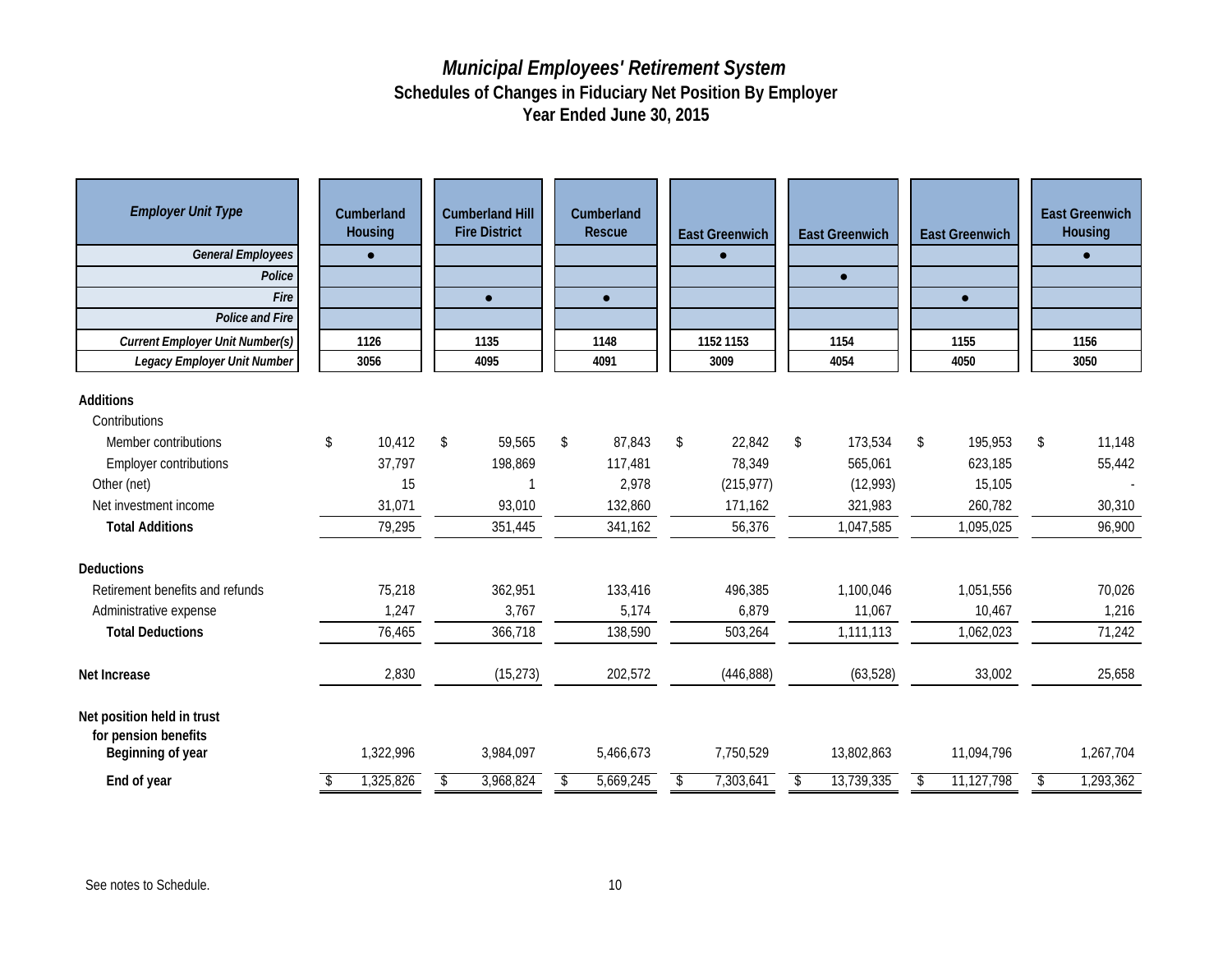| <b>Employer Unit Type</b><br><b>General Employees</b><br>Police<br>Fire<br>Police and Fire<br><b>Current Employer Unit Number(s)</b><br>Legacy Employer Unit Number | <b>East Greenwich</b><br>(COLA)<br>$\bullet$<br>1157 1158<br>3101 | <b>East Greenwich</b><br>(Fire)<br>$\bullet$<br>1159<br>3150 | <b>East Providence</b><br>$\bullet$<br>1162 1163<br>3010 | <b>East Providence</b><br>Housing<br>$\bullet$<br>1166<br>3052 | <b>East Smithfield</b><br>Water<br>$\bullet$<br>1177<br>3067 | <b>Exeter/West</b><br>Greenwich<br><b>School District</b><br>$\bullet$<br>1183<br>3011 | Foster<br>$\bullet$<br>1192 1193<br>3012 |
|---------------------------------------------------------------------------------------------------------------------------------------------------------------------|-------------------------------------------------------------------|--------------------------------------------------------------|----------------------------------------------------------|----------------------------------------------------------------|--------------------------------------------------------------|----------------------------------------------------------------------------------------|------------------------------------------|
|                                                                                                                                                                     |                                                                   |                                                              |                                                          |                                                                |                                                              |                                                                                        |                                          |
| Additions<br>Contributions                                                                                                                                          |                                                                   |                                                              |                                                          |                                                                |                                                              |                                                                                        |                                          |
| Member contributions                                                                                                                                                | 114,931<br>\$                                                     | 987<br>\$                                                    | 320,534<br>\$                                            | \$<br>15,026                                                   | \$<br>3,487                                                  | 52,189<br>\$                                                                           | \$<br>11,704                             |
| <b>Employer contributions</b>                                                                                                                                       | 392,668                                                           | 7,766                                                        | 3,537,324                                                | 87,382                                                         | 5,131                                                        | 321,897                                                                                | 121,957                                  |
| Other (net)                                                                                                                                                         | 98,894                                                            |                                                              | 35,428                                                   |                                                                |                                                              |                                                                                        | (79, 739)                                |
| Net investment income                                                                                                                                               | 496,830                                                           | 7,556                                                        | 1,432,717                                                | 66,413                                                         | 22,392                                                       | 211,259                                                                                | 77,854                                   |
| <b>Total Additions</b>                                                                                                                                              | 1,103,323                                                         | 16,309                                                       | 5,326,003                                                | 168,821                                                        | 31,010                                                       | 585,346                                                                                | 131,776                                  |
| Deductions                                                                                                                                                          |                                                                   |                                                              |                                                          |                                                                |                                                              |                                                                                        |                                          |
| Retirement benefits and refunds                                                                                                                                     | 874,547                                                           | 21,252                                                       | 6,929,467                                                | 209,786                                                        | 41,327                                                       | 434,931                                                                                | 197,635                                  |
| Administrative expense                                                                                                                                              | 16,732                                                            | 303                                                          | 59,227                                                   | 2,666                                                          | 899                                                          | 8,575                                                                                  | 3,135                                    |
| <b>Total Deductions</b>                                                                                                                                             | 891,279                                                           | 21,555                                                       | 6,988,694                                                | 212,452                                                        | 42,226                                                       | 443,506                                                                                | 200,770                                  |
| Net Increase                                                                                                                                                        | 212,044                                                           | (5, 246)                                                     | (1,662,691)                                              | (43, 631)                                                      | (11, 216)                                                    | 141,840                                                                                | (68,994)                                 |
| Net position held in trust<br>for pension benefits<br>Beginning of year                                                                                             | 20,988,173                                                        | 327,633                                                      | 62,798,173                                               | 2,877,571                                                      | 966,717                                                      | 8,872,797                                                                              | 3,391,081                                |
| End of year                                                                                                                                                         | 21,200,217<br>S                                                   | 322,387<br>\$                                                | 61,135,482<br>\$                                         | 2,833,940<br>\$                                                | 955,501<br>\$                                                | 9,014,637<br>\$                                                                        | 3,322,087<br>\$                          |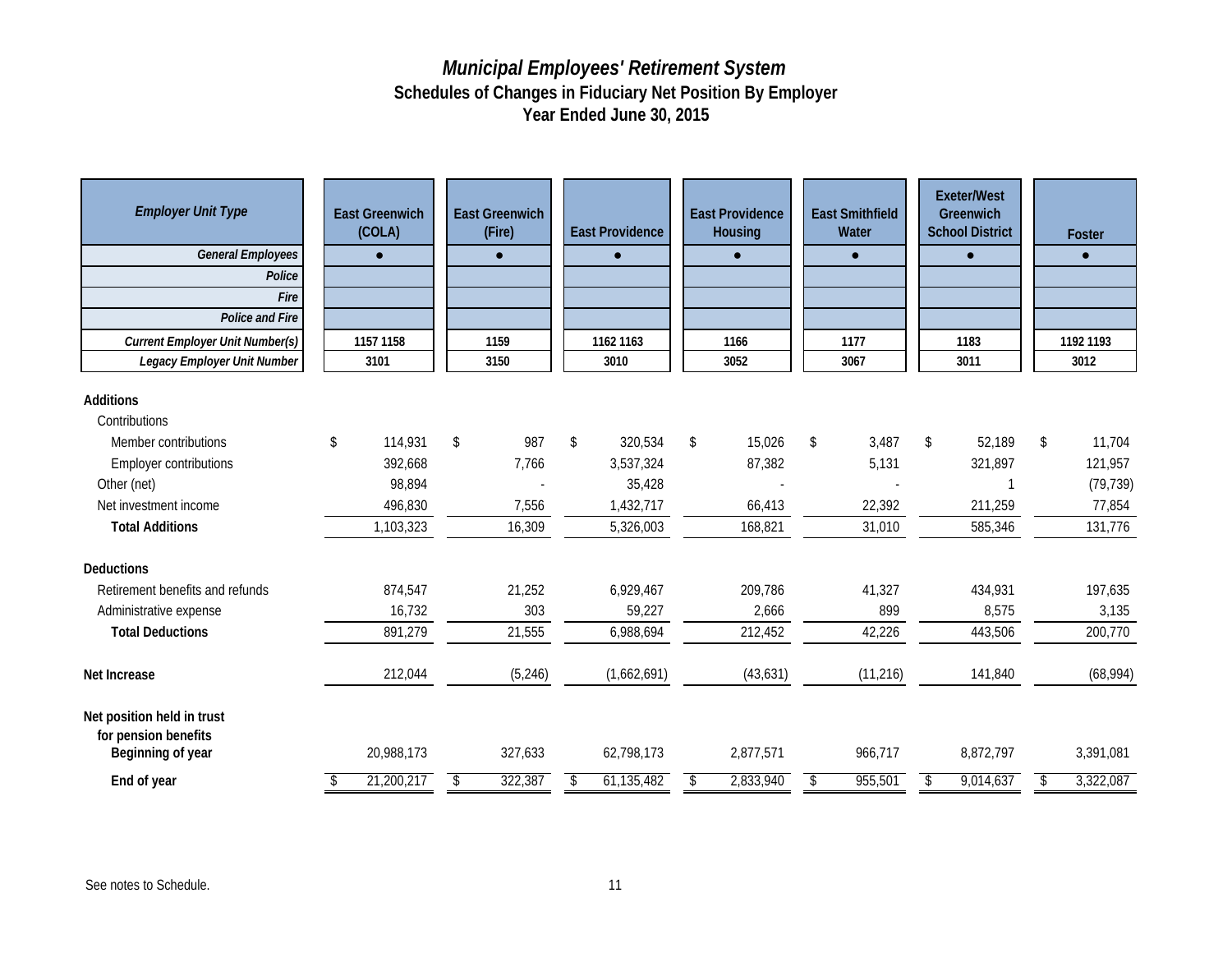| <b>Employer Unit Type</b>                                               |    | Foster       | <b>Foster/Glocester</b><br><b>Regional School</b><br><b>District</b> |    | Glocester         |    | <b>Glocester</b> | <b>Greenville Water</b> | Hope Valley -<br><b>Wyoming Fire</b><br><b>District</b> | <b>Hopkins Hill Fire</b><br><b>District</b> |
|-------------------------------------------------------------------------|----|--------------|----------------------------------------------------------------------|----|-------------------|----|------------------|-------------------------|---------------------------------------------------------|---------------------------------------------|
| <b>General Employees</b>                                                |    |              | $\bullet$                                                            |    | $\bullet$         |    |                  | $\bullet$               | $\bullet$                                               |                                             |
| Police                                                                  |    | $\bullet$    |                                                                      |    |                   |    | $\bullet$        |                         |                                                         |                                             |
| Fire<br><b>Police and Fire</b>                                          |    |              |                                                                      |    |                   |    |                  |                         |                                                         | $\bullet$                                   |
|                                                                         |    |              |                                                                      |    |                   |    |                  |                         |                                                         |                                             |
| <b>Current Employer Unit Number(s)</b><br>Legacy Employer Unit Number   |    | 1194<br>4082 | 1203<br>3041                                                         |    | 1212 1213<br>3013 |    | 1214<br>4088     | 1227<br>3068            | 1242<br>3046                                            | 1255<br>4103                                |
|                                                                         |    |              |                                                                      |    |                   |    |                  |                         |                                                         |                                             |
| <b>Additions</b>                                                        |    |              |                                                                      |    |                   |    |                  |                         |                                                         |                                             |
| Contributions                                                           |    |              |                                                                      |    |                   |    |                  |                         |                                                         |                                             |
| Member contributions                                                    | \$ | 29,050       | \$<br>35,977                                                         | \$ | 49,257            | \$ | 81,099           | \$<br>5,813             | \$<br>2,808                                             | \$<br>56,838                                |
| <b>Employer contributions</b>                                           |    | 117,553      | 223,952                                                              |    | 245,541           |    | 184,094          | 3,749                   | 6,514                                                   | 95,203                                      |
| Other (net)                                                             |    |              |                                                                      |    | (19,665)          |    |                  |                         |                                                         |                                             |
| Net investment income                                                   |    | 59,155       | 152,358                                                              |    | 193,700           |    | 135,529          | 27,966                  | 14,316                                                  | 53,055                                      |
| <b>Total Additions</b>                                                  |    | 205,758      | 412,288                                                              |    | 468,833           |    | 400,723          | 37,528                  | 23,638                                                  | 205,096                                     |
|                                                                         |    |              |                                                                      |    |                   |    |                  |                         |                                                         |                                             |
| <b>Deductions</b>                                                       |    |              |                                                                      |    |                   |    |                  |                         |                                                         |                                             |
| Retirement benefits and refunds                                         |    | 227,338      | 346,298                                                              |    | 437,012           |    | 297,222          | 35,871                  | $\mathbf{1}$                                            | 20,832                                      |
| Administrative expense                                                  |    | 2,375        | 6,112                                                                |    | 7,771             |    | 5,437            | 1,122                   | 574                                                     | 2,126                                       |
| <b>Total Deductions</b>                                                 |    | 229,713      | 352,410                                                              |    | 444,783           |    | 302,659          | 36,993                  | 575                                                     | 22,958                                      |
|                                                                         |    |              |                                                                      |    |                   |    |                  |                         |                                                         |                                             |
| <b>Net Increase</b>                                                     |    | (23, 955)    | 59,878                                                               |    | 24,050            |    | 98,064           | 535                     | 23,063                                                  | 182,138                                     |
| Net position held in trust<br>for pension benefits<br>Beginning of year |    | 2,548,131    | 6,441,417                                                            |    | 8,241,328         |    | 5,685,081        | 1,192,810               | 587,814                                                 | 2,081,783                                   |
| End of year                                                             | S. | 2,524,176    | \$<br>6,501,295                                                      | S. | 8,265,378         | S. | 5,783,145        | \$<br>1,193,345         | \$<br>610,877                                           | \$<br>2,263,921                             |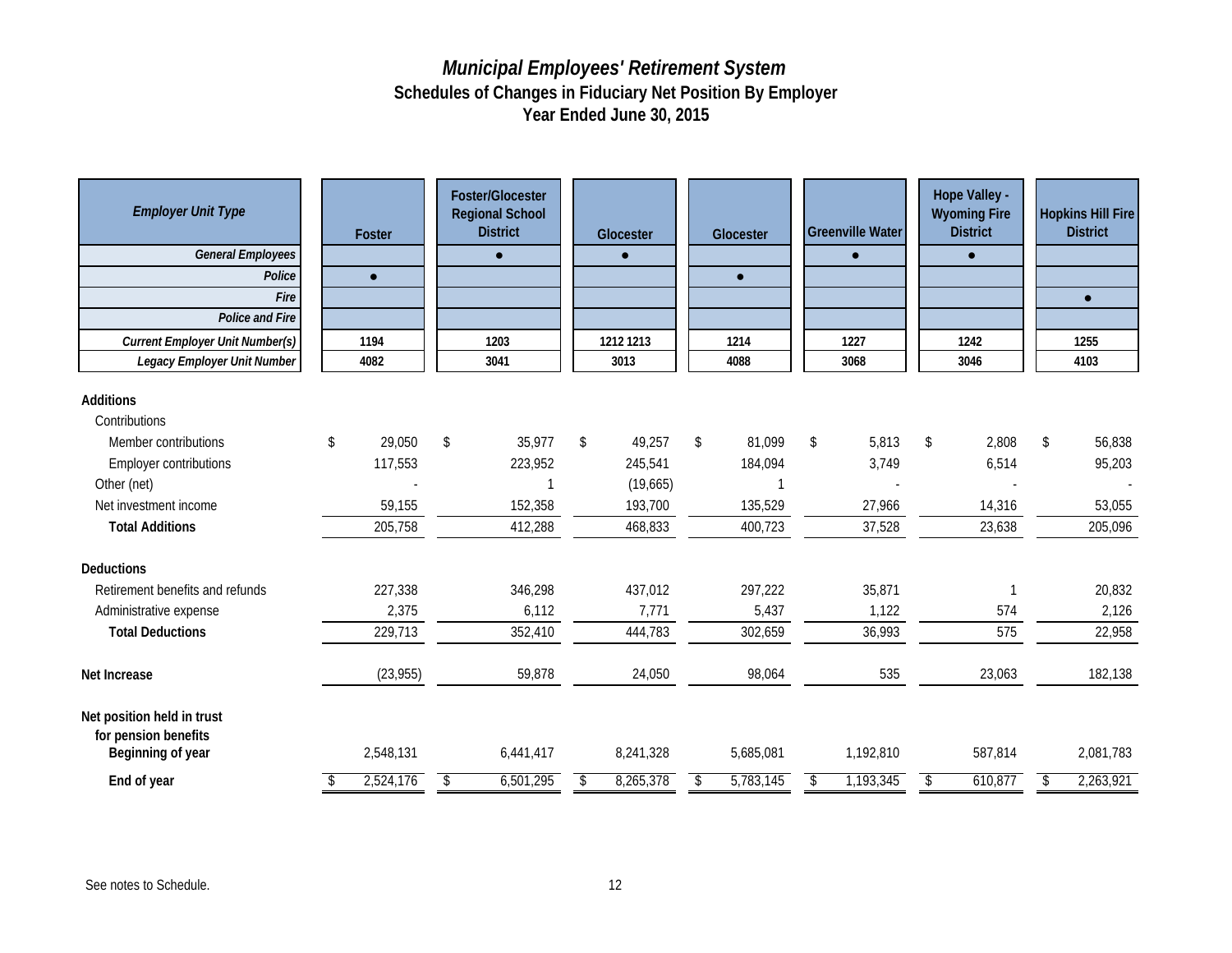| <b>Employer Unit Type</b>                                               | Hopkinton       | Hopkinton       | Jamestown        | Johnston         | <b>Johnston</b> | <b>Johnston</b> | <b>Johnston</b><br>Housing |
|-------------------------------------------------------------------------|-----------------|-----------------|------------------|------------------|-----------------|-----------------|----------------------------|
| <b>General Employees</b>                                                | $\bullet$       |                 | $\bullet$        | $\bullet$        |                 |                 | $\bullet$                  |
| Police                                                                  |                 | $\bullet$       |                  |                  | $\bullet$       |                 |                            |
| Fire                                                                    |                 |                 |                  |                  |                 | $\bullet$       |                            |
| <b>Police and Fire</b>                                                  |                 |                 |                  |                  |                 |                 |                            |
| <b>Current Employer Unit Number(s)</b>                                  | 1262            | 1264            | 1272 1273        | 1282 1283        | 1284            | 1285            | 1286                       |
| Legacy Employer Unit Number                                             | 3014            | 4087            | 3015             | 3016             | 1284            | 4016            | 3072                       |
| <b>Additions</b>                                                        |                 |                 |                  |                  |                 |                 |                            |
| Contributions                                                           |                 |                 |                  |                  |                 |                 |                            |
| Member contributions                                                    | 34,358<br>\$    | 72,583<br>\$    | \$<br>75,533     | \$<br>162,213    | \$<br>42,390    | \$<br>239,904   | 3,857<br>\$                |
| <b>Employer contributions</b>                                           | 101,363         | 219,198         | 426,083          | 1,254,378        | 56,198          | 330,728         | 45,744                     |
| Other (net)                                                             |                 |                 | 23               | (110,091)        |                 | 12              |                            |
| Net investment income                                                   | 121,193         | 125,021         | 290,498          | 721,793          | 7,812           | 134,680         | 27,589                     |
| <b>Total Additions</b>                                                  | 256,915         | 416,803         | 792,137          | 2,028,293        | 106,400         | 705,324         | 77,190                     |
| Deductions                                                              |                 |                 |                  |                  |                 |                 |                            |
| Retirement benefits and refunds                                         | 218,532         | 468,843         | 623,932          | 2,724,611        |                 | 71,970          | 69,116                     |
| Administrative expense                                                  | 4,862           | 5,016           | 11,652           | 28,933           | 312             | 5,394           | 1,107                      |
| <b>Total Deductions</b>                                                 | 223,394         | 473,859         | 635,584          | 2,753,544        | 312             | 77,364          | 70,223                     |
| Net Increase                                                            | 33,521          | (57,056)        | 156,553          | (725, 251)       | 106,088         | 627,960         | 6,967                      |
| Net position held in trust<br>for pension benefits<br>Beginning of year | 5,137,891       | 5,391,830       | 12,239,266       | 31,524,902       | 227,254         | 5,118,999       | 1,170,319                  |
| End of year                                                             | 5,171,412<br>S. | 5,334,774<br>\$ | 12,395,819<br>\$ | 30,799,651<br>\$ | 333,342<br>\$   | 5,746,959<br>s. | 1,177,286<br>S.            |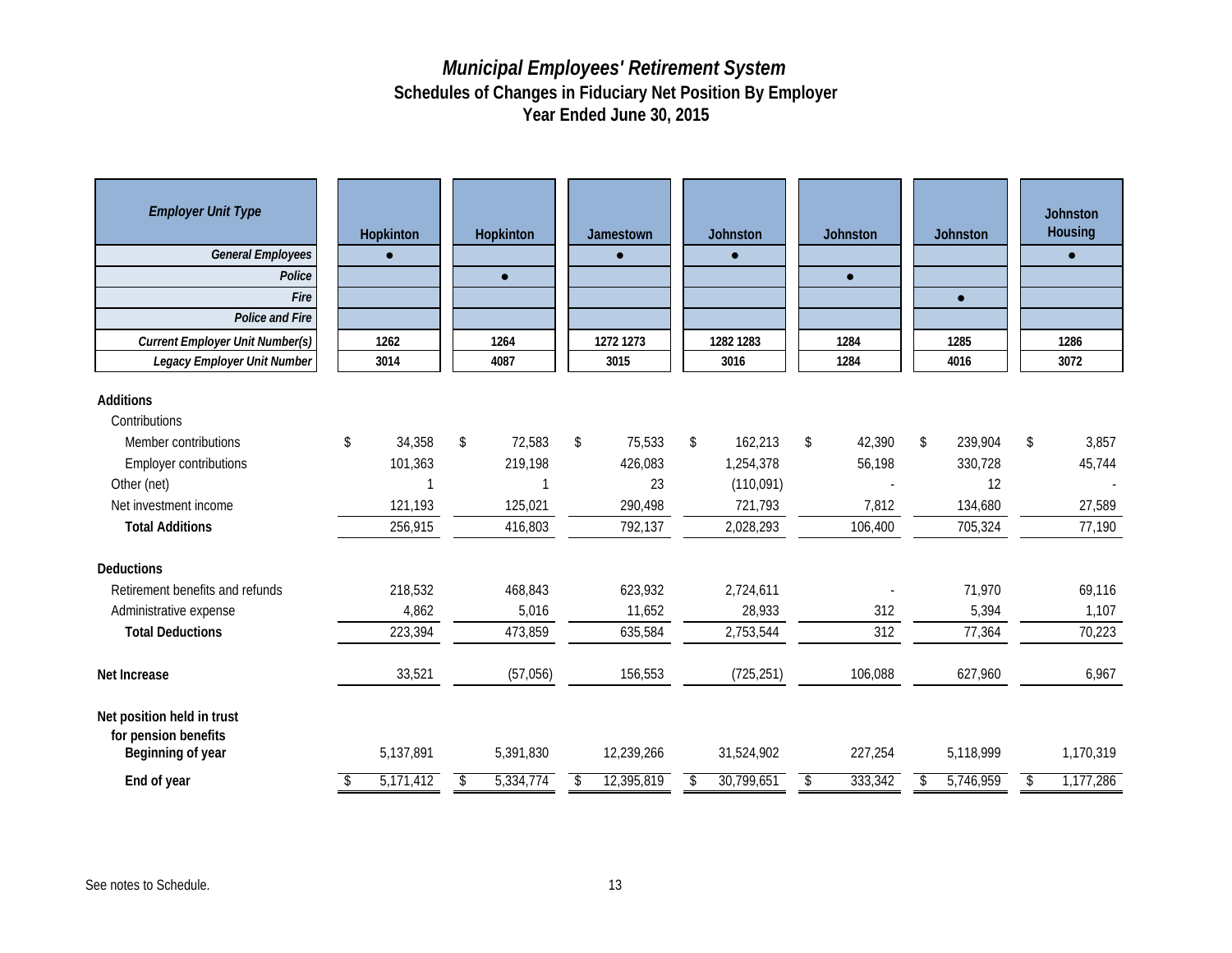| <b>Employer Unit Type</b><br><b>General Employees</b><br>Police<br>Fire<br><b>Police and Fire</b><br><b>Current Employer Unit Number(s)</b><br>Legacy Employer Unit Number | <b>Lime Rock Fire</b><br><b>District</b><br>(Administrative)<br>$\bullet$<br>1293<br>3098 | Lincoln<br>$\bullet$<br>1302 1303<br>3017 | <b>Lincoln Rescue</b><br>$\bullet$<br>1305<br>4107 | <b>Lincoln Housing</b><br>$\bullet$<br>1306<br>3057 | Middletown<br>$\bullet$<br>1322 1323<br>3019 | <b>Middletown</b><br>$\bullet$<br>1324<br>4109 | Narragansett<br>Housing<br>$\bullet$<br>1336<br>3043 |
|----------------------------------------------------------------------------------------------------------------------------------------------------------------------------|-------------------------------------------------------------------------------------------|-------------------------------------------|----------------------------------------------------|-----------------------------------------------------|----------------------------------------------|------------------------------------------------|------------------------------------------------------|
| <b>Additions</b>                                                                                                                                                           |                                                                                           |                                           |                                                    |                                                     |                                              |                                                |                                                      |
| Contributions                                                                                                                                                              |                                                                                           |                                           |                                                    |                                                     |                                              |                                                |                                                      |
| Member contributions                                                                                                                                                       | 896<br>\$                                                                                 | 9,882<br>\$                               | \$<br>71,166                                       | \$<br>10,045                                        | \$<br>108,157                                | \$<br>278,022                                  | \$<br>3,570                                          |
| <b>Employer contributions</b>                                                                                                                                              | 11,698                                                                                    | 128,464                                   | 179,605                                            | 41,377                                              | 615,951                                      | 222,974                                        | 10,728                                               |
| Other (net)                                                                                                                                                                |                                                                                           |                                           | (4, 763)                                           | $\sim$                                              | (169, 165)                                   | 18,336                                         |                                                      |
| Net investment income                                                                                                                                                      | 6,598                                                                                     | 45,319                                    | 77,451                                             | 38,688                                              | 401,825                                      | 122,572                                        | 12,394                                               |
| <b>Total Additions</b>                                                                                                                                                     | 19,192                                                                                    | 183,665                                   | 323,459                                            | 90,110                                              | 956,768                                      | 641,904                                        | 26,692                                               |
| <b>Deductions</b>                                                                                                                                                          |                                                                                           |                                           |                                                    |                                                     |                                              |                                                |                                                      |
| Retirement benefits and refunds                                                                                                                                            | 14,541                                                                                    | 102,767                                   | 151,960                                            | 109,193                                             | 966,110                                      | 29,128                                         | 5,240                                                |
| Administrative expense                                                                                                                                                     | 265                                                                                       | 1,817                                     | 3,105                                              | 1,553                                               | 16,119                                       | 4,908                                          | 497                                                  |
| <b>Total Deductions</b>                                                                                                                                                    | 14,806                                                                                    | 104,584                                   | 155,065                                            | 110,746                                             | 982,229                                      | 34,036                                         | 5,737                                                |
| Net Increase                                                                                                                                                               | 4,386                                                                                     | 79,081                                    | 168,394                                            | (20, 636)                                           | (25, 461)                                    | 607,868                                        | 20,955                                               |
| Net position held in trust<br>for pension benefits<br>Beginning of year                                                                                                    | 277,148                                                                                   | 1,854,733                                 | 3,136,527                                          | 1,671,469                                           | 17,171,743                                   | 4,622,437                                      | 507,888                                              |
| End of year                                                                                                                                                                | 281,534<br>\$                                                                             | 1,933,814<br>\$                           | 3,304,921<br>\$                                    | 1,650,833<br>\$                                     | 17,146,282<br>-\$                            | 5,230,305<br>\$                                | 528,843<br>\$                                        |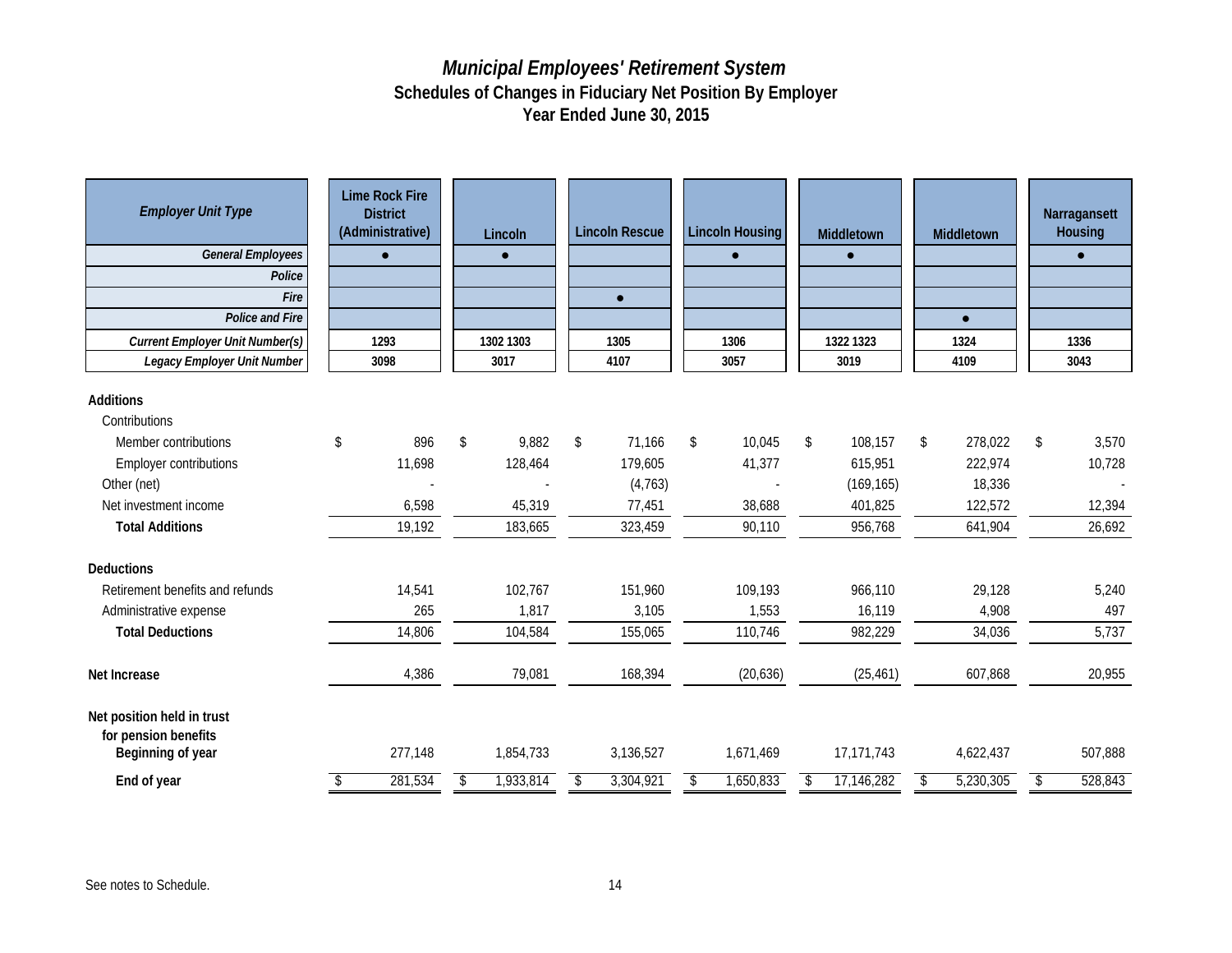| <b>Employer Unit Type</b>                                               |    | <b>New Shoreham</b> | <b>New Shoreham</b> | <b>Newport</b>   | <b>Newport</b><br>Housing | <b>North</b><br><b>Cumberland Fire</b><br><b>District</b> |     | North Kingstown | <b>North Kingstown</b> |
|-------------------------------------------------------------------------|----|---------------------|---------------------|------------------|---------------------------|-----------------------------------------------------------|-----|-----------------|------------------------|
| <b>General Employees</b>                                                |    | $\bullet$           |                     |                  | $\bullet$                 |                                                           |     | $\bullet$       |                        |
| Police                                                                  |    |                     | $\bullet$           |                  |                           |                                                           |     |                 | $\bullet$              |
| Fire                                                                    |    |                     |                     |                  |                           | $\bullet$                                                 |     |                 |                        |
| <b>Police and Fire</b>                                                  |    |                     |                     |                  |                           |                                                           |     |                 |                        |
| <b>Current Employer Unit Number(s)</b>                                  |    | 1342 1343           | 1344                | 1352 1353 1354   | 1356                      | 1365                                                      |     | 1372 1373       | 1374                   |
| Legacy Employer Unit Number                                             |    | 3022                | 4108                | 3021             | 3069                      | 4101                                                      |     | 3023            | 4056                   |
| <b>Additions</b>                                                        |    |                     |                     |                  |                           |                                                           |     |                 |                        |
| Contributions                                                           |    |                     |                     |                  |                           |                                                           |     |                 |                        |
| Member contributions                                                    | \$ | 42,359              | \$<br>24,078        | \$<br>234,906    | \$<br>31,816              | \$<br>58,393                                              | \$  | 221,011         | \$<br>249,263          |
| <b>Employer contributions</b>                                           |    | 170,916             | 73,342              | 2,518,304        | 301,158                   | 154,596                                                   |     | 1,669,112       | 860,582                |
| Other (net)                                                             |    |                     | 669                 | 1,234            |                           |                                                           |     | 571             | 3                      |
| Net investment income                                                   |    | 154,895             | 26,912              | 1,073,486        | 153,945                   | 106,915                                                   |     | 1,064,954       | 453,434                |
| <b>Total Additions</b>                                                  |    | 368,171             | 125,001             | 3,827,930        | 486,920                   | 319,905                                                   |     | 2,955,648       | 1,563,282              |
| Deductions                                                              |    |                     |                     |                  |                           |                                                           |     |                 |                        |
| Retirement benefits and refunds                                         |    | 269,199             | 77,346              | 4,858,492        | 567,912                   | 196,658                                                   |     | 3,660,362       | 1,391,341              |
| Administrative expense                                                  |    | 6,213               | 1,080               | 43,154           | 6,182                     | 4,288                                                     |     | 42,261          | 18,198                 |
| <b>Total Deductions</b>                                                 |    | 275,412             | 78,426              | 4,901,646        | 574,094                   | 200,946                                                   |     | 3,702,623       | 1,409,539              |
| Net Increase                                                            |    | 92,759              | 46,575              | (1,073,716)      | (87, 174)                 | 118,959                                                   |     | (746, 975)      | 153,743                |
| Net position held in trust<br>for pension benefits<br>Beginning of year |    | 6,516,742           | 1,101,779           | 46,880,482       | 6,656,191                 | 4,443,208                                                 |     | 46,189,618      | 19,194,740             |
| End of year                                                             | S. | 6,609,501           | \$<br>1,148,354     | \$<br>45,806,766 | \$<br>6,569,017           | \$<br>4,562,167                                           | -\$ | 45,442,643      | \$<br>19,348,483       |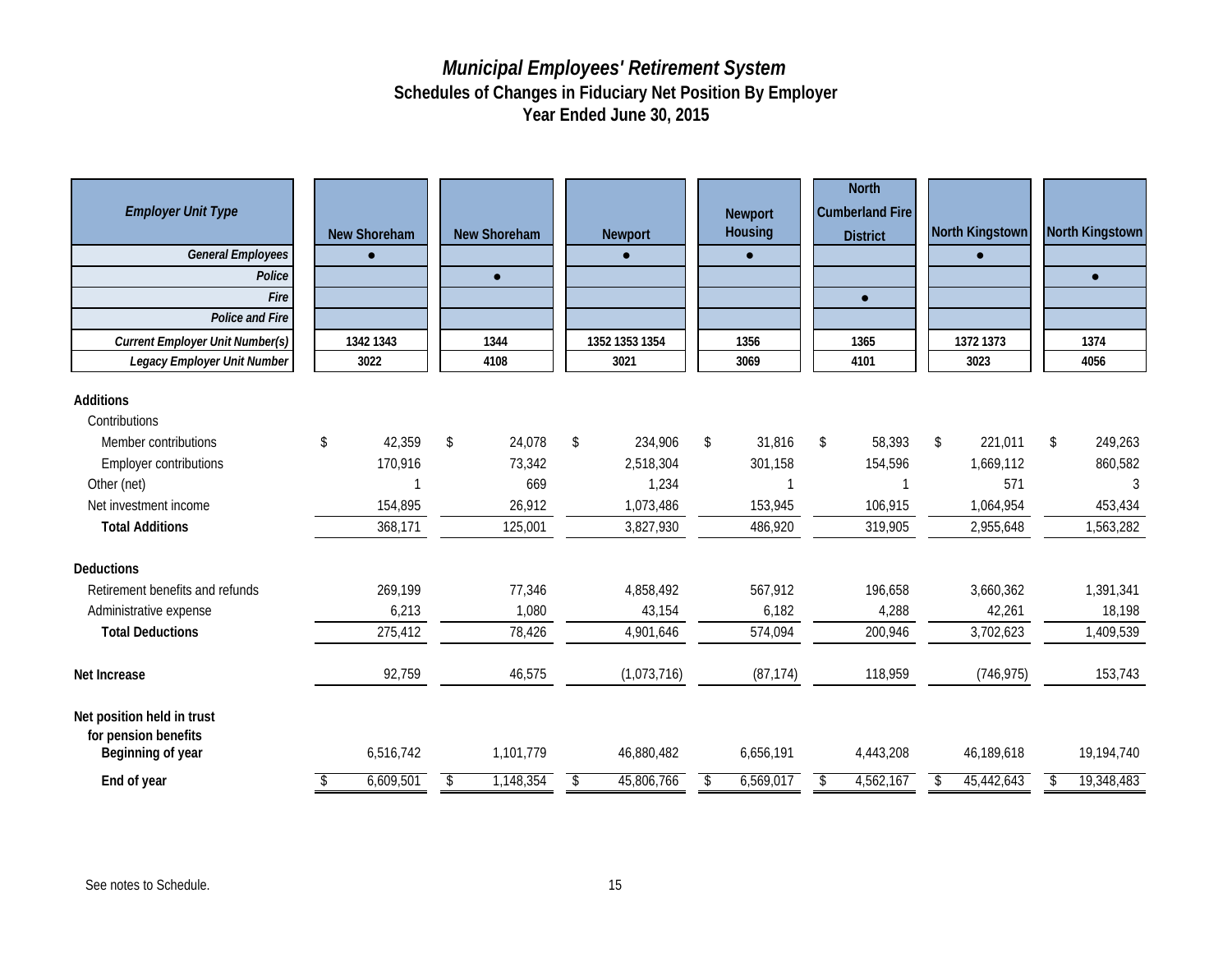| <b>Employer Unit Type</b><br><b>General Employees</b><br>Police<br>Fire<br><b>Police and Fire</b> | North Kingstown<br>$\bullet$ | <b>North</b><br>Providence<br>$\bullet$ | <b>North</b><br>Providence<br>$\bullet$ | <b>North</b><br>Providence<br>Housing<br>$\bullet$ | <b>North Smithfield</b><br>$\bullet$ | <b>North Smithfield</b><br>$\bullet$ | North Smithfield<br><b>Fire and Rescue</b><br>$\bullet$ |
|---------------------------------------------------------------------------------------------------|------------------------------|-----------------------------------------|-----------------------------------------|----------------------------------------------------|--------------------------------------|--------------------------------------|---------------------------------------------------------|
| <b>Current Employer Unit Number(s)</b><br>Legacy Employer Unit Number                             | 1375<br>4055                 | 1382 1383<br>3024                       | 1385<br>4058                            | 1386<br>3066                                       | 1392 1393<br>3025                    | 1394<br>4076                         | 1395 1435<br>4047                                       |
| <b>Additions</b><br>Contributions                                                                 |                              |                                         |                                         |                                                    |                                      |                                      |                                                         |
| Member contributions                                                                              | 309,288<br>\$                | 68,652<br>\$                            | 339,060<br>\$                           | 4,932<br>\$                                        | 65,426<br>\$                         | \$<br>126,484                        | \$<br>98,825                                            |
| Employer contributions                                                                            | 1,069,831                    | 546,023                                 | 1,289,951                               | 64,288                                             | 202,160                              | 312,414                              | 226,600                                                 |
| Other (net)                                                                                       | 7,146                        | (36, 893)                               | 2,576                                   |                                                    | 13,836                               |                                      | 2,086                                                   |
| Net investment income                                                                             | 685,646                      | 661,148                                 | 725,793                                 | 19,733                                             | 325,291                              | 208,093                              | 158,632                                                 |
| <b>Total Additions</b>                                                                            | 2,071,911                    | 1,238,930                               | 2,357,380                               | 88,953                                             | 606,713                              | 646,992                              | 486,143                                                 |
| Deductions                                                                                        |                              |                                         |                                         |                                                    |                                      |                                      |                                                         |
| Retirement benefits and refunds                                                                   | 2,066,701                    | 1,597,027                               | 2,249,114                               | 99,208                                             | 831,170                              | 603,406                              | 307,871                                                 |
| Administrative expense                                                                            | 27,520                       | 26,534                                  | 29,050                                  | 792                                                | 13,127                               | 8,485                                | 6,012                                                   |
| <b>Total Deductions</b>                                                                           | 2,094,221                    | 1,623,561                               | 2,278,164                               | 100,000                                            | 844,297                              | 611,891                              | 313,883                                                 |
| Net Increase                                                                                      | (22, 310)                    | (384, 631)                              | 79,216                                  | (11, 047)                                          | (237, 584)                           | 35,101                               | 172,260                                                 |
| Net position held in trust<br>for pension benefits<br>Beginning of year                           | 29,279,549                   | 28,596,477                              | 30,891,114                              | 853,094                                            | 14,118,088                           | 8,844,423                            | 6,596,698                                               |
| End of year                                                                                       | 29,257,239                   | 28,211,846                              | 30,970,330<br>S                         | 842,047<br>\$                                      | 13,880,504<br>\$                     | 8,879,524<br>\$                      | 6,768,958<br>\$                                         |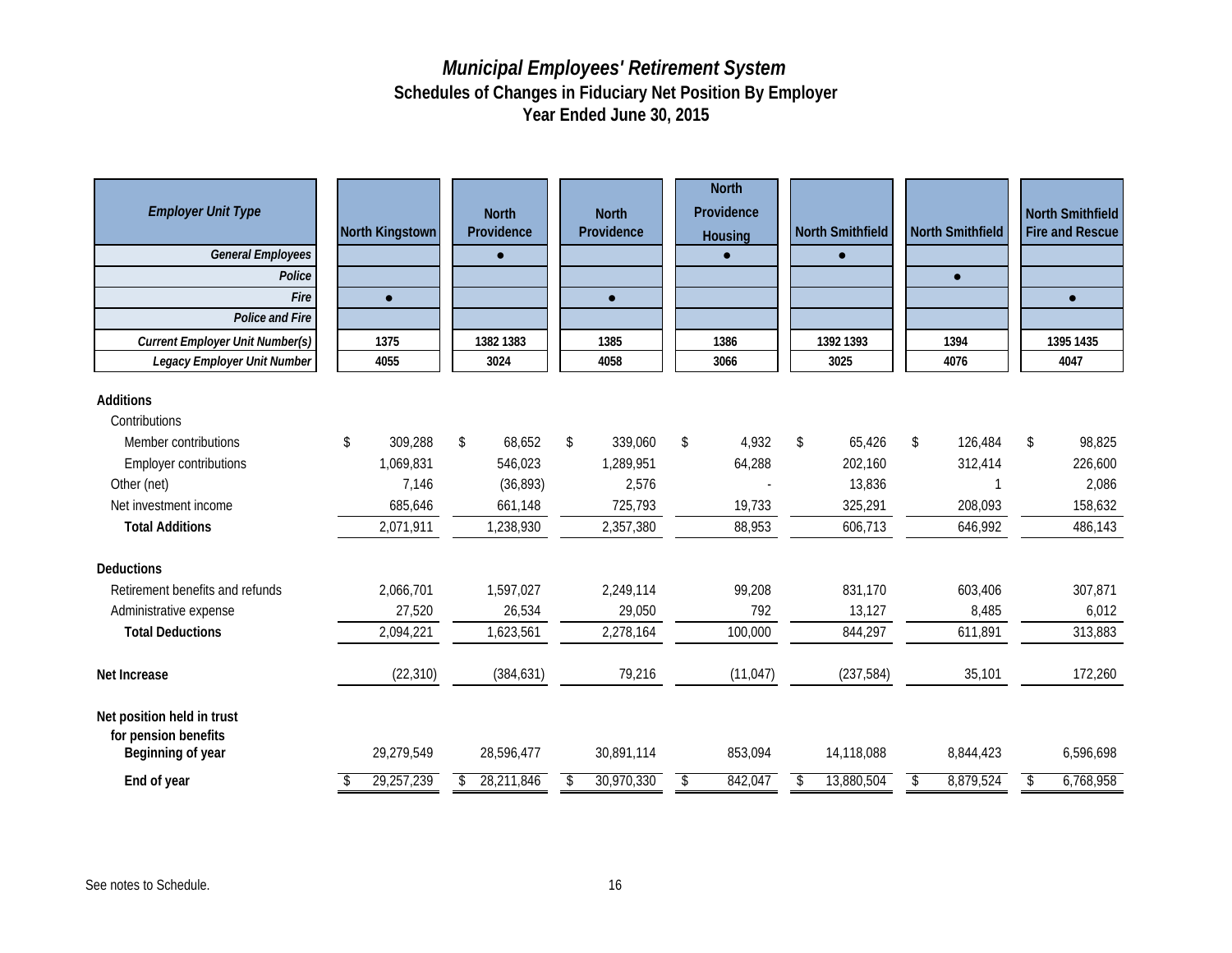| <b>Employer Unit Type</b>                                               | <b>Northern RI</b><br>Collaborative | Pawtucket         | Pawtucket<br>Housing | Richmond        | Richmond        | <b>Scituate</b>   | <b>Scituate</b>                |
|-------------------------------------------------------------------------|-------------------------------------|-------------------|----------------------|-----------------|-----------------|-------------------|--------------------------------|
| <b>General Employees</b>                                                | $\bullet$                           | $\bullet$         | $\bullet$            | $\bullet$       |                 | $\bullet$         |                                |
| Police                                                                  |                                     |                   |                      |                 | $\bullet$       |                   | $\bullet$                      |
| Fire<br><b>Police and Fire</b>                                          |                                     |                   |                      |                 |                 |                   |                                |
|                                                                         |                                     |                   |                      |                 |                 |                   |                                |
| <b>Current Employer Unit Number(s)</b><br>Legacy Employer Unit Number   | 1403<br>3081                        | 1412 1413<br>3026 | 1416<br>3053         | 1452<br>3029    | 1454<br>4029    | 1462 1463<br>3030 | 1464<br>4073                   |
|                                                                         |                                     |                   |                      |                 |                 |                   |                                |
| <b>Additions</b>                                                        |                                     |                   |                      |                 |                 |                   |                                |
| Contributions                                                           |                                     |                   |                      |                 |                 |                   |                                |
| Member contributions                                                    | 4,399<br>\$                         | \$<br>396,865     | 56,931<br>\$         | 10,150<br>\$    | \$<br>50,296    | \$<br>53,708      | \$                             |
| <b>Employer contributions</b>                                           | 63,930                              | 3,180,541         |                      | 105,664         | 87,587          | 393,072           |                                |
| Other (net)                                                             |                                     | (38, 396)         | $\overline{2}$       |                 |                 | (33, 631)         | $\sim$                         |
| Net investment income                                                   | 64,370                              | 2,096,868         | 323,848              | 47,756          | 36,131          | 238,599           | 4,785                          |
| <b>Total Additions</b>                                                  | 132,699                             | 5,635,878         | 380,781              | 163,570         | 174,014         | 651,748           | 4,785                          |
| <b>Deductions</b>                                                       |                                     |                   |                      |                 |                 |                   |                                |
| Retirement benefits and refunds                                         | 176,829                             | 8,027,028         | 417,620              | 107,834         | 26,394          | 883,872           | 3,609                          |
| Administrative expense                                                  | 2,583                               | 95,648            | 13,024               | 1,701           | 1,448           | 9,685             | 192                            |
| <b>Total Deductions</b>                                                 | 179,412                             | 8,122,676         | 430,644              | 109,535         | 27,842          | 893,557           | 3,801                          |
| Net Increase                                                            | (46, 713)                           | (2,486,798)       | (49, 863)            | 54,035          | 146,172         | (241, 809)        | 984                            |
| Net position held in trust<br>for pension benefits<br>Beginning of year | 2,793,426                           | 91,962,298        | 13,868,809           | 1,983,769       | 1,395,577       | 10,423,065        | 203,189                        |
| End of year                                                             | 2,746,713                           | 89,475,500<br>S   | 13,818,946<br>\$     | 2,037,804<br>\$ | 1,541,749<br>\$ | 10,181,256        | 204,173<br>$\boldsymbol{\phi}$ |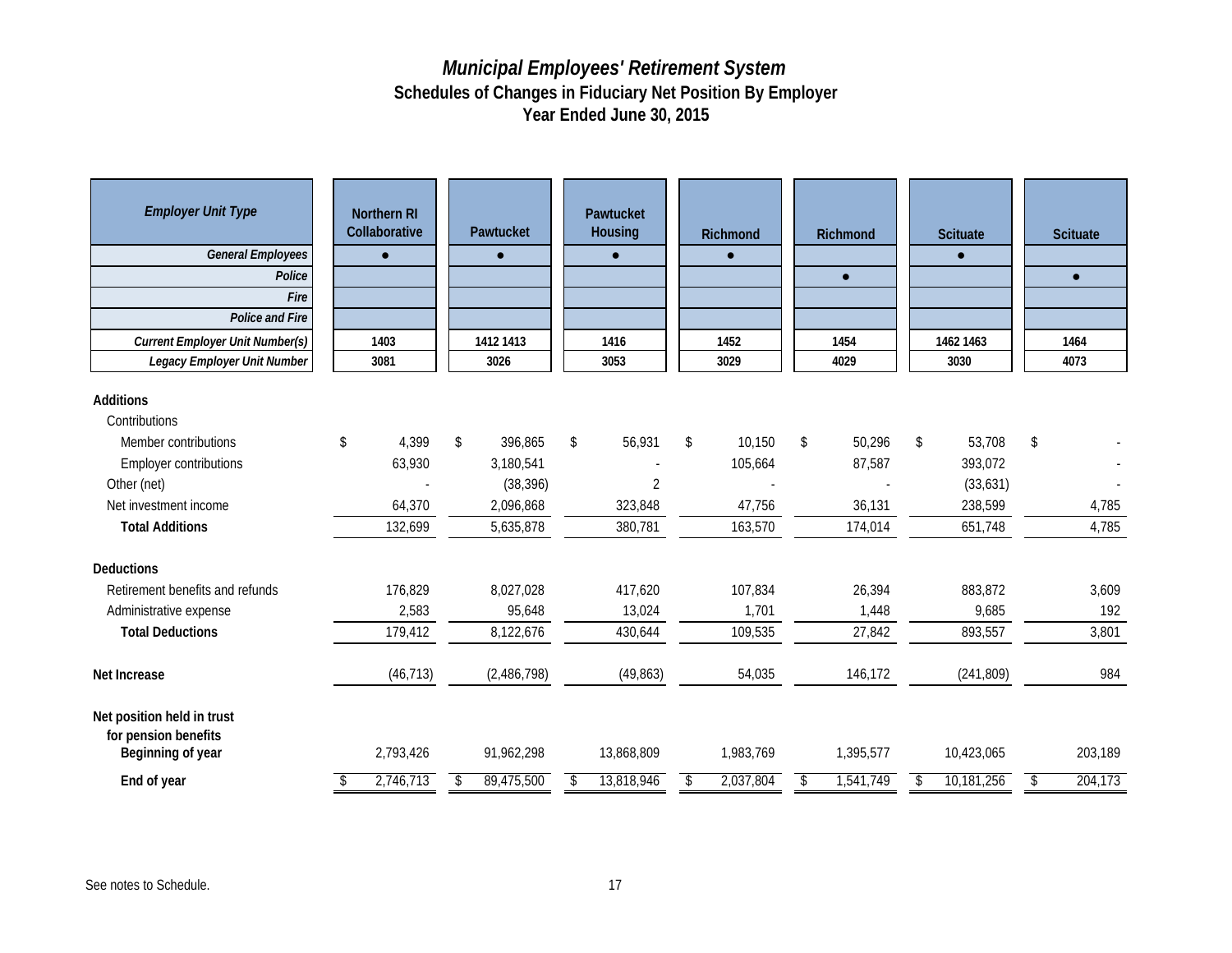| <b>Employer Unit Type</b>                                               | Smithfield    | Smithfield                  | Smithfield       | Smithfield<br>Housing | Smithfield<br>(COLA) | <b>South</b><br>Kingstown | South<br>Kingstown |
|-------------------------------------------------------------------------|---------------|-----------------------------|------------------|-----------------------|----------------------|---------------------------|--------------------|
| <b>General Employees</b>                                                |               | $\bullet$                   |                  | $\bullet$             | $\bullet$            |                           |                    |
| Police                                                                  |               |                             | $\bullet$        |                       |                      |                           | $\bullet$          |
| Fire                                                                    | $\bullet$     |                             |                  |                       |                      |                           |                    |
| <b>Police and Fire</b>                                                  |               |                             |                  |                       |                      |                           |                    |
| <b>Current Employer Unit Number(s)</b>                                  | 1465          | 1472 1473                   | 1474             | 1476                  | 1478                 | 1492 1493                 | 1494               |
| Legacy Employer Unit Number                                             | 1465          | 3031                        | 4031             | 3084                  | 3094                 | 3032                      | 4063               |
| <b>Additions</b>                                                        |               |                             |                  |                       |                      |                           |                    |
| Contributions                                                           |               |                             |                  |                       |                      |                           |                    |
| Member contributions                                                    | 43,540<br>\$  | \$<br>64,236                | \$<br>230,955    | \$<br>1,158           | \$<br>74,217         | 246,747<br>\$             | 251,692<br>\$      |
| <b>Employer contributions</b>                                           | 52,630        | 267,616                     | 204,685          | 2,594                 | 372,945              | 1,420,102                 | 712,921            |
| Other (net)                                                             | 4,764         | (62,902)                    | 2                |                       | 65,664               | 293,091                   | 417                |
| Net investment income                                                   | 20,028        | 287,538                     | 307,305          | 10,508                | 333,731              | 1,213,363                 | 511,433            |
| <b>Total Additions</b>                                                  | 120,962       | 556,488                     | 742,947          | 14,260                | 846,557              | 3,173,303                 | 1,476,463          |
| <b>Deductions</b>                                                       |               |                             |                  |                       |                      |                           |                    |
| Retirement benefits and refunds                                         | 7,626         | 809,304                     | 240,722          | $\mathbf 1$           | 694,093              | 2,788,503                 | 1,638,543          |
| Administrative expense                                                  | 802           | 11,468                      | 12,648           | 421                   | 13,392               | 48,275                    | 19,499             |
| <b>Total Deductions</b>                                                 | 8,428         | 820,772                     | 253,370          | 422                   | 707,485              | 2,836,778                 | 1,658,042          |
| Net Increase                                                            | 112,534       | (264, 284)                  | 489,577          | 13,838                | 139,072              | 336,525                   | (181, 579)         |
| Net position held in trust<br>for pension benefits<br>Beginning of year | 742,046       | 12,533,801                  | 12,623,444       | 434,570               | 14,101,575           | 51,438,896                | 22,004,925         |
| End of year                                                             | 854,580<br>S. | 12,269,517<br><sup>\$</sup> | 13,113,021<br>S. | 448,408<br>\$         | 14,240,647<br>S.     | 51,775,421<br>\$          | 21,823,346<br>S.   |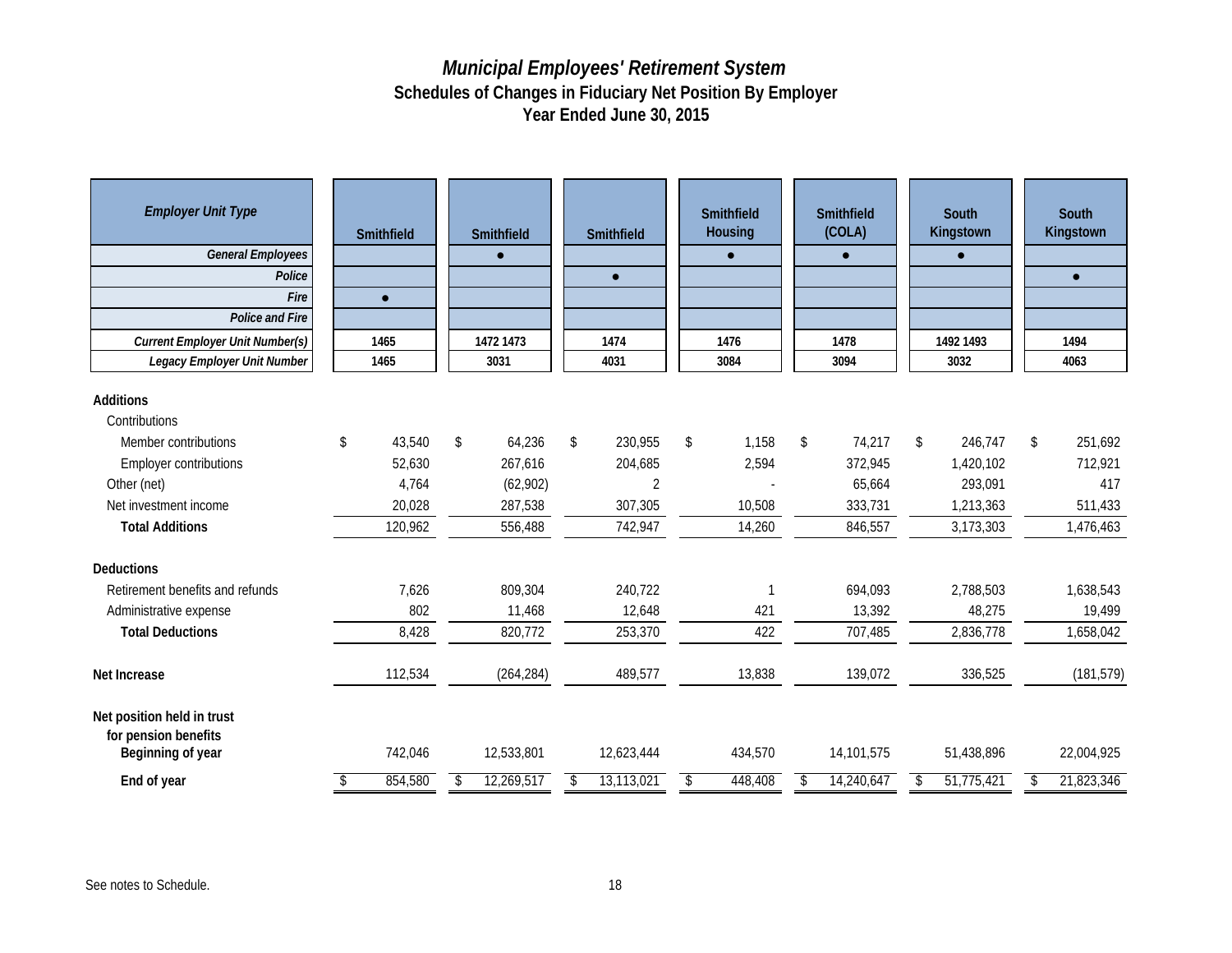| <b>Employer Unit Type</b><br><b>General Employees</b><br>Police<br>Fire<br>Police and Fire<br><b>Current Employer Unit Number(s)</b><br>Legacy Employer Unit Number |    | South<br>Kingstown<br>Housing<br>$\bullet$<br>1496<br>3080 | South<br>Kingstown (EMT)<br>$\bullet$<br>1505<br>4099 | <b>Union Fire</b><br><b>District</b><br>$\bullet$<br>1515<br>3027 | <b>Tiogue</b><br><b>Lighting and</b><br><b>Fire District</b><br>$\bullet$<br>1528<br>3042 |    | <b>Tiverton</b><br>$\bullet$<br>1532 1533<br>3033 |    | <b>Tiverton</b><br>$\bullet$<br>1534<br>4077 | <b>Tiverton (Local</b><br>2670A)<br>$\bullet$<br>1538<br>3077 |
|---------------------------------------------------------------------------------------------------------------------------------------------------------------------|----|------------------------------------------------------------|-------------------------------------------------------|-------------------------------------------------------------------|-------------------------------------------------------------------------------------------|----|---------------------------------------------------|----|----------------------------------------------|---------------------------------------------------------------|
|                                                                                                                                                                     |    |                                                            |                                                       |                                                                   |                                                                                           |    |                                                   |    |                                              |                                                               |
| <b>Additions</b><br>Contributions                                                                                                                                   |    |                                                            |                                                       |                                                                   |                                                                                           |    |                                                   |    |                                              |                                                               |
| Member contributions                                                                                                                                                | \$ | 3,328                                                      | \$<br>65,837                                          | \$<br>3,146                                                       | \$<br>$\omega$                                                                            | \$ | 65,589                                            | \$ | 139,329                                      | \$<br>20,064                                                  |
| <b>Employer contributions</b>                                                                                                                                       |    | 6,373                                                      | 49,050                                                | 26,012                                                            |                                                                                           |    | 144,299                                           |    | 266,991                                      | 103,515                                                       |
| Other (net)                                                                                                                                                         |    |                                                            |                                                       |                                                                   |                                                                                           |    | 47,586                                            |    | (5,926)                                      | 18                                                            |
| Net investment income                                                                                                                                               |    | 9,016                                                      | 85,550                                                | 15,235                                                            | 1,121                                                                                     |    | 304,312                                           |    | 228,566                                      | 92,015                                                        |
| <b>Total Additions</b>                                                                                                                                              |    | 18,717                                                     | 200,438                                               | 44,393                                                            | 1,121                                                                                     |    | 561,786                                           |    | 628,960                                      | 215,612                                                       |
| Deductions                                                                                                                                                          |    |                                                            |                                                       |                                                                   |                                                                                           |    |                                                   |    |                                              |                                                               |
| Retirement benefits and refunds                                                                                                                                     |    | $\mathbf{1}$                                               | 137,877                                               | 13,384                                                            | 1,880                                                                                     |    | 569,582                                           |    | 606,263                                      | 231,277                                                       |
| Administrative expense                                                                                                                                              |    | 361                                                        | 3,431                                                 | 611                                                               | 45                                                                                        |    | 12,548                                            |    | 9,174                                        | 3,693                                                         |
| <b>Total Deductions</b>                                                                                                                                             |    | 362                                                        | 141,308                                               | 13,995                                                            | 1,925                                                                                     |    | 582,130                                           |    | 615,437                                      | 234,970                                                       |
| Net Increase                                                                                                                                                        |    | 18,355                                                     | 59,130                                                | 30,398                                                            | (804)                                                                                     |    | (20, 344)                                         |    | 13,523                                       | (19, 358)                                                     |
| Net position held in trust<br>for pension benefits<br>Beginning of year                                                                                             |    | 366,372                                                    | 3,591,354                                             | 619,685                                                           | 48,639                                                                                    |    | 13,005,651                                        |    | 9,739,601                                    | 3,945,724                                                     |
| End of year                                                                                                                                                         | S. | 384,727                                                    | \$<br>3,650,484                                       | \$<br>650,083                                                     | \$<br>47,835                                                                              | S. | 12,985,307                                        | S. | 9,753,124                                    | \$<br>3,926,366                                               |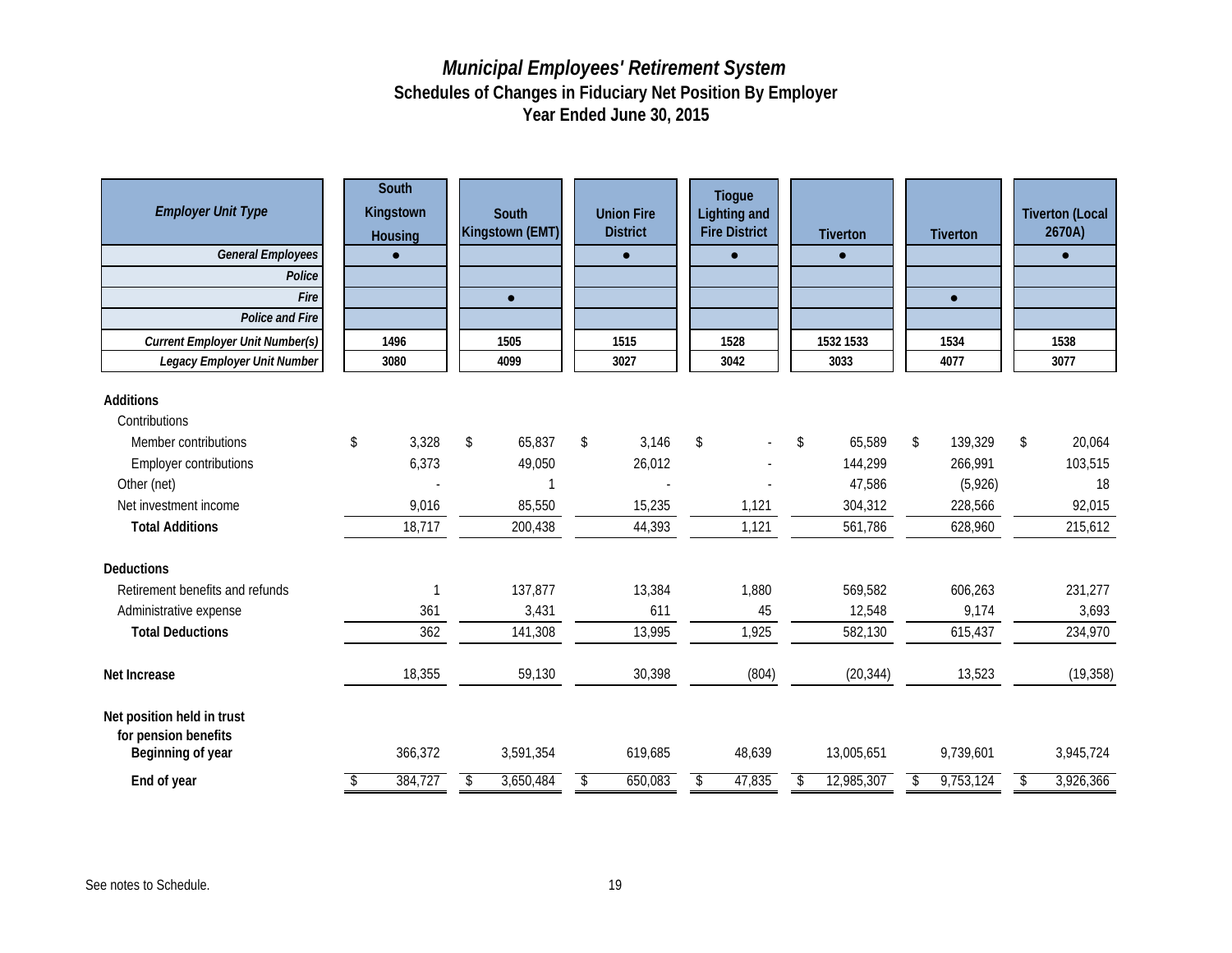| <b>Employer Unit Type</b><br><b>General Employees</b><br>Police<br>Fire<br><b>Police and Fire</b><br><b>Current Employer Unit Number(s)</b><br>Legacy Employer Unit Number | <b>Valley Falls Fire</b><br><b>District</b><br>$\bullet$<br>1555<br>4042 | Warren<br>1562<br>3034 | Warren<br>$\bullet$<br>1564 1565<br>4062 | <b>Warren Housing</b><br>$\bullet$<br>1566<br>3071 | West<br>Greenwich<br>$\bullet$<br>1602<br>3037 | <b>West Greenwich</b><br>$\bullet$<br>1604<br>4089 | <b>West Warwick</b><br>Housing<br>$\bullet$<br>1616<br>3083 |
|----------------------------------------------------------------------------------------------------------------------------------------------------------------------------|--------------------------------------------------------------------------|------------------------|------------------------------------------|----------------------------------------------------|------------------------------------------------|----------------------------------------------------|-------------------------------------------------------------|
|                                                                                                                                                                            |                                                                          |                        |                                          |                                                    |                                                |                                                    |                                                             |
| <b>Additions</b>                                                                                                                                                           |                                                                          |                        |                                          |                                                    |                                                |                                                    |                                                             |
| Contributions                                                                                                                                                              |                                                                          |                        |                                          |                                                    |                                                |                                                    |                                                             |
| Member contributions                                                                                                                                                       | \$<br>57,033                                                             | 40,020<br>\$           | \$<br>129,208                            | \$<br>6,124                                        | \$<br>19,759                                   | \$<br>71,422                                       | \$<br>5,609                                                 |
| <b>Employer contributions</b>                                                                                                                                              | 146,982                                                                  | 255,456                | 491,829                                  | 18,647                                             | 159,958                                        | 210,965                                            | 26,030                                                      |
| Other (net)                                                                                                                                                                |                                                                          |                        |                                          | $\overline{2}$                                     |                                                |                                                    |                                                             |
| Net investment income                                                                                                                                                      | 78,068                                                                   | 118,361                | 222,765                                  | 29,413                                             | 56,875                                         | 85,854                                             | 39,553                                                      |
| <b>Total Additions</b>                                                                                                                                                     | 282,084                                                                  | 413,838                | 843,804                                  | 54,184                                             | 236,592                                        | 368,242                                            | 71,192                                                      |
| Deductions                                                                                                                                                                 |                                                                          |                        |                                          |                                                    |                                                |                                                    |                                                             |
| Retirement benefits and refunds                                                                                                                                            | 248,191                                                                  | 402,697                | 601,274                                  | 114,354                                            | 288,195                                        | 208,048                                            | 109,985                                                     |
| Administrative expense                                                                                                                                                     | 3,133                                                                    | 5,028                  | 8,939                                    | 1,181                                              | 2,283                                          | 3,443                                              | 1,587                                                       |
| <b>Total Deductions</b>                                                                                                                                                    | 251,324                                                                  | 407,725                | 610,213                                  | 115,535                                            | 290,478                                        | 211,491                                            | 111,572                                                     |
| Net Increase                                                                                                                                                               | 30,760                                                                   | 6,113                  | 233,591                                  | (61, 351)                                          | (53,886)                                       | 156,751                                            | (40, 380)                                                   |
| Net position held in trust<br>for pension benefits<br>Beginning of year                                                                                                    | 3,300,510                                                                | 5,044,456              | 9,272,018                                | 1,316,456                                          | 2,480,792                                      | 3,506,756                                          | 1,728,156                                                   |
| End of year                                                                                                                                                                | 3,331,270<br>\$                                                          | 5,050,569<br>\$        | 9,505,609<br>\$                          | 1,255,105<br>\$                                    | 2,426,906<br>\$                                | 3,663,507<br>S.                                    | 1,687,776<br>\$                                             |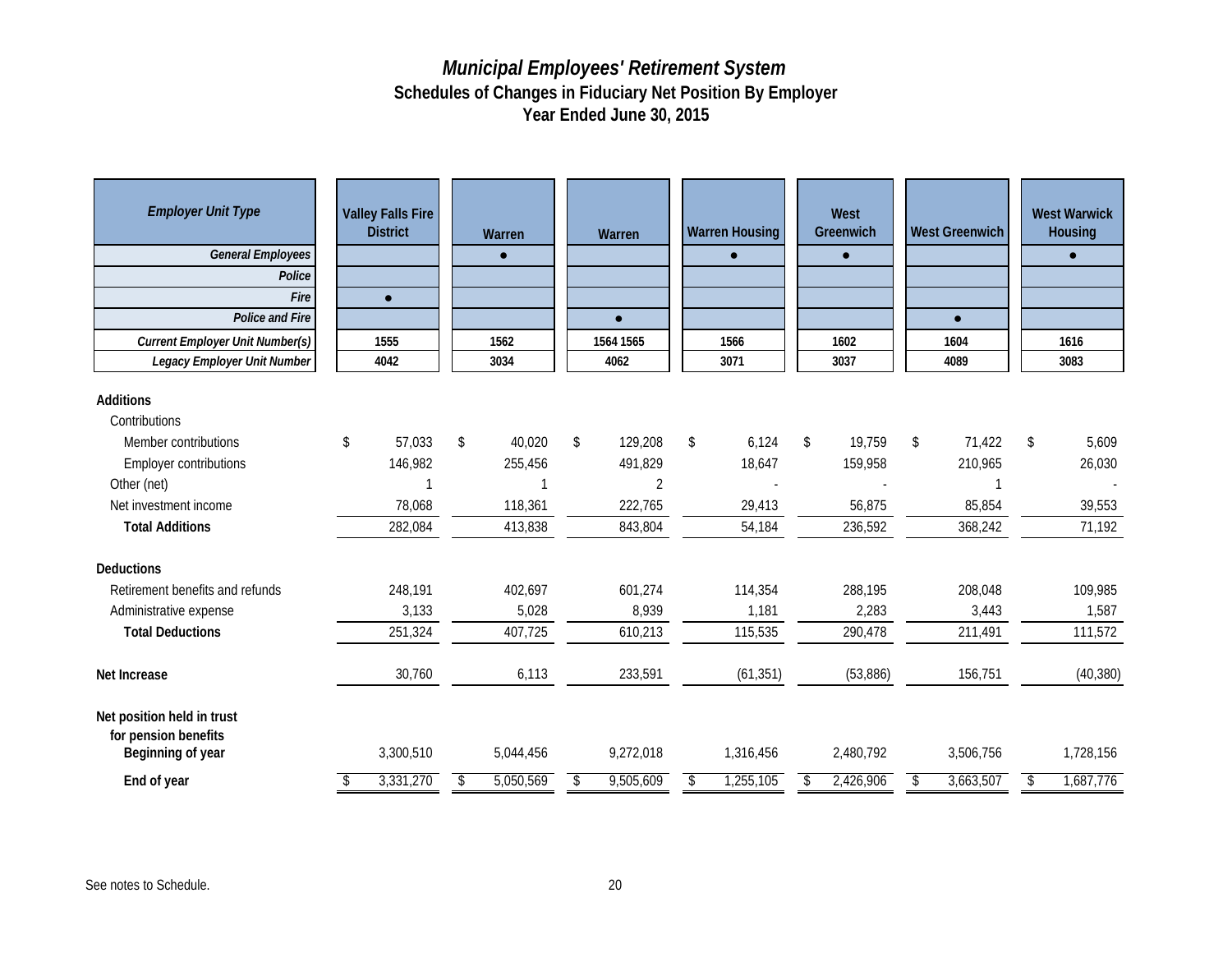| <b>Employer Unit Type</b><br><b>General Employees</b><br>Police<br>Fire<br>Police and Fire<br><b>Current Employer Unit Number(s)</b><br>Legacy Employer Unit Number | Westerly<br>$\bullet$<br>1622 1623<br>3036 | Woonsocket<br>$\bullet$<br>1632 1633<br>3039 | Woonsocket<br>$\bullet$<br>1634<br>4085 | Woonsocket<br>$\bullet$<br>1635<br>4093 | <b>Albion Fire</b><br><b>District</b><br>$\bullet$<br>1702<br>3103 | <b>Albion Fire</b><br><b>District</b><br>$\bullet$<br>1705<br>4111 | <b>Harrisville Fire</b><br><b>District</b><br>$\bullet$<br>1712<br>3102 |
|---------------------------------------------------------------------------------------------------------------------------------------------------------------------|--------------------------------------------|----------------------------------------------|-----------------------------------------|-----------------------------------------|--------------------------------------------------------------------|--------------------------------------------------------------------|-------------------------------------------------------------------------|
| <b>Additions</b>                                                                                                                                                    |                                            |                                              |                                         |                                         |                                                                    |                                                                    |                                                                         |
| Contributions                                                                                                                                                       |                                            |                                              |                                         |                                         |                                                                    |                                                                    |                                                                         |
| Member contributions                                                                                                                                                | \$                                         | \$<br>214,617                                | 442,102<br>\$                           | \$<br>554,205                           | \$<br>L.                                                           | \$<br>18,389                                                       | \$<br>5,165                                                             |
| <b>Employer contributions</b>                                                                                                                                       | 181,261                                    | 1,066,595                                    | 1,288,328                               | 757,891                                 | 7,394                                                              | 47,179                                                             | 16,323                                                                  |
| Other (net)                                                                                                                                                         |                                            | 7,382                                        | 1,183                                   | 18                                      |                                                                    |                                                                    |                                                                         |
| Net investment income                                                                                                                                               | 6,300                                      | 1,418,447                                    | 813,302                                 | 984,331                                 | 3,255                                                              | 17,982                                                             | 15,992                                                                  |
| <b>Total Additions</b>                                                                                                                                              | 187,561                                    | 2,707,041                                    | 2,544,915                               | 2,296,445                               | 10,649                                                             | 83,550                                                             | 37,480                                                                  |
| Deductions                                                                                                                                                          |                                            |                                              |                                         |                                         |                                                                    |                                                                    |                                                                         |
| Retirement benefits and refunds                                                                                                                                     | 141,691                                    | 4,533,303                                    | 2,451,137                               | 1,118,560                               |                                                                    | 22,810                                                             |                                                                         |
| Administrative expense                                                                                                                                              | 253                                        | 55,038                                       | 31,759                                  | 39,472                                  | 130                                                                | 721                                                                | 641                                                                     |
| <b>Total Deductions</b>                                                                                                                                             | 141,944                                    | 4,588,341                                    | 2,482,896                               | 1,158,032                               | 130                                                                | 23,531                                                             | 642                                                                     |
| Net Increase                                                                                                                                                        | 45,617                                     | (1,881,300)                                  | 62,019                                  | 1,138,413                               | 10,519                                                             | 60,019                                                             | 36,838                                                                  |
| Net position held in trust<br>for pension benefits<br>Beginning of year                                                                                             | 223,229                                    | 62,407,893                                   | 34,642,411                              | 40,863,988                              | 128,397                                                            | 707,291                                                            | 645,535                                                                 |
| End of year                                                                                                                                                         | 268,846                                    | 60,526,593<br>s.                             | 34,704,430<br>S.                        | 42,002,401<br>S                         | 138,916<br>S.                                                      | 767,310<br>\$                                                      | 682,373<br>\$                                                           |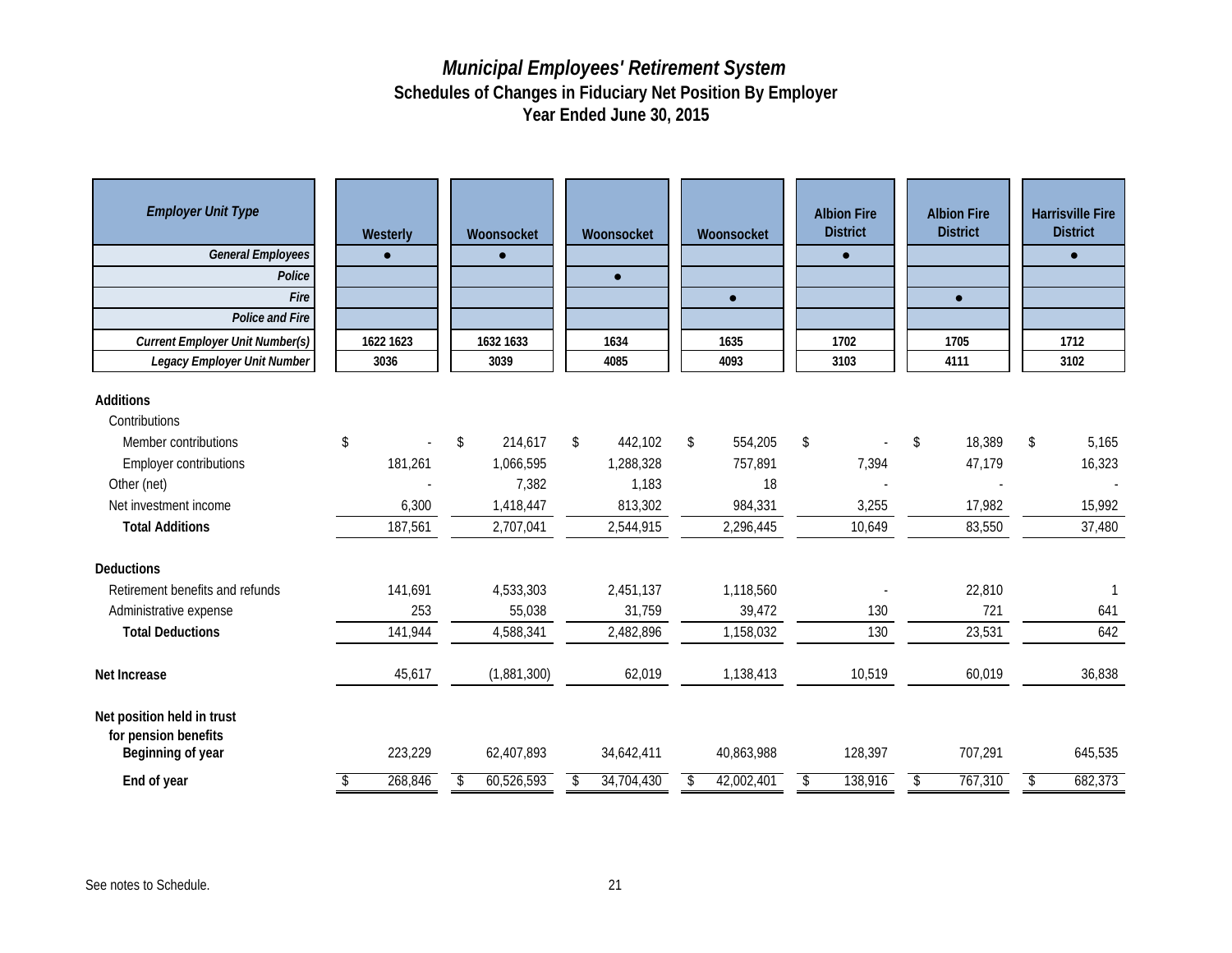| <b>Employer Unit Type</b><br><b>General Employees</b>                   | <b>Harrisville Fire</b><br><b>District</b> |                     |
|-------------------------------------------------------------------------|--------------------------------------------|---------------------|
| Police                                                                  |                                            | <b>Total</b>        |
| Fire                                                                    | $\bullet$                                  |                     |
| <b>Police and Fire</b>                                                  |                                            |                     |
| Current Employer Unit Number(s)                                         | 1715                                       |                     |
| Legacy Employer Unit Number                                             | 4110                                       |                     |
| <b>Additions</b>                                                        |                                            |                     |
| Contributions                                                           |                                            |                     |
| Member contributions                                                    | \$<br>26,357                               | \$<br>11,592,471    |
| <b>Employer contributions</b>                                           | 26,885                                     | 44,576,293          |
| Other (net)                                                             |                                            | 22,218              |
| Net investment income                                                   | 30,074                                     | 32,626,949          |
| <b>Total Additions</b>                                                  | 83,316                                     | 88,817,931          |
| <b>Deductions</b>                                                       |                                            |                     |
| Retirement benefits and refunds                                         | $\overline{2}$                             | 89,034,430          |
| Administrative expense                                                  | 1,205                                      | 1,303,534           |
| <b>Total Deductions</b>                                                 | 1,207                                      | 90,337,964          |
| Net Increase                                                            | 82,109                                     | (1,520,033)         |
| Net position held in trust<br>for pension benefits<br>Beginning of year | 1,201,195                                  | 1,393,744,949       |
| End of year                                                             | \$<br>1,283,304                            | \$<br>1,392,224,916 |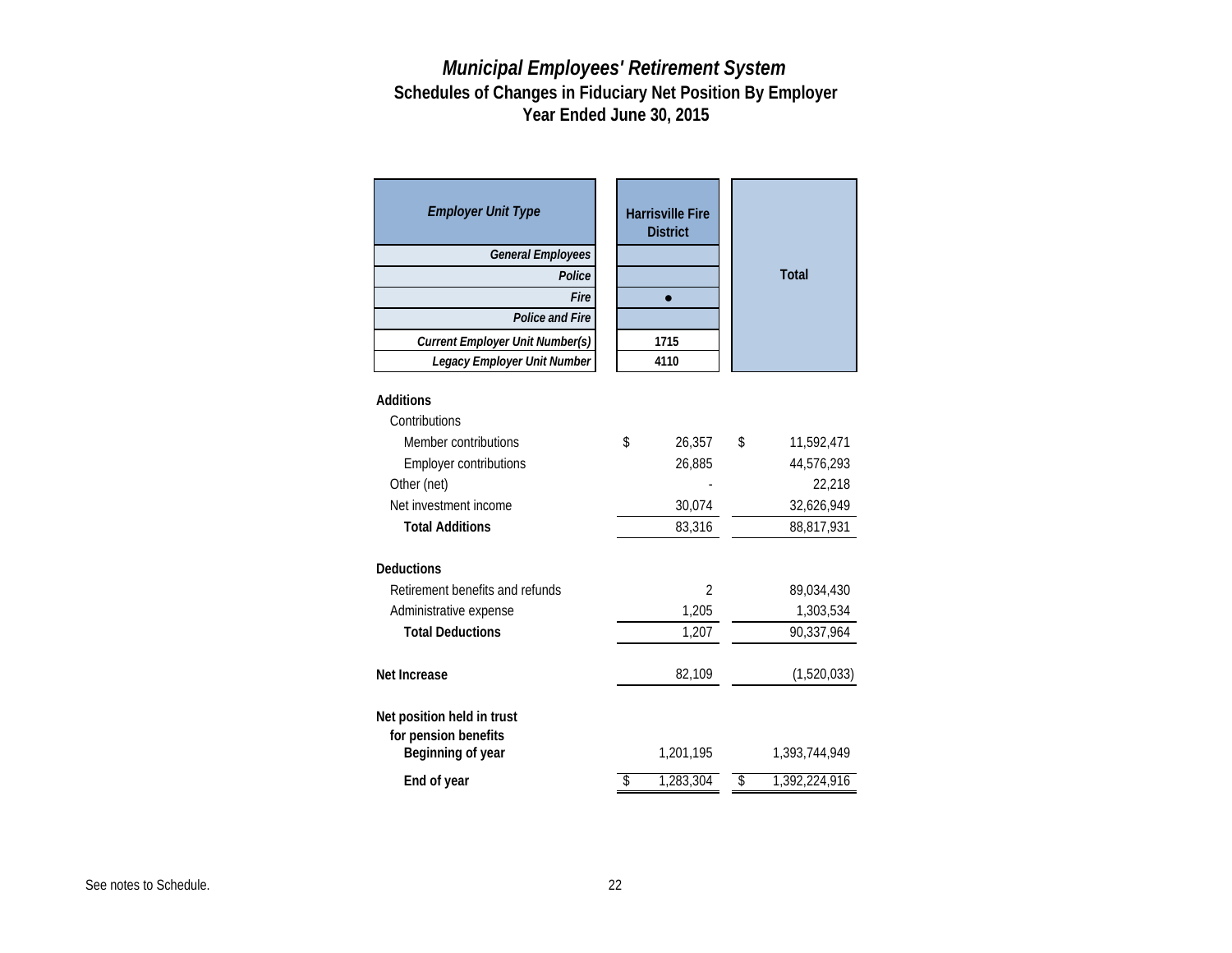# *Municipal Employees' Retirement System*  **Multiple-Employer Defined Benefit Agent Plan**

### NOTES TO SCHEDULES OF CHANGES IN FIDUCIARY NET POSITION BY EMPLOYER

### **1. Plan Description and Governance**

The Employees' Retirement System of the State of Rhode Island (the System) acts as a common investment and administrative agent for pension benefits to be provided through various defined benefit and defined contribution retirement plans. The System is administered by the State of Rhode Island Retirement Board which was authorized, created and established as an independent retirement board to hold and administer, in trust, the funds of the retirement system.

Each plan's assets are accounted for separately and may be used only for the payment of benefits to the members of that plan, in accordance with the terms of that plan.

The Municipal Employees' Retirement System (MERS) was established by Rhode Island General Law and placed under the management of the Retirement Board to provide retirement allowances to employees of municipalities, housing authorities, water and sewer districts, and municipal police and fire persons that have elected to participate. MERS is a multiple-employer defined benefit agent plan.

### **2. Plan Membership and Benefit Provisions**

#### *Participating employers are summarized below:*

| Municipalities, housing authorities, water and sewer districts           | 68           |
|--------------------------------------------------------------------------|--------------|
| Municipal police and fire departments                                    | 45           |
| Total participating units as of the actuarial valuation at June 30, 2014 | <u> 113 </u> |

#### *Plan members:*

|                          | Retirees and<br>beneficiaries | Terminated plan<br>members entitled<br>to but not yet<br>receiving benefits | Active<br>Vested | Active<br>Non-vested | Total by<br>Plan |
|--------------------------|-------------------------------|-----------------------------------------------------------------------------|------------------|----------------------|------------------|
| <b>MERS</b>              |                               |                                                                             |                  |                      |                  |
| <b>General Employees</b> | 4,418                         | 2,662                                                                       | 4,593            | 1,220                | 12,893           |
| <b>Public Safety</b>     | 711                           | 148                                                                         | 1,100            | 340                  | 2,323            |
| Total by type            | 5,129                         | 2,824                                                                       | 5,703            | 1,560                | 15,216           |

#### *Plan vesting provisions –* after five years of service*.*

#### *Summary of Benefit Provisions*

General employees, police officers and firefighters employed by electing municipalities participate in MERS. Teachers and administrators are covered by the separate Employees' Retirement System Plan, but other school employees may be covered by MERS. Eligible employees become members at their date of employment. Anyone employed by a municipality at the time the municipality joins MERS may elect not to be covered. Elected officials may opt to be covered by MERS. Employees covered under another plan maintained by the municipality may not become members of MERS. Police officers and/or firefighters may be designated as such by the municipality, in which case the special contribution and benefit provisions described below will apply to them, or they may be designated as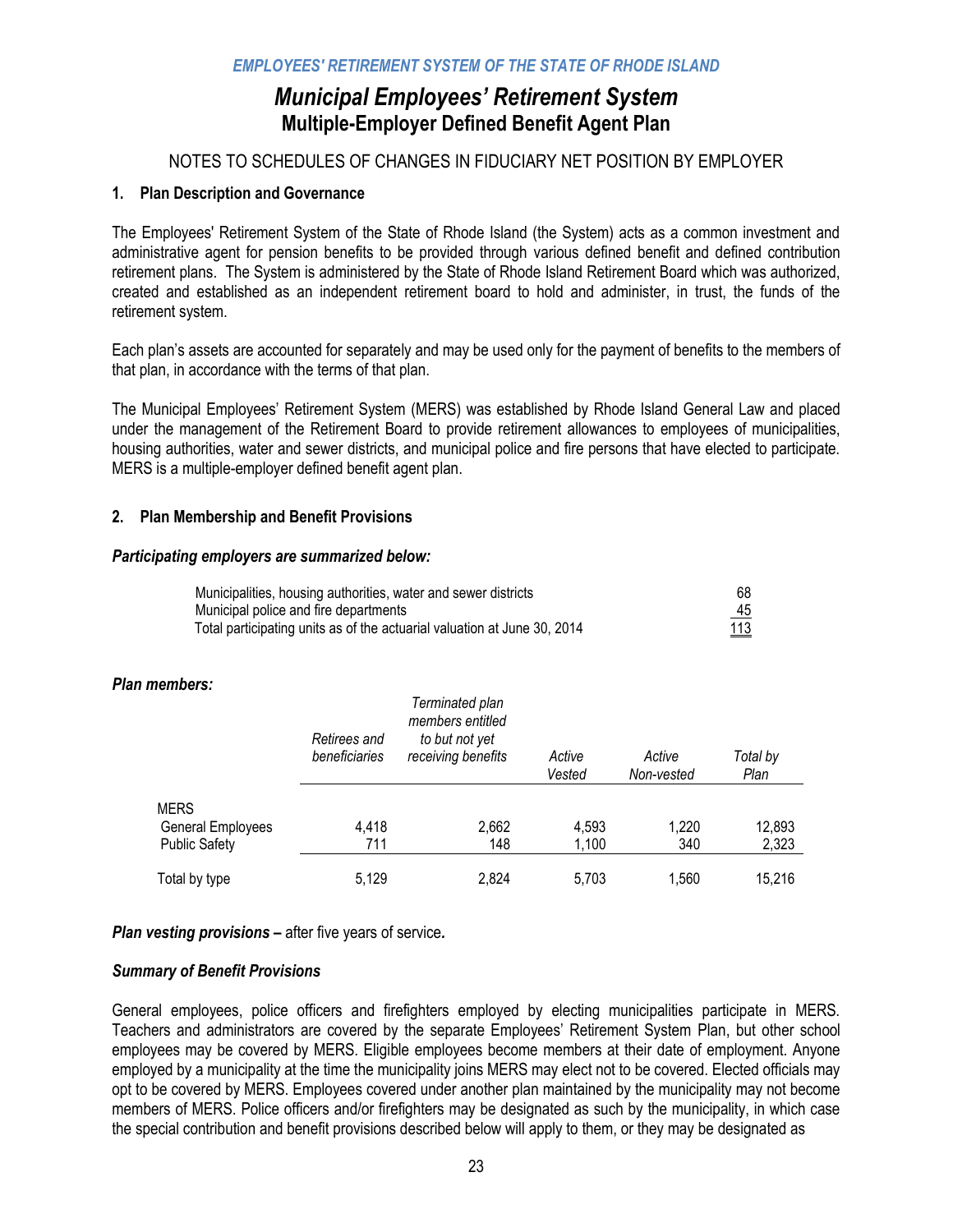### NOTES TO SCHEDULES OF CHANGES IN FIDUCIARY NET POSITION BY EMPLOYER

### **2. Plan Membership and Benefit Provisions (continued)**

general employees with no special benefits. Members designated as police officers and/or firefighters are treated as belonging to a unit separate from the general employees, with separate contribution rates applicable.

Salary: Salary includes the member's base earnings plus any payments under a regular longevity or incentive plan. Salary excludes overtime, unused sick and vacation leave, severance pay, and other extraordinary compensation. Certain amounts that are excluded from taxable wages, such as amounts sheltered under a Section 125 plan or amounts picked up by the employer under IRC Section 414(h), are not excluded from salary.

Service: Employees receive credit for service while a member. In addition, a member may purchase credit for certain periods by making an additional contribution to purchase the additional service. Special rules and limits govern the purchase of additional service and the contribution required.

Final Average Compensation (FAC): Prior to July 1, 2012 and for general employee members eligible to retire as of June 30, 2012, the average was based on the member's highest three consecutive annual salaries. Effective July 1, 2012, the average was based on the member's highest five consecutive annual salaries. Once a member retires or is terminated, the applicable FAC will be the greater of the member's highest three year FAC as of July 1, 2012 or the five year FAC as of the retirement/termination date. Monthly benefits are based on one-twelfth of this amount.

Subsequent to June 30, 2015, litigation challenging the various pension reform measures enacted in previous years by the General Assembly (2009, 2010, and 2011) was settled. The final settlement approved by the Court on July 8, 2015 also included enactment of the pension settlement provisions by the General Assembly. These amended benefit provisions, which have been included in the determination of the total pension liability at the June 30, 2015 measurement date and are reflected in the summary of benefit provisions described below.

#### *General employees*

Members with less than five years of contributory service as of June 30, 2012 and members hired on or after that date are eligible for retirement on or after their Social Security normal retirement age (SSNRA).

Members who had at least five years of contributory service as of June 30, 2012 will be eligible for retirement at an individually determined age. This age is the result of interpolating between the member's prior Retirement Date, described below, and the retirement age applicable to members hired after June 30, 2012 in (a) above. The interpolation is based on service as of June 30, 2012 divided by projected service at the member's prior Retirement Date. The minimum retirement age is 59.

Members with 10 or more years of contributory service on June 30, 2012 may choose to retire at their prior Retirement Date if they continue to work and contribute until that date. If this option is elected, the retirement benefit will be calculated using the benefits accrued as of June 30, 2012, i.e., the member will accumulate no additional defined benefits after this date, but the benefit will be paid without any actuarial reduction.

Effective July 1, 2015, members will be eligible to retire with full benefits at the earlier of their current Rhode Island Retirement Security Act (RIRSA) date described above or upon the attainment of age 65 with 30 years of service, age 64 with 31 years of service, age 63 with 32 years of service, or age 62 with 33 years of service.

A member who is within five years of reaching their retirement eligibility date and has 20 or more years of service, may elect to retire at any time with an actuarially reduced benefit.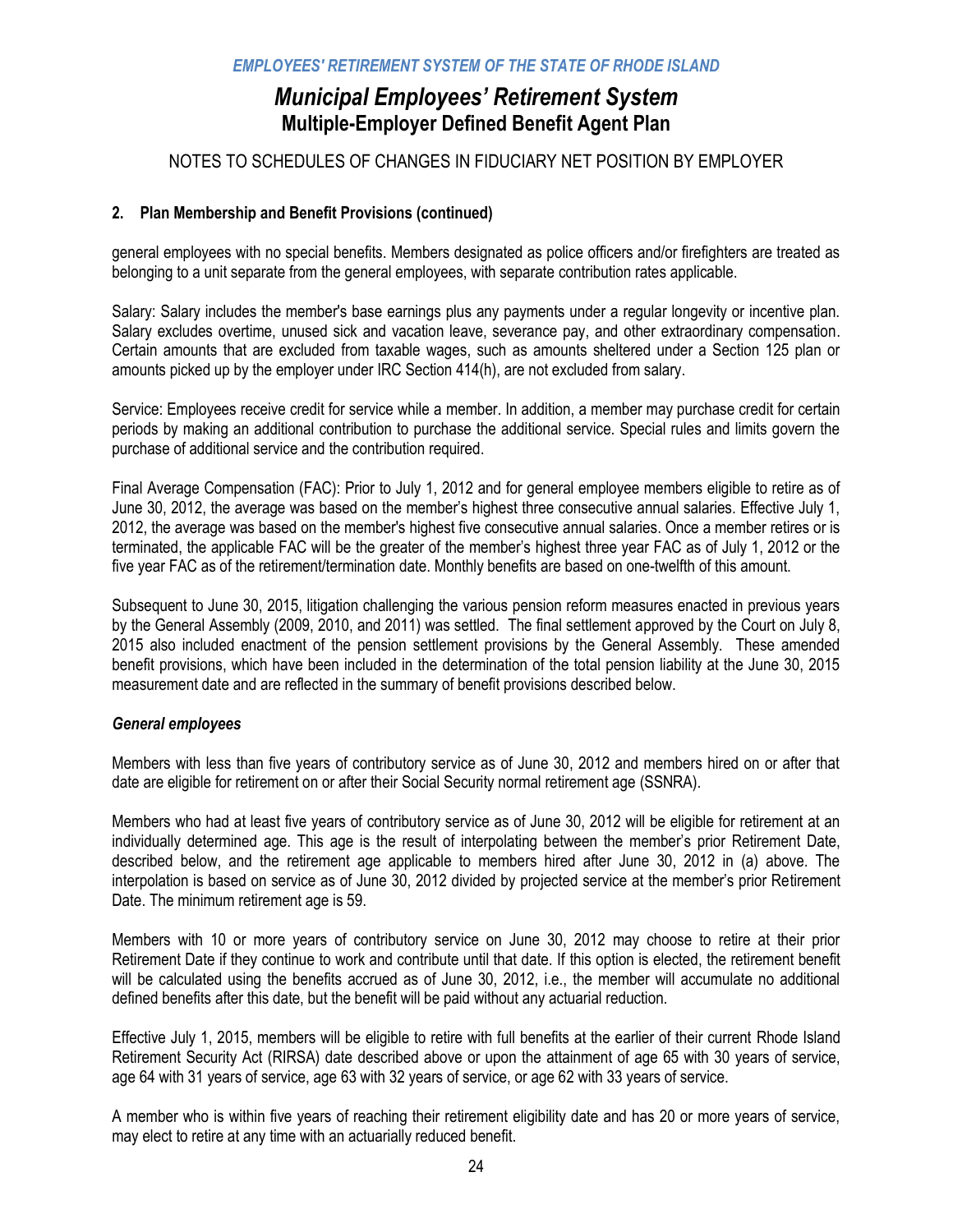NOTES TO SCHEDULES OF CHANGES IN FIDUCIARY NET POSITION BY EMPLOYER

### **2. Plan Membership and Benefit Provisions (continued)**

Prior to July 1, 2012, members were eligible for retirement on or after age 58 if they had credit for 10 or more years of service, or at any age if they had credit for at least 30 years of service. Members eligible to retire before July 1, 2012 were not impacted by the changes to retirement eligibility above.

The annual benefit is equal to 2.00% of the member's monthly FAC for each year of service prior to July 1, 2012 and 1.00% of the member's monthly FAC for each year of service from July 1, 2012 through June 30, 2015. For all service after June 30, 2015, the annual benefit is equal to 1.0% per year unless the member had 20 or more years of service as of June 30, 2012 in which case the benefit accrual is 2.0% per year for service after June 30, 2015. The benefit cannot exceed 75% of the member's FAC. Benefits are paid monthly.

### *Police and Fire employees*

Members are eligible to retire when they are at least 50 years old and have a minimum of 25 years of contributing service or if they have 27 years of contributing service at any age. Members with less than 25 years of contributing service are eligible for retirement on or after their Social Security normal retirement age.

Members who, as of June 30, 2012, had at least 10 years of contributing service, had attained age 45, and had a prior Retirement Date before age 52 may retire at age 52.

Active members on June 30, 2012 may choose to retire at their prior Retirement Date if they continue to work and contribute until that date. If option is elected, the retirement benefit will be calculated using the benefits accrued as of June 30, 2012, i.e., the member will accumulate no additional defined benefits after this date, but the benefit will be paid without any actuarial reduction.

A member who is within five years of reaching their retirement eligibility date, as described in this section, and has 20 or more years of service, may elect to retire at any time with an actuarially reduced benefit.

Prior to July 1, 2012, members designated as police officers or firefighters were eligible for retirement at or after age 55 with credit for at least 10 years of service or at any age with credit for 25 or more years of service. Members were also eligible to retire and receive a reduced benefit if they are at least age 50 and have at least 20 years of service. If the municipality elected to adopt the 20-year retirement provisions for police officers and/or firefighters, then such a member was eligible to retire at any age with 20 or more years of service. Members eligible to retire before July 1, 2012 were not impacted by the changes to retirement eligibility above.

A monthly benefit is paid equal to 2.00% of the member's monthly FAC for each year of service, up to 37.5 years (75% of FAC maximum).

If the optional 20-year retirement provisions were adopted by the municipality prior to July 1, 2012: benefits are based on 2.50% of the member's FAC for each year of service prior to July 1, 2012 and 2.00% of the member's FAC for each year of service after July 1, 2012. The benefit cannot exceed 75% of the member's FAC.

Active members (including future hires), members who retire after July 1, 2015 and after attaining age 57 with 30 years of service will have a benefit equal to the greater of their current benefit described in (a) and (b) above and one calculated based on a 2.25% multiplier for all years of service.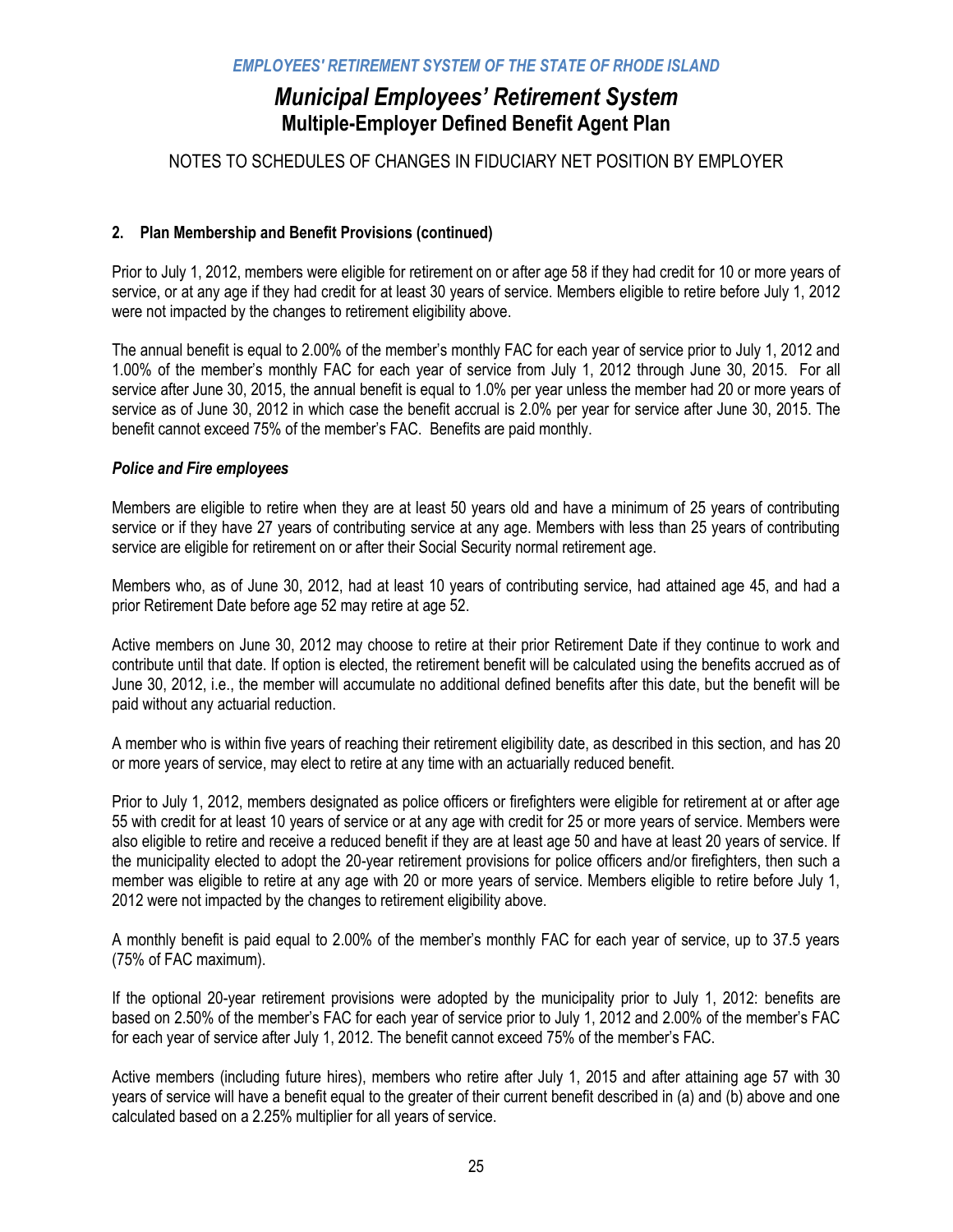NOTES TO SCHEDULES OF CHANGES IN FIDUCIARY NET POSITION BY EMPLOYER

### **2. Plan Membership and Benefit Provisions (continued)**

### *Other benefit provisions*

Death and disability benefits are also provided to members. A member is eligible for a disability retirement provided he/she has credit for at least five years of service or if the disability is work-related. Members are not eligible for an ordinary disability benefit if they are eligible for unreduced retirement.

Joint and survivor benefit options are available to retirees**.** For some employees, a Social Security Option is also available where an annuity is paid at one amount prior to age 62, and at a reduced amount after age 62, designed to provide a level total income when combined with the member's age 62 Social Security benefit. Benefits cease upon the member's death.

Post-retirement benefit increases are paid to members who retire after June 30, 2012. Members will be eligible to receive cost of living increases at the later of the member's third anniversary of retirement and the month following their SSNRA (age 55 for members designated as police officers and/or firefighters). When a municipality elects coverage, it may elect either COLA C (covering only current and future active members and excluding members already retired) or COLA B (covering current retired members as well as current and future active members).

a. The COLA will be suspended for any unit whose funding level is less than 80%; however, an interim COLA may be granted in four-year intervals while the COLA is suspended. The first interim COLA may begin January 1, 2018.

b. Effective July 1, 2015, the COLA is determined based on 50% of the plan's five-year average investment rate of return less 5.5% limited to a range of 0.0% to 4.0%, plus 50% of the lesser of 3.0% or last year's CPI-U increase for a total maximum increase of 3.50%. Previously, it was the plan's five-year average investment rate of return less 5.5% limited to a range of 0.0% to 4.0%

c. The COLA will be limited to the first \$25,000 of the member's annual pension benefit. For retirees and beneficiaries who retired on or before July 1, 2015, years in which a COLA is payable based on the every fourth year provision described in (i) above will be limited to the first \$30,000. These limits will be indexed annually to increase in the same manner as COLAs, with the known values of \$25,000 for 2013, \$25,000 for 2014, \$25,168 for 2015, \$25,855 for 2016, and \$26,098 for 2017.

*Special Provisions Applying to Specific Units -* prior to July 1, 2012, some units had specific provisions that apply only to that unit. Per section 45-21.2-5 benefits for members eligible to retire prior to June 30, 2012 are preserved for the calculation of the retirement benefits. For service accrued after July 1, 2012, retirement benefits will be calculated in accordance with section 45-21.2-2 and adjustments to benefits will be provided as set forth in 45-21-52. The following summarizes those provisions:

*Town of Burrillville Police* - Rhode Island General Law §45-21.2-22.1

Under these special provisions, the retirement benefit for members eligible to retire on or before June 30, 2012 and having with 20 or more years of service is improved. The new formula is 60.00% x Final Average Compensation (FAC), plus 1.50% x FAC x Years of Service in Excess of 20, with a maximum benefit equal to 75% of FAC. In addition to this benefit change, the member contribution rate increased from 9.00% to 10.20%.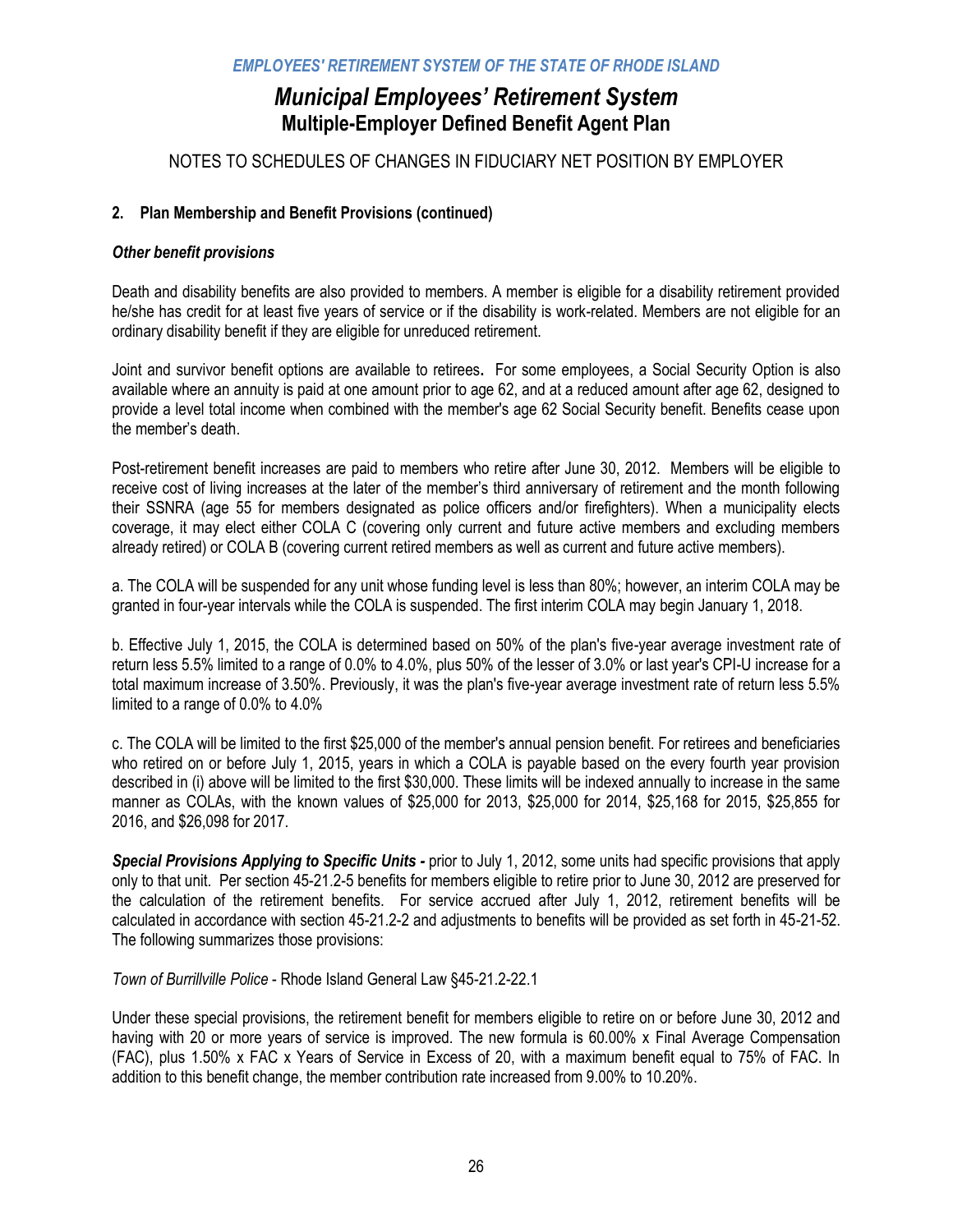# *Municipal Employees' Retirement System*  **Multiple-Employer Defined Benefit Agent Plan**

### NOTES TO SCHEDULES OF CHANGES IN FIDUCIARY NET POSITION BY EMPLOYER

### **2. Plan Membership and Benefit Provisions (continued)**

*South Kingstown police department* - Rhode Island General Law § 45-21.2-6.1, § 45-21.2-5(5), and § 45-21.2-14(d)

Under these special provisions, the member receives a retirement allowance which is a life annuity terminable at the death of the annuitant, and is an amount equal to the sum of two and one-half percent (2.5%) of final compensation multiplied by the years of service accrued after July 1, 1993 and two percent (2%) of final compensation multiplied by the years of service accrued prior to July 1, 1993. The annual retirement allowance in no event shall exceed seventyfive percent (75%) of final compensation. The member contribution rate between July 1, 1985 and June 30, 2012 was 8.00%, plus 1.00% for the adoption of the optional COLA, for a total of 9.00%. For service after July 1, 2012, the member contribution rate is 9% plus 1.00% for the adoption of the optional COLA, for a total of 10.00%.

### *Hopkinton Police Department - Rhode Island General Law § 45-21.2-5 (9)*

Under these special provisions, the final compensation for benefit computation is based on the members' highest year of earnings. In addition, the members shall receive a three percent (3%) escalation of their pension payment compounded each year on January 1st following the year of retirement and continuing on an annual basis on that date. The member contribution rate is 9.00%. Compensation for benefit purposes includes base, longevity, and holiday pay.

### *Cranston fire department hired after July 1, 1995 or with less than 5 years of service at that date - Rhode Island General Law § 45-21.2-5 (7) and § 45-21.2-14 9 (e)*

Under these special provisions, the final compensation for benefit computation is based on the members' highest year of earnings. In addition, the members shall receive a three percent (3%) escalation of their pension payment compounded each year on January 1st following the year of retirement and continuing on an annual basis on that date. The member contribution rate is 10.00%. Compensation for benefit purposes includes base, longevity, and holiday pay.

### *Cranston police department hired after July 1, 1995 or with less than 5 years of service at that date - Rhode Island General Law §§ 45-21.2-5 (8) and § 45-21.2-14 (f)*

Under these special provisions, the final compensation for benefit computation is based on the members' highest year of earnings. In addition, the members shall receive a three percent (3%) escalation of their pension payment compounded each year on January 1st following the year of retirement and continuing on an annual basis on that date. The member contribution rate is 10.00%. Compensation for benefit purposes includes base, longevity, and holiday pay.

#### *Richmond Police - Rhode Island General Law §§ 45-21.2-6.3*

Under these special provisions, members are eligible to retire after attaining 22 years of service. The retirement benefit for a member with 22 or more years of service was improved to 50.00% x Final Average Compensation (FAC), plus 2.2727% x FAC x Years of Service in Excess of 22, with a maximum benefit equal to 75% of FAC.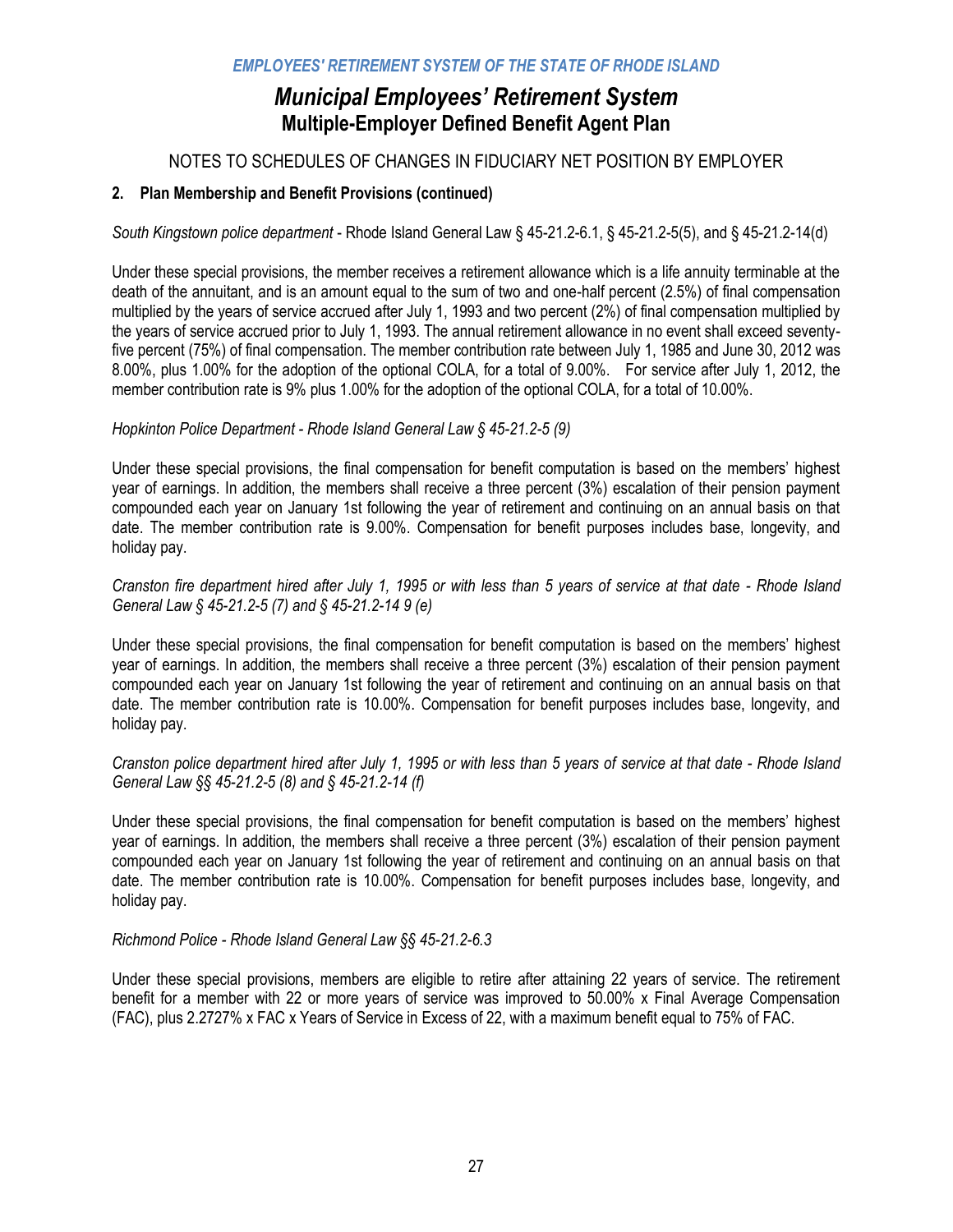# *Municipal Employees' Retirement System*  **Multiple-Employer Defined Benefit Agent Plan**

### NOTES TO SCHEDULES OF CHANGES IN FIDUCIARY NET POSITION BY EMPLOYER

### **3. Relationship to the Plan Financial Statements**

Contributions, benefits and net position are maintained for each MERS employer unit. Certain costs which are common to the administration of the overall pension system are allocated first to the each plan and then to each MERS employer unit.

This report was prepared to provide participating employers with additional information needed to comply with the financial reporting requirements of GASB Statement No. 68 *Accounting and Financial Reporting for Pensions.* 

Additional financial information for the Employees' Retirement System of Rhode Island (including the MERS plan) is available in the System's audited financial statements for the fiscal year ended June 30, 2015 a[t www.ersri.org.](http://www.ersri.org/)

Certain additions and deductions are presented differently on the Schedules of Changes in Fiduciary Net Position by Employer from the presentation in the System's audited financial statements for the fiscal year ended June 30, 2015 as summarized below.

| As presented in the on System's audited<br>financial statements for the fiscal year ended<br>June 30, 2015: |           |
|-------------------------------------------------------------------------------------------------------------|-----------|
| Interest on service credits purchased                                                                       | \$44,515  |
| Miscellaneous revenue                                                                                       | 15,218    |
| Service credit transfers (net)                                                                              | (37, 511) |
| As presented in the Schedule of Changes in                                                                  |           |
| Fiduciary Net Position by Employer:                                                                         |           |
| <b>Additions</b> - Other (net)                                                                              |           |

Rounding results in minor differences between the Schedules of Changes in Fiduciary Net Position by Employer and the System's audited financial statements for the fiscal year ended June 30, 2015.

#### **4. Summary of Significant Accounting Policies**

**Basis of Accounting –**The financial statements of the System are prepared on the accrual basis of accounting. Under this method, revenues are recorded when earned and expenses are recorded when incurred. Plan member contributions are recognized in the period in which the wages, subject to required contributions, are earned for the performance of duties for covered employment. Employer contributions to the plan are recognized when due and the employer has made a formal commitment to provide the contributions.

These financial statements were prepared in accordance with accounting principles generally accepted in the United States of America as prescribed by the Governmental Accounting Standards Board (GASB). The Governmental Accounting Standards Board (GASB) is responsible for establishing generally accepted accounting principles for defined benefit and defined contribution plans established and administered by governmental entities.

**Cash and Cash Equivalents -** Cash represents cash held in trust in a financial institution. Cash equivalents are highly liquid investments with a maturity of three months or less at the time of purchase.

**Investments** - Investment transactions are recorded on a trade date basis. Gains or losses on foreign currency exchange contracts are included in income consistent with changes in the underlying exchange rates. Dividend income is recorded on the ex-dividend date.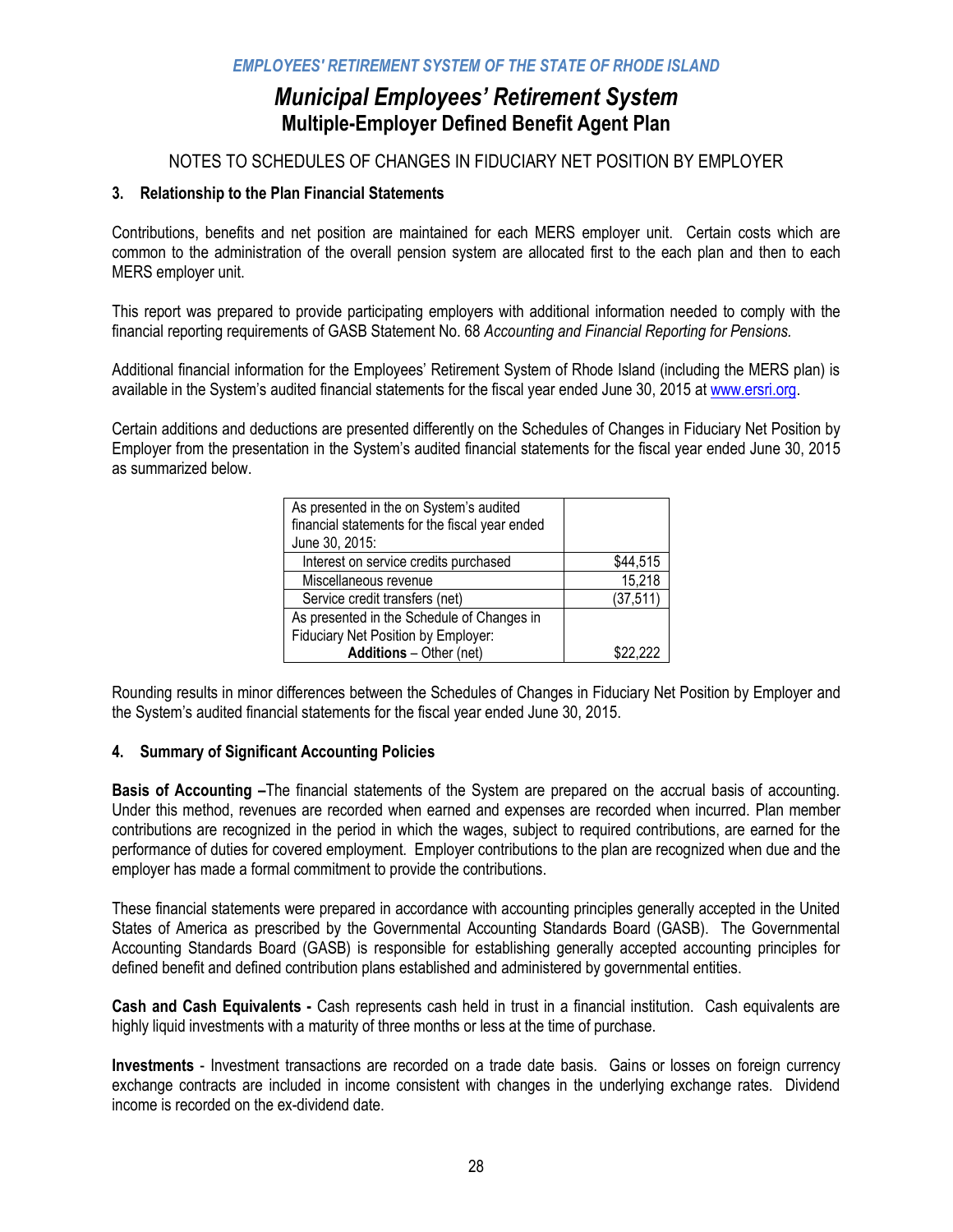# *Municipal Employees' Retirement System*  **Multiple-Employer Defined Benefit Agent Plan**

### NOTES TO SCHEDULES OF CHANGES IN FIDUCIARY NET POSITION BY EMPLOYER

### **4. Summary of Significant Accounting Policies (continued)**

**Method Used to Value Investments -** Investments are recorded in the financial statements at fair value. Fair value is the amount that a plan can reasonably expect to receive for an investment in a current sale between a willing buyer and a willing seller - that is, other than a forced liquidation sale.

Short-term investments are generally carried at cost or amortized cost, which approximates fair value.

The fair value of fixed income securities and domestic and international equity securities is generally based on published market prices and quotations from national security exchanges and securities pricing services. The fair value of mutual fund investments reflects the published closing net asset value as reported by the fund manager.

Commingled funds include institutional domestic equity index and international equity index funds. The fair value of these commingled funds is based on the reported net asset value (NAV) based upon the fair value of the underlying securities or assets held in the fund. The determination of fair value for other commingled funds, which include hedge, private equity, and real estate funds is described in the succeeding paragraphs.

Futures contracts are valued at the settlement price established each day by the board of trade or exchange on which they are traded.

The System also trades in foreign exchange contracts to manage exposure to foreign currency risks. Such contracts are used to purchase and sell foreign currency at a guaranteed future price. The change in the estimated fair value of these contracts, which reflects current foreign exchange rates, is included in the determination of the fair value of the System's investments.

Other investments that are not traded on a national security exchange (primarily private equity and real estate investments) are generally valued based on audited December 31 net asset values adjusted for (1) cash flows for the period January 1 to June 30 (which principally include additional investments and partnership distributions), and (2) significant changes in fair value as determined or estimated by the general partners as of June 30. The general partners estimate the fair value of the underlying investments held by the partnership periodically. Publicly traded investments held by the partnerships are valued based on quoted market prices. If not publicly traded, the fair value is determined by the general partner. Financial Accounting Standards Board ASC Topic 820, *Fair Value Measurements and Disclosures,* requires private equity and real estate limited partnership general partners to value non-publicly traded assets at current fair value, taking into consideration the financial performance of the issuer, cash flow analysis, recent sales prices, market comparable transactions, a new round of financing, a change in economic conditions, and other pertinent information. ERSRI management considers the fair values reported by the general partners at June 30 in addition to the audited net asset values at December 31 adjusted for cash flows for the period January 1 to June 30 in determining the fair value of private equity and real estate investments on the financial statements of ERSRI.

Private equity and real estate investments represented 6.8% and 4.9%, respectively of the total reported fair value of all ERSRI investments at June 30, 2015. Of the underlying holdings within private equity investments, approximately 21% were valued based on quoted market prices. The remaining underlying assets were valued generally following the objectives outlined above. Because these fair values were not determined based on quoted market prices, the fair values may differ from the values that would have been determined had a ready market for these investments existed.

Hedge funds are valued based on information provided by the fund manager and as verified by their respective third party administrator. Of the underlying holdings within the hedge funds approximately 71.1% were valued based on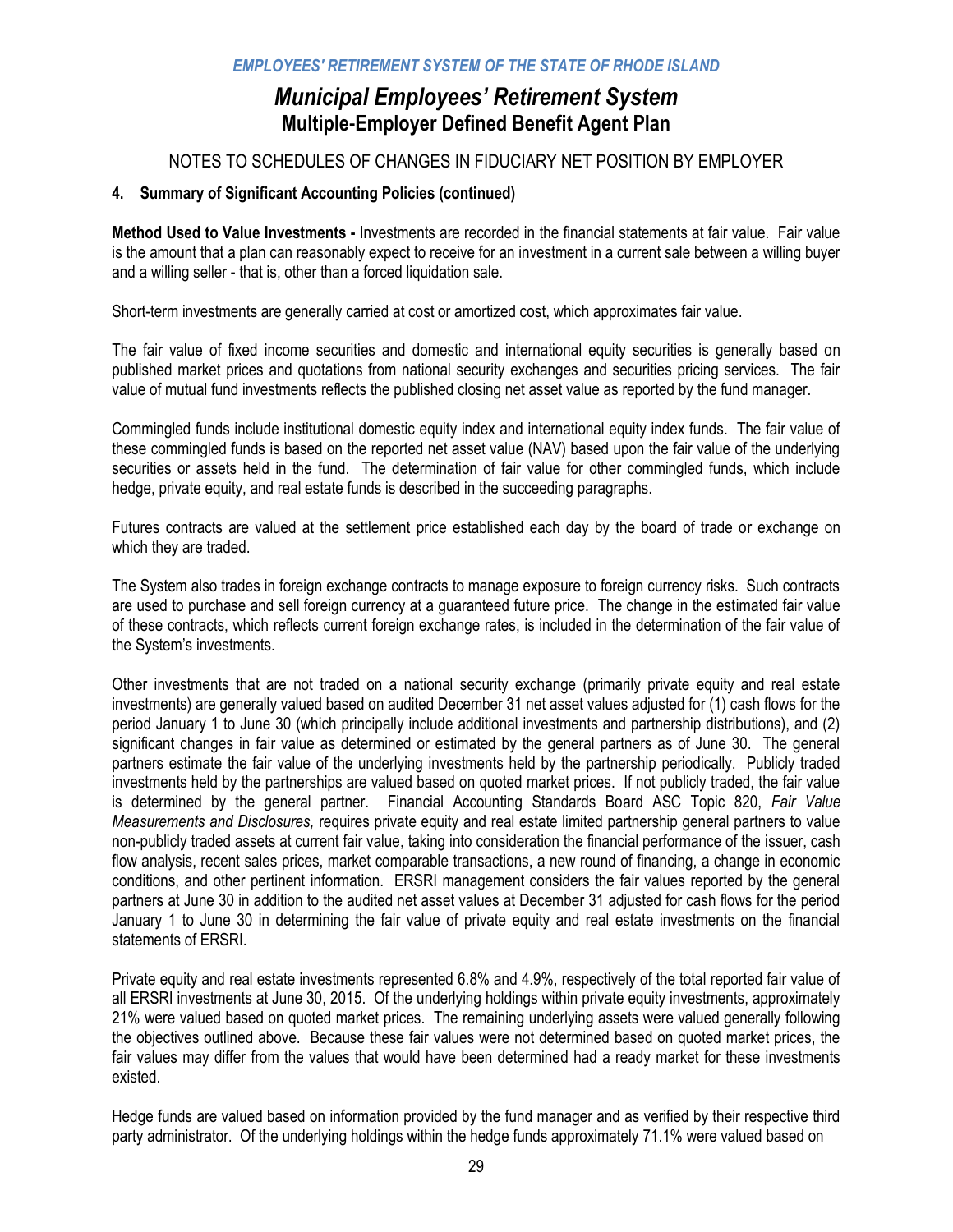# *Municipal Employees' Retirement System*  **Multiple-Employer Defined Benefit Agent Plan**

### NOTES TO SCHEDULES OF CHANGES IN FIDUCIARY NET POSITION BY EMPLOYER

### **4. Summary of Significant Accounting Policies (continued)**

Tier 1 inputs (unadjusted quoted prices in active markets that are accessible at the measurement date for identical, unrestricted investments) and 22.0% as Tier 2 inputs (other significant inputs, either directly or indirectly, at the measurement date such as a) quoted prices for similar assets or liabilities in active markets; b) quoted prices for identical or similar assets and liabilities in markets that are not active; c) observable inputs, other than quoted prices, for assets and liabilities; or d) inputs that are derived from or corroborated by observable market data by correlation or other means). The remaining underlying holdings within the hedge funds approximating 6.9% were valued based on Tier 3 inputs (unobservable inputs which are developed based on the best information available in the circumstances, which might include the fund's own data).

**Contributions** - Plan member contributions for the defined benefit plans are recognized in the period in which the wages, subject to required contributions, are earned for the performance of duties for covered employment. Employer contributions to each defined benefit plan are recognized when due and the employer has made a formal commitment to provide the contributions.

**Benefits** - Benefits and refunds are recognized when due and payable in accordance with the terms of each plan.

**Investment expenses –** Certain investment management expenses are presented separately as a component of net investment income and include investment consultants, custodial fees, direct investment expenses allocated by managers, and allocated Office of the General Treasurer expenses associated with oversight of the portfolio. In some instances (hedge funds, private equity, real estate investments, and cash investments), investment related costs are not readily separable from investment income and consequently investment income is recorded net of related expenses.

**Use of Estimates –** The preparation of financial statements in conformity with accounting principles generally accepted in the United States of America requires management to make estimates and assumptions that affect the reported amounts of assets and liabilities and disclosures of contingencies. These estimates are subject to a certain amount of uncertainty in the near term, which could result in changes in the values reported for those assets in the statements of fiduciary net position. Because of the inherent uncertainty in the valuation of privately held securities, the fair value may differ from the values that would have been used if a ready market for such securities existed, and the difference can be material. Estimates also affect the reported amounts of income/additions and expenses/deductions during the reporting period. Actual results could differ from these estimates.

### **5. Contributions**

Contribution requirements for plan members and employers are established pursuant to Rhode Island General Laws. Employers are required to contribute at an actuarially determined rate for the defined benefit plans. Employer contributions for the defined contribution plan are prescribed by statute. Plan member contributions for the defined benefit and defined contribution plans are fixed by statute. Member and employer contribution rates are subject to amendment by the General Assembly.

### **(a). Funding Policy**

The funding policies, as set forth in Rhode Island General Law, Section 36-10-2 and 45-21-42 provide for actuarially determined periodic contributions to the plans. The actuarial valuation uses the Entry Age Normal actuarial cost method. Under this method, the employer contribution rate is the sum of (i) the employer normal cost rate, and (ii) a rate that will amortize the unfunded actuarial liability. The valuation is prepared on the projected benefit basis, under which the present value, at the assumed rate of return (currently 7.5 percent), of each participant's expected benefit payable at retirement or death is determined, based on age, service, gender and compensation.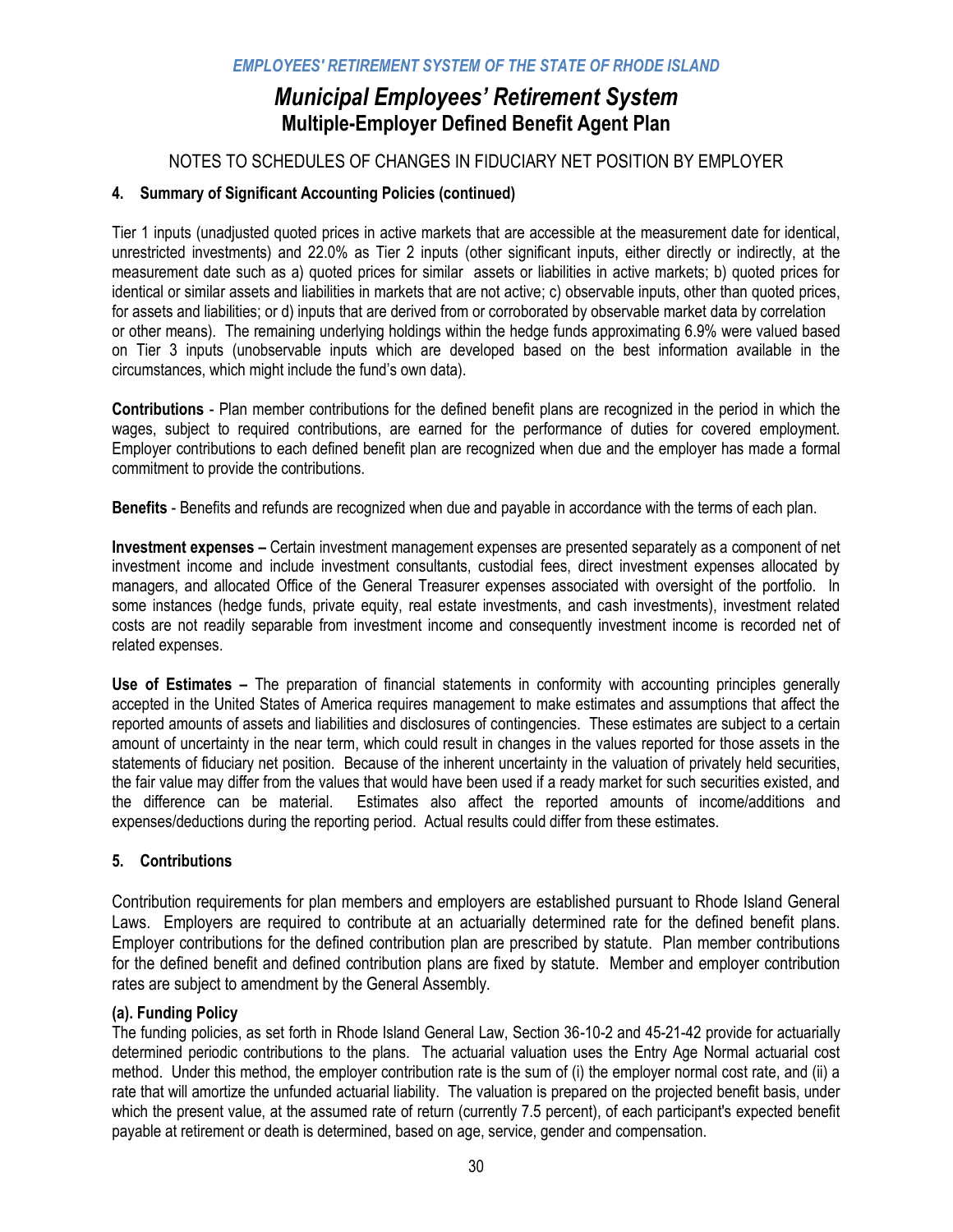NOTES TO SCHEDULES OF CHANGES IN FIDUCIARY NET POSITION BY EMPLOYER

### **5. Contributions (continued)**

The employer contributions required to support the benefits of the Plan are determined following a level funding approach, and consist of a normal contribution and an accrued liability contribution. The normal contribution is determined using the "entry age normal" method. Under this method, a calculation is made to determine the rate of contribution which, if applied to the compensation of each individual member during the entire period of anticipated covered service, would be required to meet the cost of all benefits payable on his behalf. This method is commonly referred to as the Individual Entry Age Actuarial Cost Method.

The unfunded actuarial accrued liability (UAAL) is amortized as a level percent of payroll over a closed period. For underfunded plans, the period is 25 years as measured from June 30, 2010, or 21 years as of the current valuation date for any existing UAAL. Beginning with the June 30, 2014 actuarial valuation, new experience gains and losses for underfunded plans are amortized over individual closed periods of 20 years using the process of "laddering". Overfunded plans will have an amortization rate calculated using a single base amortized over an open period of 20 years.

### **(b). Contribution rates**

Employer contribution rates for fiscal 2015 for MERS employers were developed based on actuarial valuations performed as of June 30, 2012. Employee contribution rates are statutorily determined. The table below displays the contribution rates for the year ended June 30, 2015:

| <b>Plan</b>                 | <b>Employee</b>                                           | <b>Employer</b>                                                                                                           |
|-----------------------------|-----------------------------------------------------------|---------------------------------------------------------------------------------------------------------------------------|
| General<br><b>Employees</b> | 1.00% (additional 1% with a cost-of-living<br>adjustment) | 68 Municipalities, housing authorities, water<br>and sewer districts contributed various<br>actuarially determined rates. |
| <b>Public Safety</b>        | 7.00% (additional 1% with a cost-of-living<br>adjustment) | 45 Municipal police and fire departments<br>contributed various actuarially determined<br>rates.                          |

### **6. Administrative Expenses**

Pursuant to General Law section 36-8-10.1, administrative costs of the System are financed through investment earnings up to a maximum of 0.175% of the average total investments before lending activities as reported in the annual report of the Auditor General for the next preceding five (5) fiscal years. Such amounts are transferred to a restricted receipt account within the State's general fund. Any unencumbered funds on June 30 of any fiscal year are credited to the plans in the same proportion as their contributions to the restricted receipt account.

Administrative expenses of the System, financed as described in the preceding paragraph, include expenses within the Office of General Treasurer related to oversight of the System's investment portfolio. Consistent with generally accepted accounting principles, these expenses have been included with investment expenses on the accompanying financial statements.